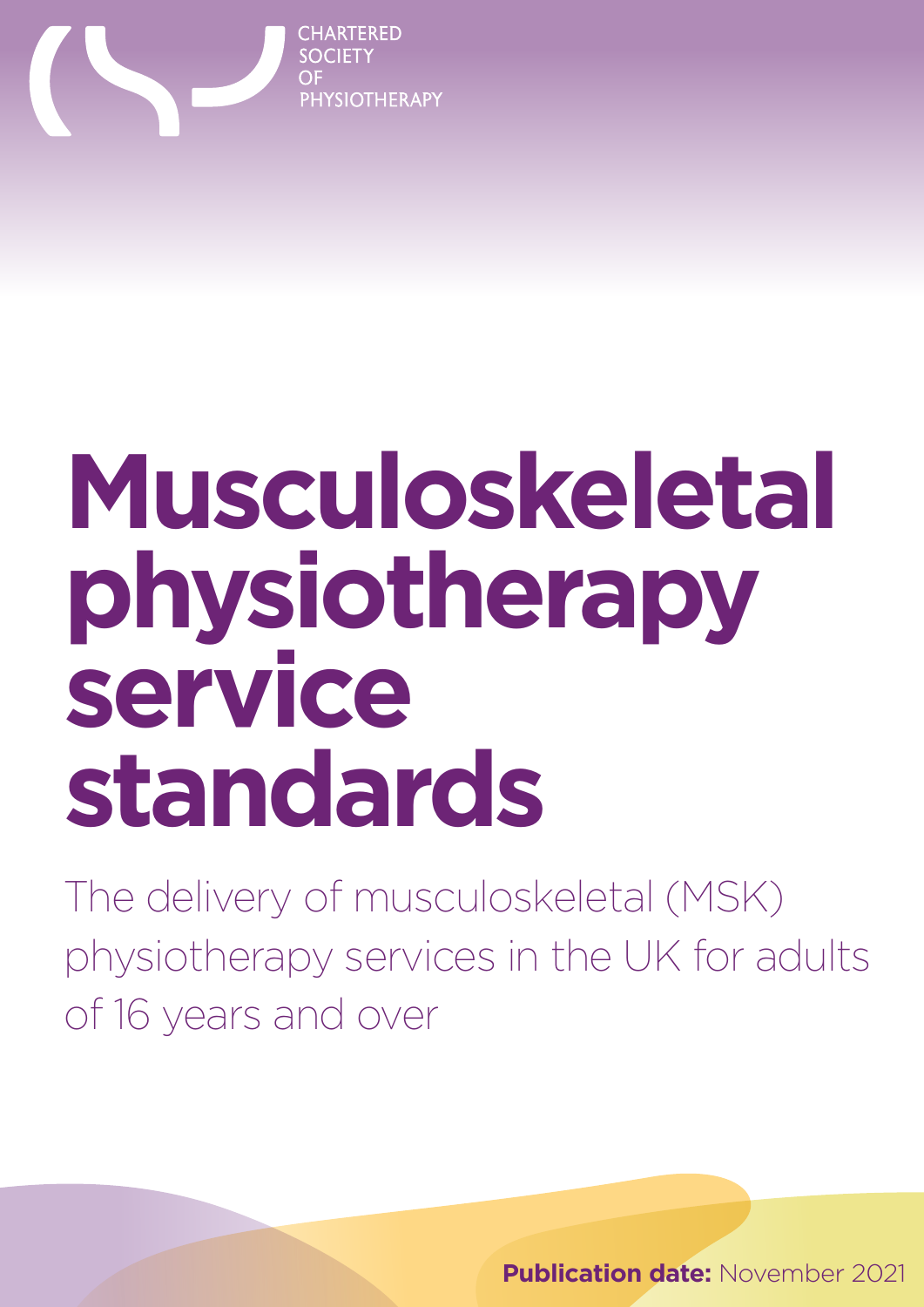#### **Introduction**

This document describes eight quality standards that support the development and delivery of high quality musculoskeletal (MSK) physiotherapy services in the public and independent sector. The standards are intended as a tool for services to demonstrate the value of MSK physiotherapy services and to drive continuous quality improvement. These quality standards can also be used by patients, commissioners, health boards and provider collaboratives to ensure high quality MSK physiotherapy services are available.

These standards cover the delivery of MSK physiotherapy services in the UK, in any setting, for adults of 16 years and over requiring physiotherapy for a MSK condition, their families and carers. These standards cover personalised, evidencebased physiotherapy based on individual needs and referral to other healthcare pathways or programmes as appropriate.

The standards are for physiotherapy services managing MSK conditions within MSK pathways and across multidisciplinary, integrated care contexts. They should be used in conjunction with health education standards, competency frameworks and workforce guidelines as well as local policies and procedures. The standards take into account service delivery both during and beyond the Covid-19 pandemic.

The standards have been developed from high level evidence, in particular The National Institute for Health and Care Excellence (NICE) guidance, policy documents and Cochrane systematic reviews. They have been developed in collaboration with a working group consisting of MSK researchers, service managers and clinical leads, a public representative and through consultation with multiple stakeholders.

Although services are increasingly multi-disciplinary, these standards are focused on the delivery of physiotherapy MSK services. However, these standards may be applicable to and adaptable to other professions and multi-disciplinary MSK services.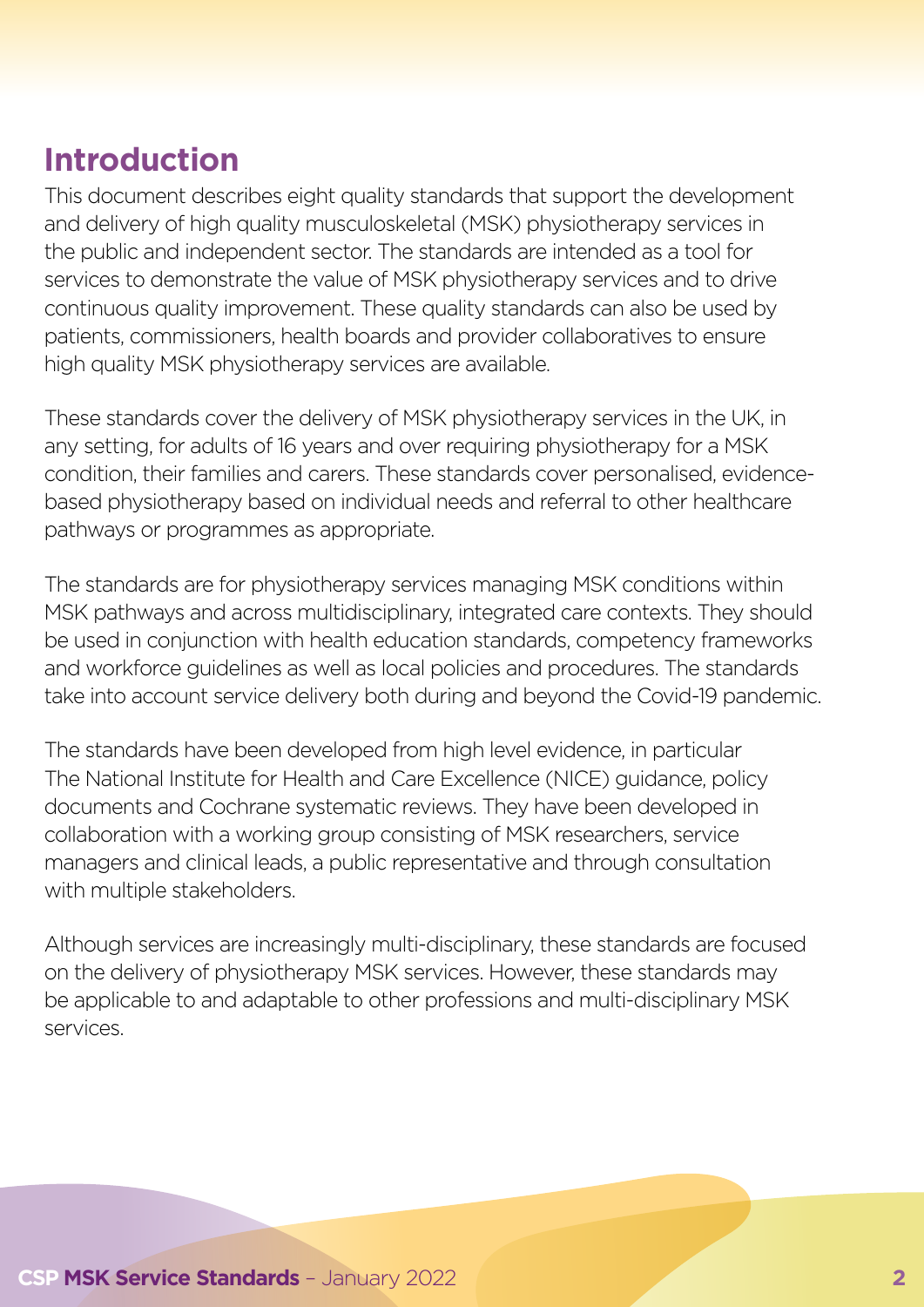#### **They have been developed for the following key audiences:**

- **Physiotherapy service providers**  to measure and demonstrate the quality of their services, identify areas for improvement and to undertake and evaluate quality improvement
- **The physiotherapy workforce**  to measure and demonstrate the quality of their practice, identify areas for improvement/continuing professional development (CPD) and to undertake and evaluate improvement in their practice
- **People with MSK conditions and the public** to provide information about what high quality MSK physiotherapy means for them and to support them to ask their MSK services for evidence about their performance against the standards
- **Commissioners, health boards and provider collaboratives**  to provide information about what a high quality MSK physiotherapy service means and be able to assess, select and evaluate the services that are provided.

#### **Why are these quality standards needed?**

MSK conditions are common affecting an estimated 18.8 million people across the UK in 2017. MSK conditions are the leading cause of years lived with disability worldwide. MSK conditions resulted in 8.9 million lost working days in the UK in the year 2019/2020 second only to "stress, depression or anxiety" and account for at least 14% of consultations in primary care.

People with MSK conditions may experience significant impact on different aspects of their lives as a result of their condition and increasingly people are also living with one or more comorbidities impacting on the person in what they can do and also the burden of managing their health. MSK conditions are increasing and given the ageing population are set to increase for the foreseeable future.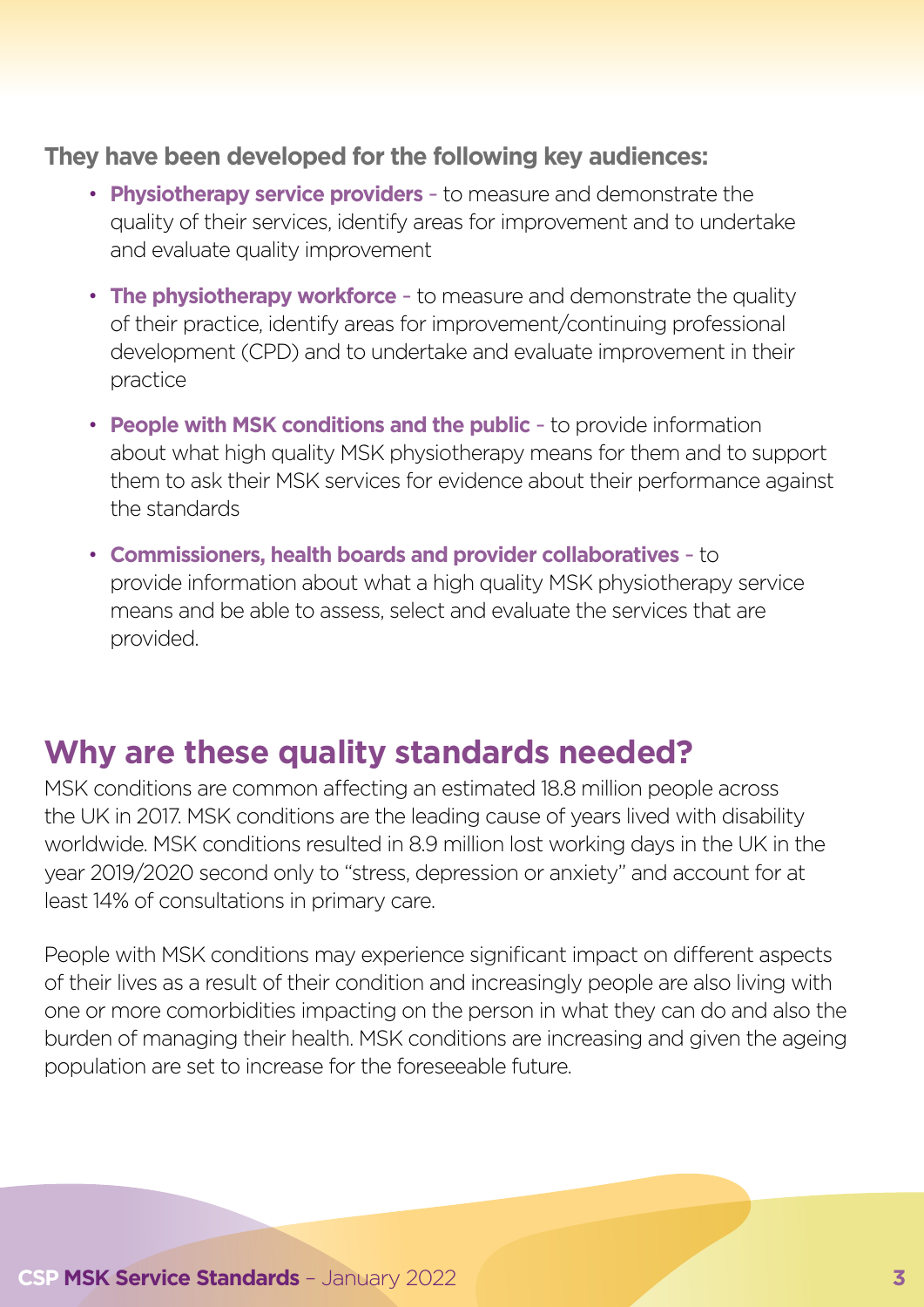MSK physiotherapists are a key professional group involved in the triage, assessment and management of people with MSK conditions. There is an increasing evidence base for physiotherapy led MSK services and interventions both in clinical effectiveness and in "Return on Investment" by reducing demand on the health and social care system (NIHR Dissemination Centre (2018) Moving Forward: Physiotherapy for Musculoskeletal Health and Wellbeing *[https://evidence.nihr.ac.uk/wp-content/uploads/2020/03/](https://evidence.nihr.ac.uk/wp-content/uploads/2020/03/Moving-Forward.pdf) [Moving-Forward.pdf](https://evidence.nihr.ac.uk/wp-content/uploads/2020/03/Moving-Forward.pdf),* Moving Forward: A guide for the public on the latest physiotherapy research for the health and wellbeing of people with muscle, bone and joint pain *[https://evidence.nihr.ac.uk/wp-content/uploads/2020/09/Moving-](https://evidence.nihr.ac.uk/wp-content/uploads/2020/09/Moving-Forward-FINAL-August-2020_Pages.pdf)[Forward-FINAL-August-2020\\_Pages.pdf](https://evidence.nihr.ac.uk/wp-content/uploads/2020/09/Moving-Forward-FINAL-August-2020_Pages.pdf),* Public Health England (2017) Return on investment of interventions for the prevention and treatment of musculoskeletal conditions *[https://assets.publishing.service.gov.uk/government/uploads/system/](https://assets.publishing.service.gov.uk/government/uploads/system/uploads/attachment_data/file/670211/musculoskeletal_conditions_return_on_investment_final_report.pdf) [uploads/attachment\\_data/file/670211/musculoskeletal\\_conditions\\_return\\_on\\_](https://assets.publishing.service.gov.uk/government/uploads/system/uploads/attachment_data/file/670211/musculoskeletal_conditions_return_on_investment_final_report.pdf) [investment\\_final\\_report.pdf\)](https://assets.publishing.service.gov.uk/government/uploads/system/uploads/attachment_data/file/670211/musculoskeletal_conditions_return_on_investment_final_report.pdf)*

These quality standards focus on improving the overall physiotherapy care of adults aged 16 years and over with MSK conditions across the care pathway. It includes assessment and management of the condition, integrated MSK pathways, promotion of self-management, population health, audit and evaluation, and clinical governance.

#### **Quality measures**

The quality measures that follow the standards aim to support the improvement of the structure (attributes of the service), process (how processes work to deliver a desired outcome) and outcomes (the impact on people with MSK) of MSK physiotherapy. They are not a new set of targets or mandatory indicators for performance management. These are a set of recommended measures but there are many others that can be used depending on the purpose. They are informed by quality standards included in NICE quality standards, consensus work on developing a MSK core outcome set (Burgess et al. (2021) Developing a core outcome set for community and primary care musculoskeletal services: A consensus approach *[https://doi.org/10.1016/j.msksp.2021.102415\)](https://www.sciencedirect.com/science/article/abs/pii/S2468781221000990?via%3Dihub)* and the MSK Patient Reported Experience Measure (Deacon et al. (2021) Development of a Co-Produced Patient Reported Experience Measure for Community and Primary Care Musculoskeletal Services: A consensus Approach).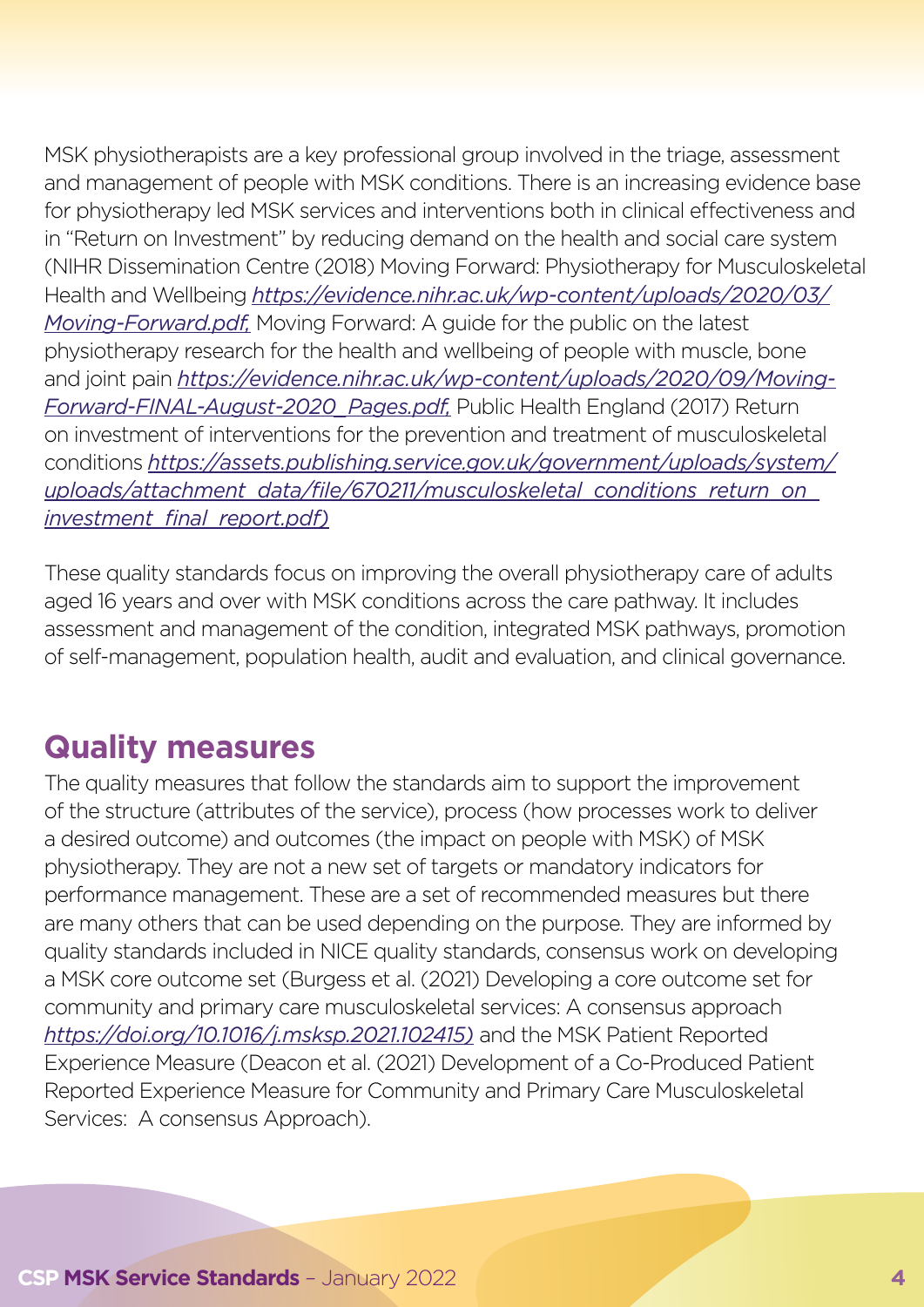Quality standards and measures can be used for a range of purposes. These include: measuring the quality of care; understanding how to improve care; demonstrating quality of care; setting priorities for and supporting quality improvement. *(NICE [https://www.nice.org.uk/standards-and-indicators\)](https://www.nice.org.uk/standards-and-indicators)*

Expected levels of achievement for quality measures are not specified. Quality standards aim to improve quality of care and currently there is no benchmark for these standards, although this may change during the life of this version of these standards.

**The eight quality standards included in this document are:**

#### **Quality standard 1: Assessment, diagnosis,** management planning and review

**Quality standard 2: [Personalised physiotherapy](#page-15-0)** 

**Quality standard 3:** [Supported self-management](#page-23-0)

**[Quality standard 4:](#page-29-0)**Communication

**Quality standard 5:** [Integrated management pathways](#page-36-0)

**[Quality standard 6:](#page-42-0) Population health** 

**Quality standard 7:** [Evaluation, audit and research](#page-49-0)

**[Quality standard 8:](#page-56-0) Clinical governance**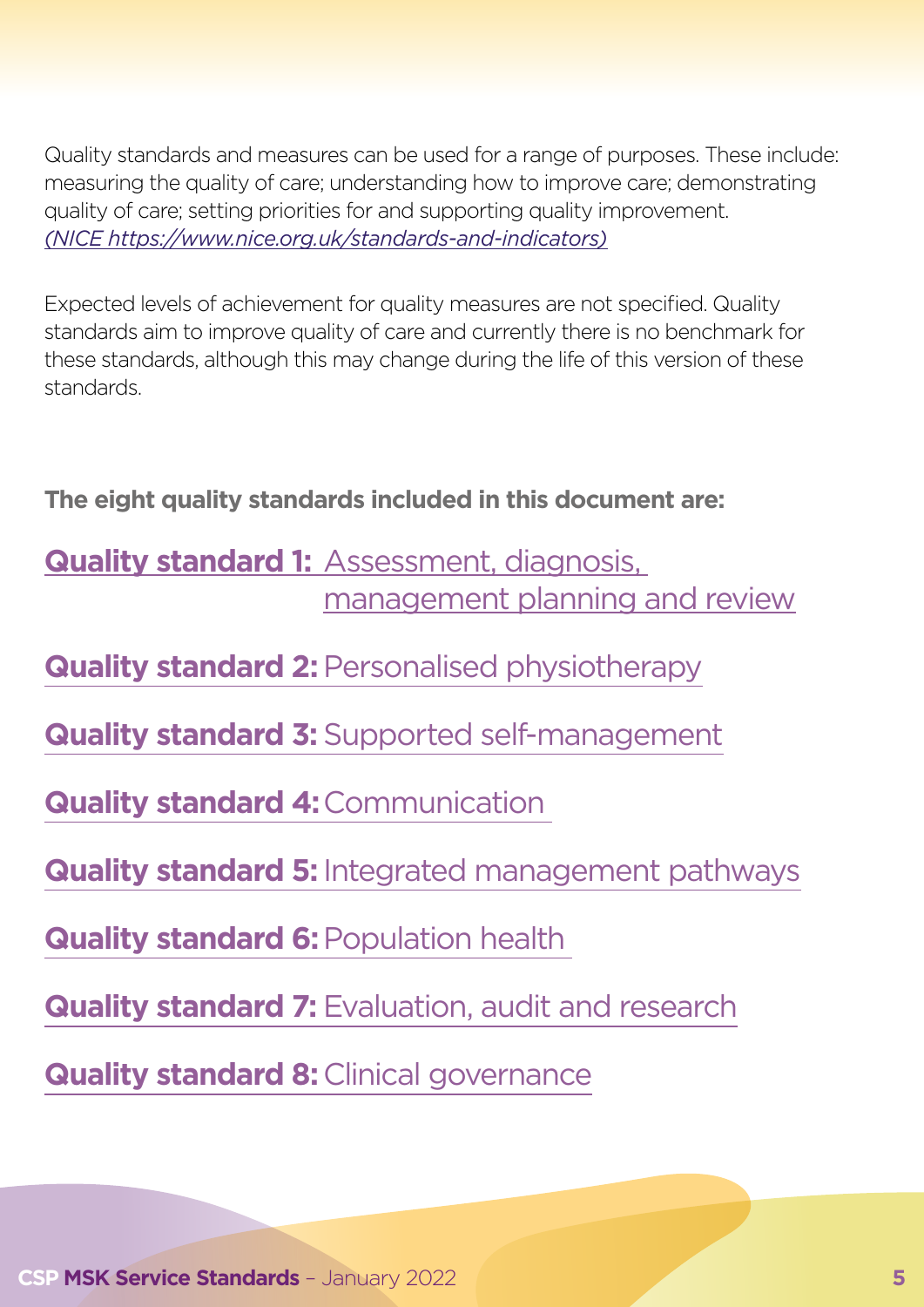# <span id="page-5-0"></span>**Quality standard 1:**  Assessment, diagnosis, management planning and review

**People presenting with MSK conditions are offered timely, comprehensive assessment of the MSK condition and their needs, involving shared decision making, to develop a personalised physiotherapy plan with outcome measures** 

- **1.1** Conduct and document a comprehensive assessment with the person, including physical, psychological and social/work/education needs and preferences and taking into account any comorbidities and cultural needs the person has
- **1.2** For people with complex presentations, physiotherapy assessment and diagnostics contribute to a multidisciplinary approach and identification of specialist expertise requirements
- **1.3** Undertake case assessment/triage, investigations, diagnosis, screening and stratification and identify patient preferences to inform the appropriate pathway for each person
- **1.4** Physiotherapy goal setting and planning involves shared decision making and is based on the person's knowledge, skills and confidence, preferences and the risks and benefits of evidence-based and locally available options
- **1.5** Families and carers are involved in discussions and decision making if in line with the wishes of the person with MSK conditions
- **1.6** Where appropriate the physiotherapy workforce integrates digital methods including remote, mobile and assistive technologies to assess, monitor and support the person with MSK conditions
- **1.7** Assessments, management planning and reviews are timely and responsive to the person's needs and use appropriate validated patient reported outcome measures.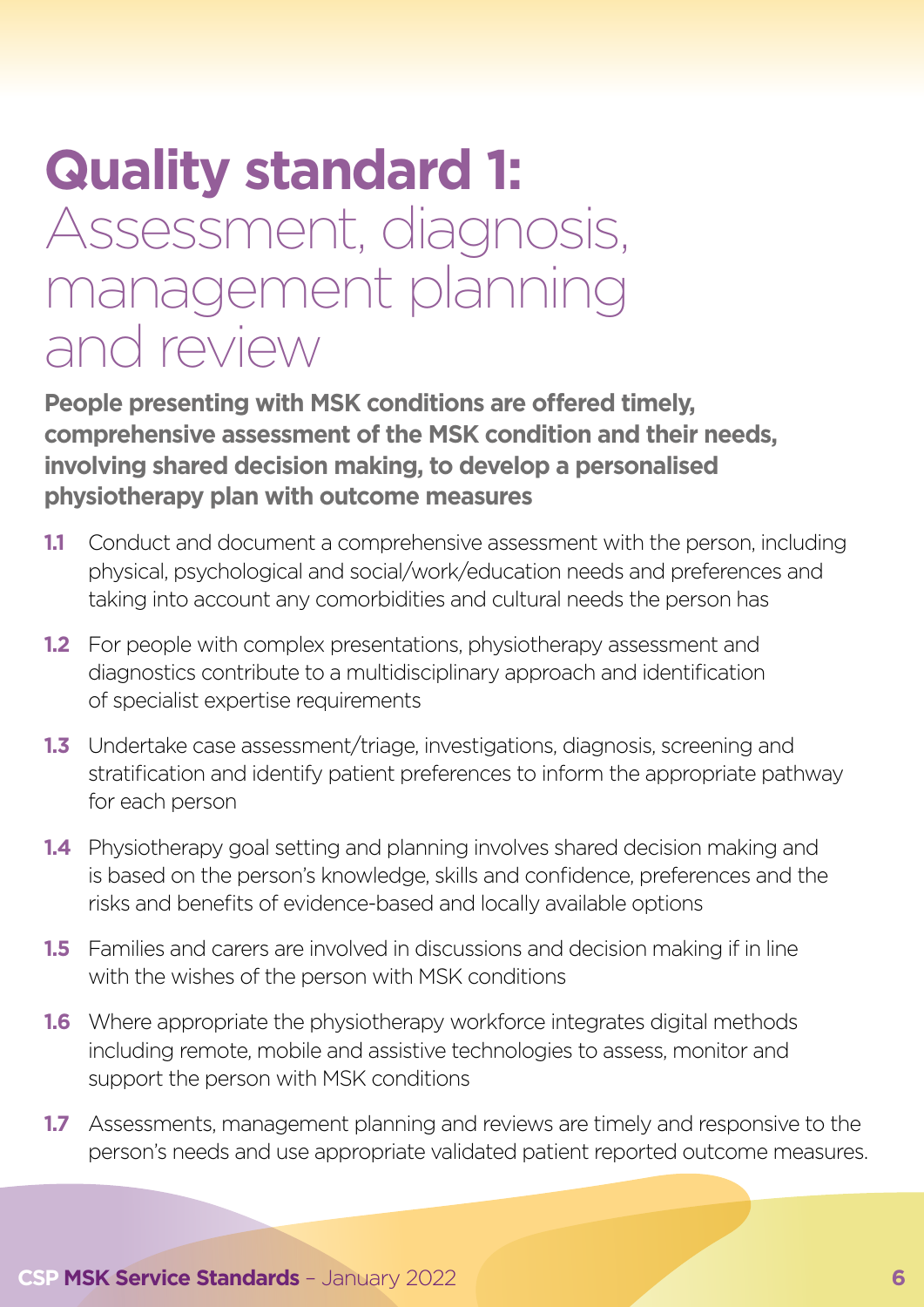### **Rationale**

People with MSK conditions may experience significant impact on different aspects of their lives as a result of their condition. A comprehensive assessment that includes the person's physical and mental health as well as their social, cultural and work/education needs allows development of an individualised physiotherapy plan. This takes into account all the needs and preferences of the person and may improve satisfaction, aid self-management and increase effectiveness of treatment. Increasingly, people are living with comorbidities, such as cardiovascular disease, diabetes, lung disease, mental health conditions, autism and frailty. These impact on the person in what they can do and also the burden of managing their health. Consideration of comorbidities may identify that a multi-disciplinary approach is required, such as referral to falls programmes, pulmonary rehabilitation or chronic pain services that would benefit the person with MSK conditions.

Risk-stratification or prognostic tools (such as STarT Back and the Patient Activation Measure®) can predict when people are at risk of poor outcome from the MSK condition. People with low risk require mostly a supported self-management approach whereas those at higher risk require more intensive treatment. A riskstratification approach can help to determine where psychologically informed or multi-disciplinary care is required. This approach improves outcomes for patients and makes best use of healthcare resources.

Across all healthcare settings, the majority of MSK conditions can be considered as 'non-specific' where a specific tissue or pathology cannot be identified and an active approach to treatment is indicated. However, it is important to identify pain from other causes and ensure pathways exist to enable timely referral. Such conditions may include serious MSK pathologies e.g. inflammatory disease, connective tissue disorders, scoliosis, cauda equina syndrome, fractures and non-MSK pathologies e.g. cancer/ malignancies, that need, often urgent, further referral/investigation. Physiotherapists should be aware of and use appropriate screening tools, frameworks and guidance to inform the case assessment/triage and referral of people with potential serious or non-MSK pathology. Physiotherapists should work within their scope of practice and meet competencies outlined in relevant competency frameworks. This means physiotherapists managing people with undifferentiated and undiagnosed MSK conditions (such as in first contact roles) adhering to stage 1 of the core competencies outlined in the MSK Core Competencies Framework for First Point of Contact Practitioners or similar.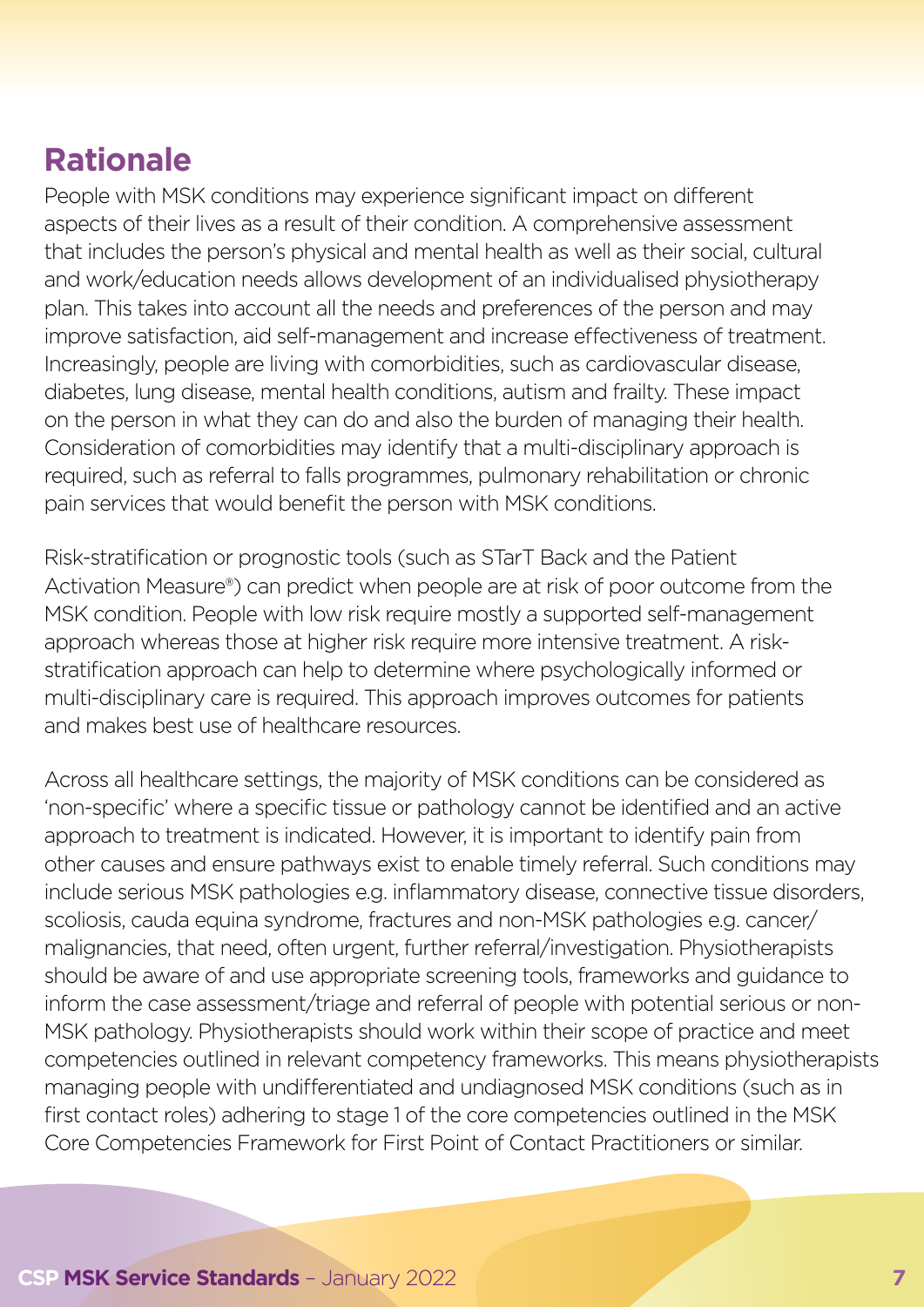Physiotherapists working at advanced practice level should follow the framework for the country in which they work. Pathways to physiotherapists with expertise in rare and complex conditions (such as inflammatory and connective tissue conditions, scoliosis, chronic pain) should be available.

Personalised physiotherapy planning and goal setting involves shared decision making between the individual and the healthcare professionals supporting them, putting the person at the centre of decisions about their management. People's personal strengths, preferences, aspirations and needs help inform goal setting. Both the professionals and the person have a role and responsibility for contributing to the decision-making process. The professionals contribute information about diagnosis, cause of disease, prognosis, treatment options and outcomes. Whereas, the person contributes the lived experience of their condition, their expertise in managing the condition, social circumstances, attitudes to risk, values and preferences. Personalised physiotherapy means people have choice and control over the way their physiotherapy is planned and delivered, based on what matters to them. If desired by the person with MSK conditions, families and carers should be involved in the needs assessment and physiotherapy planning and this is likely to be particularly valuable in those with complex presentations. Arrangements to support children transitioning to adult MSK services should be in place.

Advances in technology mean that innovative and digital methods of assessment, monitoring and management are becoming increasingly available. Physiotherapists should offer use of remote, mobile and assistive technologies to assess, monitor and manage people with MSK conditions appropriate to their needs and preferences. This should take into account access to technology and an individual's ability and preference to use digital tools (digital inclusion). Additionally, consideration of current national and local guidance e.g. in relation to Covid-19, will inform whether needs assessments are conducted in person or using remote methods.

The physiotherapy assessment takes into account the Equality Act in avoiding discrimination of people with protected characteristics as well as health inequalities. Health inequalities includes consideration of disparity in risks and outcomes and social determinants of health that may impact on the person with a MSK condition as well as barriers to accessing treatment and/or self-management. Health inequalities continue to increase, driven by social determinants of health, such as child poverty, ethnic background, zero hours contracts, lack of affordable housing and homelessness.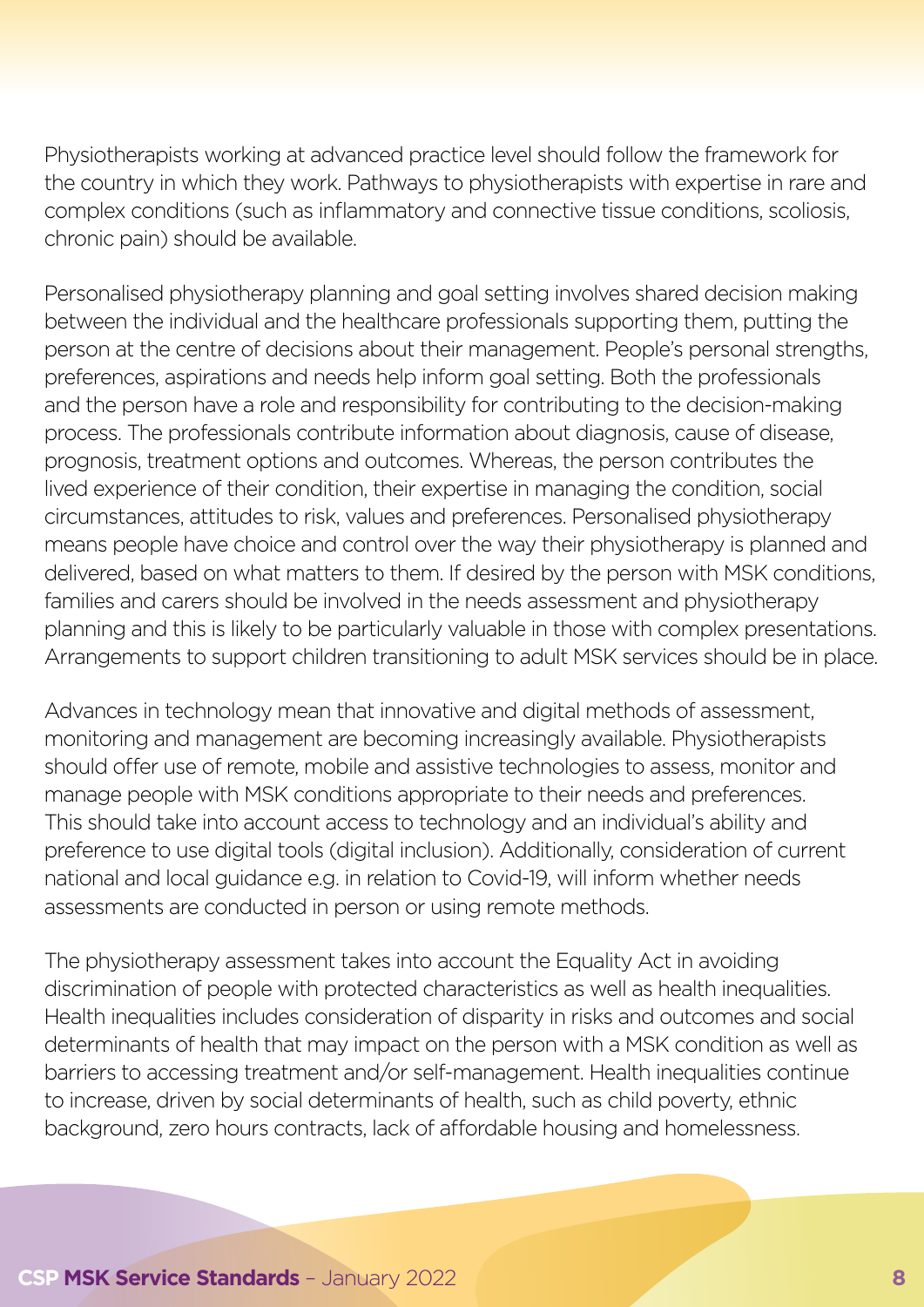Validated patient reported outcomes measures should be used to assess MSK health status at intake and to review progress. Patient experience measures should additionally be used to gain feedback from people with MSK conditions on the service.

#### **What the quality statement means for a person with a MSK condition**

People with a MSK condition should expect an assessment which meets their personal needs. This will include their physical and mental health as well as their social, cultural and work/education needs and important life roles. It will also take into account any other health conditions the person has. The physiotherapy service will measure the person's progress throughout their treatment, often by using questionnaires. This ensures that the treatment they get is right for them and meets their personal needs.

The physiotherapist may use tests and investigations to guide diagnosis of the MSK condition that are based on what works well and is backed up by good quality evidence. Sometimes the physiotherapy assessment will involve other health care professionals who are experts in the person's condition and needs, which may lead to referral to other departments or specialists if assessment indicates this is necessary.

The physiotherapy service will use a process called shared decision making. This means the person with the MSK condition will be as actively involved as they want to be in setting goals and planning their physiotherapy management. The planning of physiotherapy management and reviews of the condition will be based on what is available in the local area and their personal preferences. Family members, carers and friends can be involved if required or helpful and in agreement with the person with the MSK condition.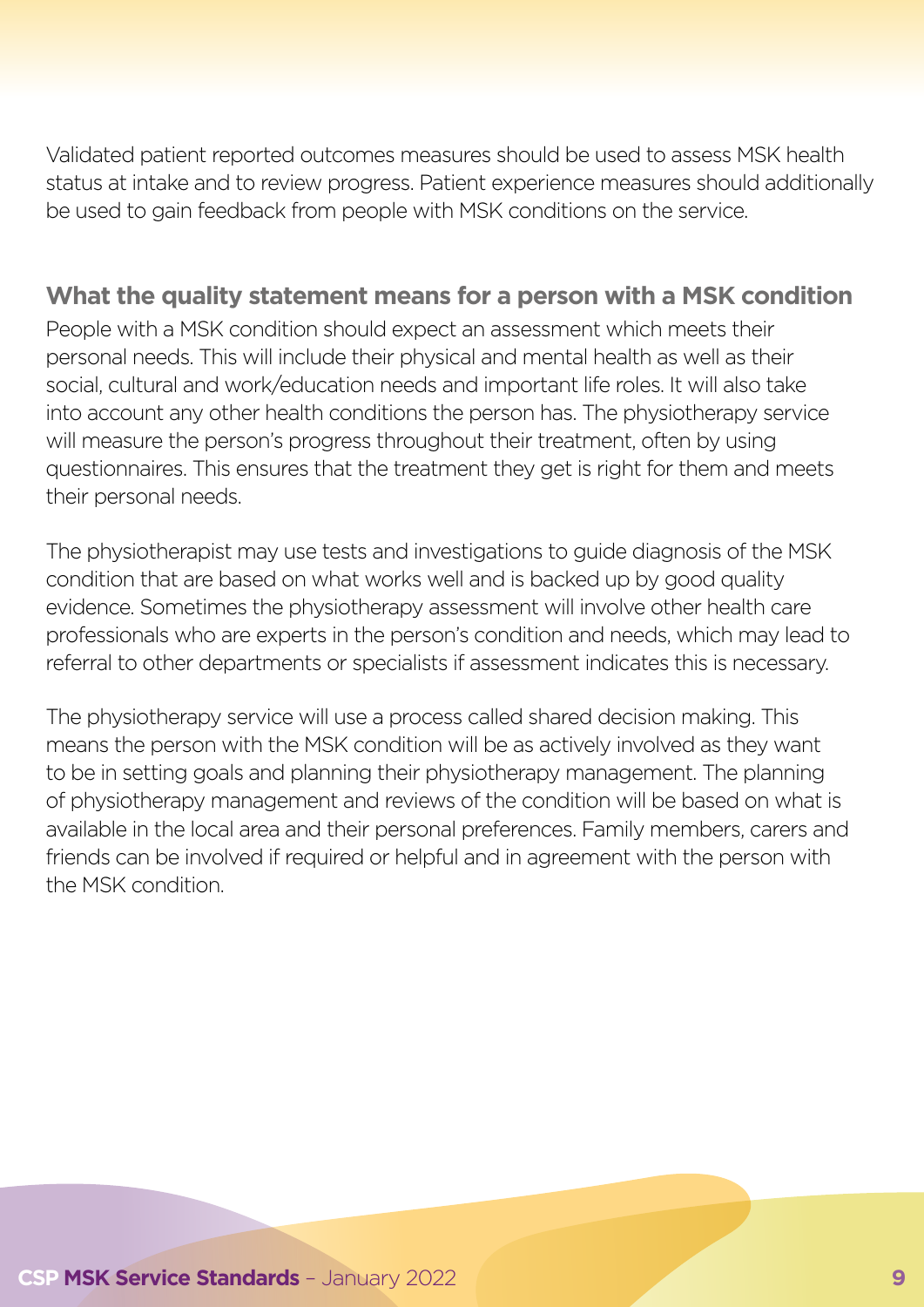#### **What the quality statement means for commissioners/health boards/ provider collaboratives**

Ensure services undertake case assessment/triage, assessment, investigations, diagnosis, screening and stratification and patient preferences to inform the appropriate management pathway for each person and that MSK pathways are available and accessible, including where multi-disciplinary and specialist expertise is indicated.

Commission/provide MSK physiotherapy services that use a shared decision making process in assessment and care and support planning, in which people's physical, psychological and social/work needs are considered. Management should be tailored to take account of any co-existing conditions, cultural needs, people's ability to access services and the risks and benefits of available management options.

Ensure that services plan for and provide timely review based on the person's individual needs and that recommended appropriate outcome measures are used to measure the service and patient progress towards their goals.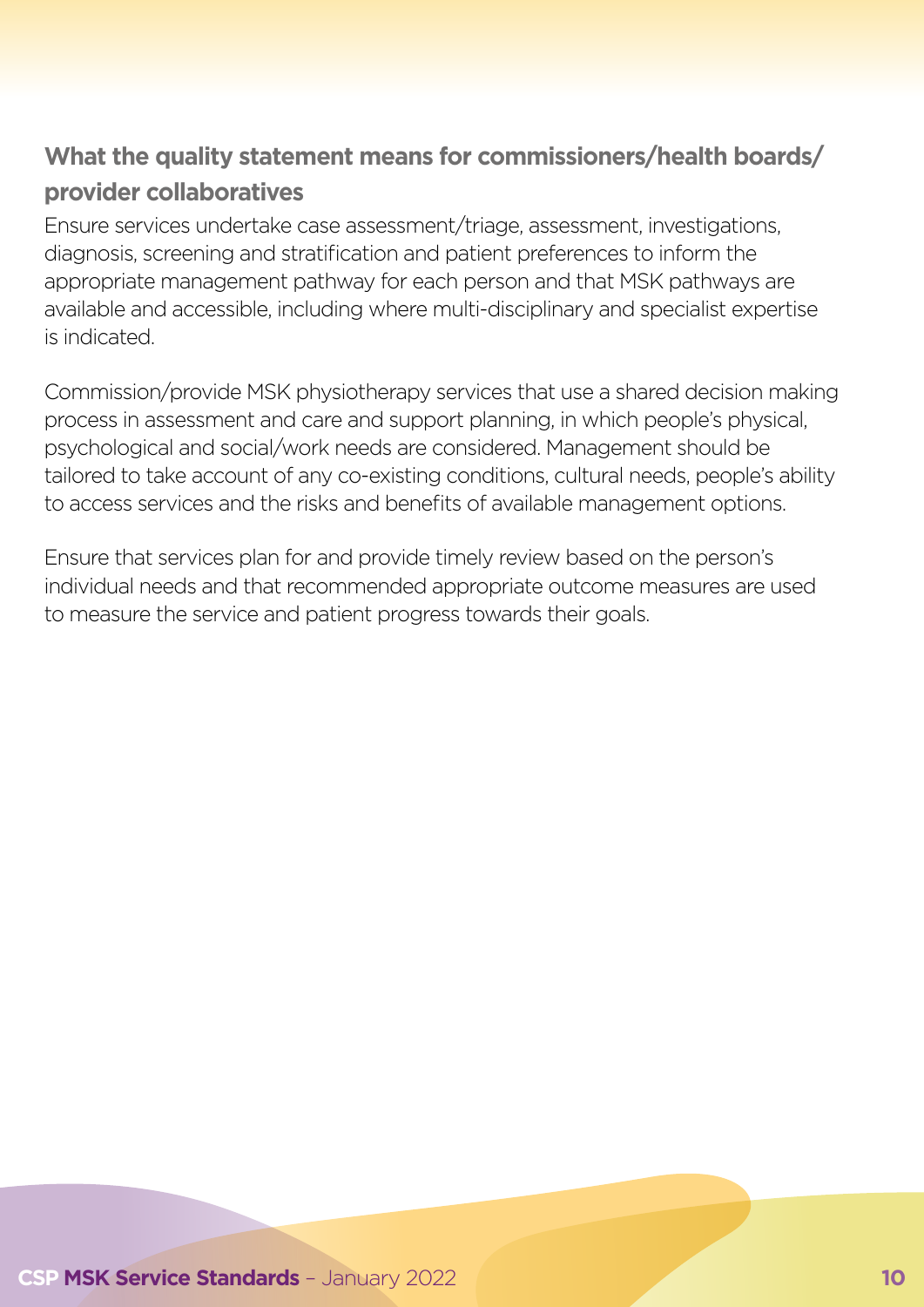## **Source guidance**

Osteoarthritis (2015) NICE quality standard QS87 standard 2- Assessment at diagnosis

STarT Back *<https://startback.hfac.keele.ac.uk>*

The Patient Activation Measure ® *[https://www.england.nhs.uk/wp-content/](https://www.england.nhs.uk/wp-content/uploads/2018/04/patient-activation-measure-quick-guide.pdf) [uploads/2018/04/patient-activation-measure-quick-guide.pdf](https://www.england.nhs.uk/wp-content/uploads/2018/04/patient-activation-measure-quick-guide.pdf)*

Low back pain and sciatica in over 16s: assessment and management (2020) NICE guideline NG59 recommendation 1.1 Assessment of low back pain and sciatica

Chronic pain (primary and secondary) in over 16s: assessment of all chronic pain and management of chronic primary pain (2015) NICE guideline NG193 recommendation 1.1 Assessing all types of chronic pain

Multimorbidity: clinical assessment and management (2016) NICE guideline NG56 recommendation 1.5 Principles of an approach to care that takes account of multimorbidity and recommendation 1.6 Delivering an approach to care that takes account of multimorbidity

Bannuru RR et al (2019) OARSI guidelines for the non-surgical management of knee, hip, and polyarticular osteoarthritis *https://doi.org/10.1016/j.joca.2019.06.011*

Low back pain and sciatica in over 16s (2017) NICE quality standard QS155 standard 1 – Risk stratification

Urgent and Emergency Musculoskeletal Conditions Requiring Onward Referral, ARMA (2020) *http://arma.uk.net/wp-content/uploads/2021/01/Urgentemergency-MSK-conditions-requiring-onward-referral-2.pdf*

Low back pain and sciatica in over 16s: assessment and management (2020) NICE guideline NG59 recommendation 1.1 – Alternative diagnoses

Spondyloarthritis (2018) NICE quality standard QS170 standard 1 – Referral

Rheumatoid arthritis in over 16s (2020) NICE quality standard QS33 standard 1 – Referral

National back pain and radicular pain pathway (2017) Spinal services CRG NHSE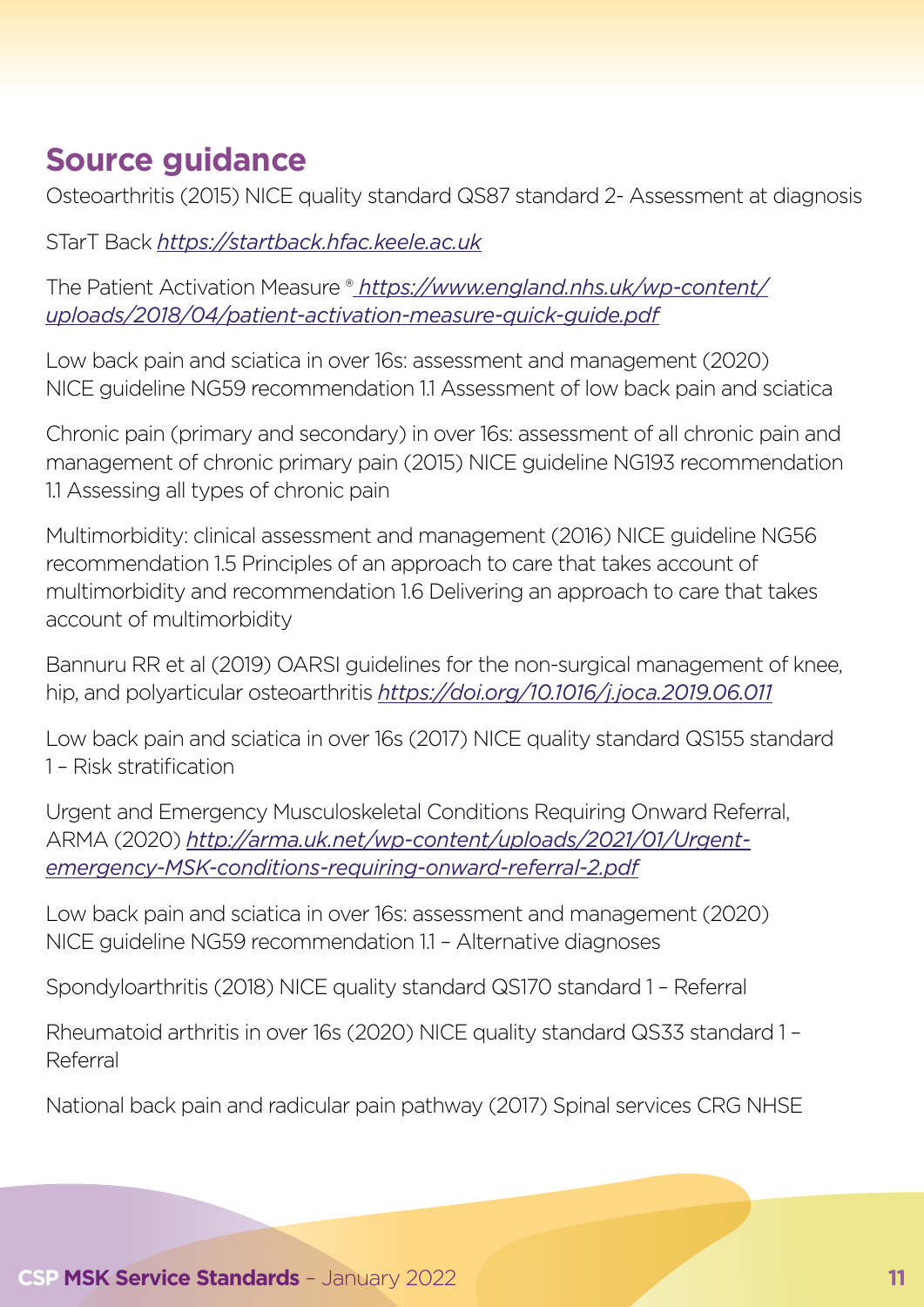Suspected neurological conditions: recognition and referral (2019) NICE guideline NG127. Recommendations for adults aged over 16

Suspected cancer: recognition and referral (2020) NICE guideline NG12

Common mental health problems: identification and pathways to care (2011) NICE guideline CG123

National Backpain Pathway – Clinical Network 2020 Early Recognition of Cauda Equina Syndrome: A Framework for Assessment and Referral *[https://ba17bc65-2f2f-4a2f-9427-cd68a3685f52.filesusr.com/ugd/dd7c8a\\_](https://ba17bc65-2f2f-4a2f-9427-cd68a3685f52.filesusr.com/ugd/dd7c8a_d120b52e59354ae8995651466eddff71.pdf) [d120b52e59354ae8995651466eddff71.pdf](https://ba17bc65-2f2f-4a2f-9427-cd68a3685f52.filesusr.com/ugd/dd7c8a_d120b52e59354ae8995651466eddff71.pdf)*

IFOMT (2020) International IFOMPT Cervical Framework *https://www.jospt.org/doi/full/10.2519/jospt.2020.9971*

Health Education England (2020) First Contact Practitioners and Advanced Practitioners in Primary Care: (Musculoskeletal) A Roadmap to Practice

Health Education England (2017) Multi-professional framework for advanced clinical practice in England. *[https://www.hee.nhs.uk/sites/default/files/documents/Multi](https://www.hee.nhs.uk/sites/default/files/documents/Multi-professional%20framework%20for%20advanced%20clinical%20practice%20in%20England.pdf)[professional%20framework%20for%20advanced%20clinical%20practice%20](https://www.hee.nhs.uk/sites/default/files/documents/Multi-professional%20framework%20for%20advanced%20clinical%20practice%20in%20England.pdf) [in%20England.pdf](https://www.hee.nhs.uk/sites/default/files/documents/Multi-professional%20framework%20for%20advanced%20clinical%20practice%20in%20England.pdf)*

National Leadership and Innovation Agency for Healthcare (2010) Framework for Advanced Nursing, Midwifery and Allied Health Professional Practice in Wales *[http://www.wales.nhs.uk/sitesplus/documents/829/NLIAH%20Advanced%20](http://www.wales.nhs.uk/sitesplus/documents/829/NLIAH%20Advanced%20Practice%20Framework.pdf) [Practice%20Framework.pdf](http://www.wales.nhs.uk/sitesplus/documents/829/NLIAH%20Advanced%20Practice%20Framework.pdf)*

Dept of Health, Northern Ireland (2019) Advanced AHP Practice Framework. Guidance for supporting advanced allied health professions practice in health and social care.

*https://www.health-ni.gov.uk/sites/default/files/publications/health/AHP-Framework.pdf* 

NHS Education for Scotland Nursing, midwifery and allied health professionals (NMAHP) development framework. Maximising potential and impact at every level of practice *https://www.careerframework.nes.scot.nhs.uk/*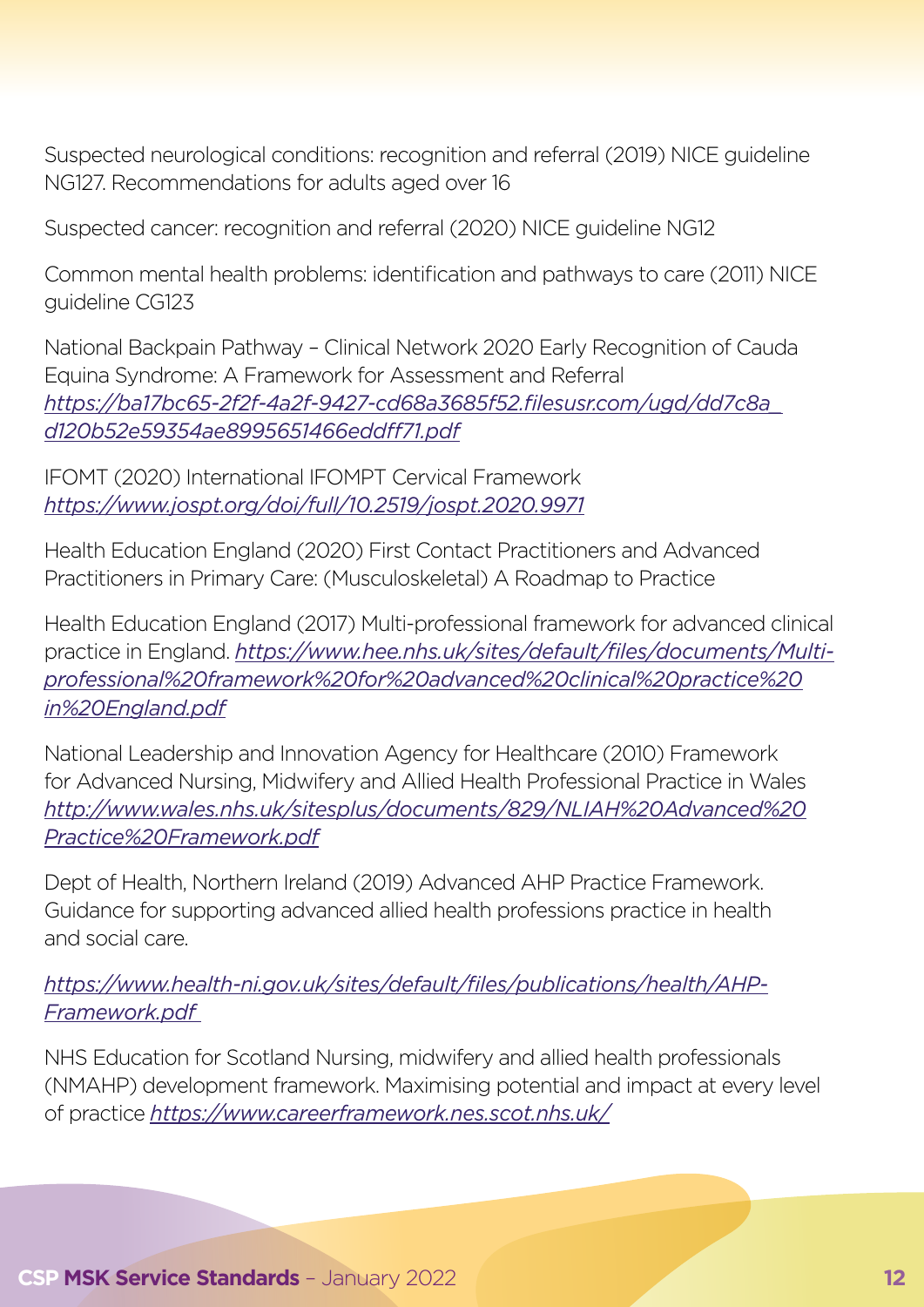Shared decision making (2021) NICE clinical guideline CG197

NHS England Shared Decision Making *https://www.england.nhs.uk/shared-decision-making/*

Personalised Care Institute (2020) Curriculum *[https://www.personalisedcareinstitute.org.uk/our-personalised-care-curriculum](https://www.personalisedcareinstitute.org.uk/our-personalised-care-curriculum/)*

Patient experience in adult NHS services (2019) NICE quality standard QS15 standard 6 – Decision making

Versus Arthritis, Musculoskeletal Decision Support Tools *[https://www.versusarthritis.](https://www.versusarthritis.org/about-arthritis/healthcare-professionals/musculoskeletal-decision-support-tools/) [org/about-arthritis/healthcare-professionals/musculoskeletal-decision-support](https://www.versusarthritis.org/about-arthritis/healthcare-professionals/musculoskeletal-decision-support-tools/)[tools/](https://www.versusarthritis.org/about-arthritis/healthcare-professionals/musculoskeletal-decision-support-tools/)*

Patient experience in adult NHS services (2019) NICE quality standard QS15 standard 5 – Preferences for sharing information

Supporting adult carers (2020) NICE quality standard QS200 standard 2 – Working with carers

Transition from children's to adults' services for young people using health or social care services (2016) NICE guideline NG43

A Digital Framework for Allied Health Professionals (2019) NHS England

The Topol Review: Preparing the healthcare workforce to deliver the digital future (2019) NHS Health Education England

Informed Health and Care: A Digital Health and Social Care Strategy for Wales (2015) [Welsh Government]

Digital health and care Scotland (2018) Scotland's digital health and care strategy *https://www.digihealthcare.scot/wp-content/uploads/2018/04/25-April-2018- SCOTLANDS-DIGITAL-HEALTH-AND-CARE-STRATEGY-published.pdf*

NHSx Musculoskeletal (MSK) digital playbook *https://www.nhsx.nhs.uk/key-toolsand-info/digital-playbooks/musculoskeletal-digital-playbook/*

COVID-19: infection prevention and control guidance (2020) Department of Health and Social Care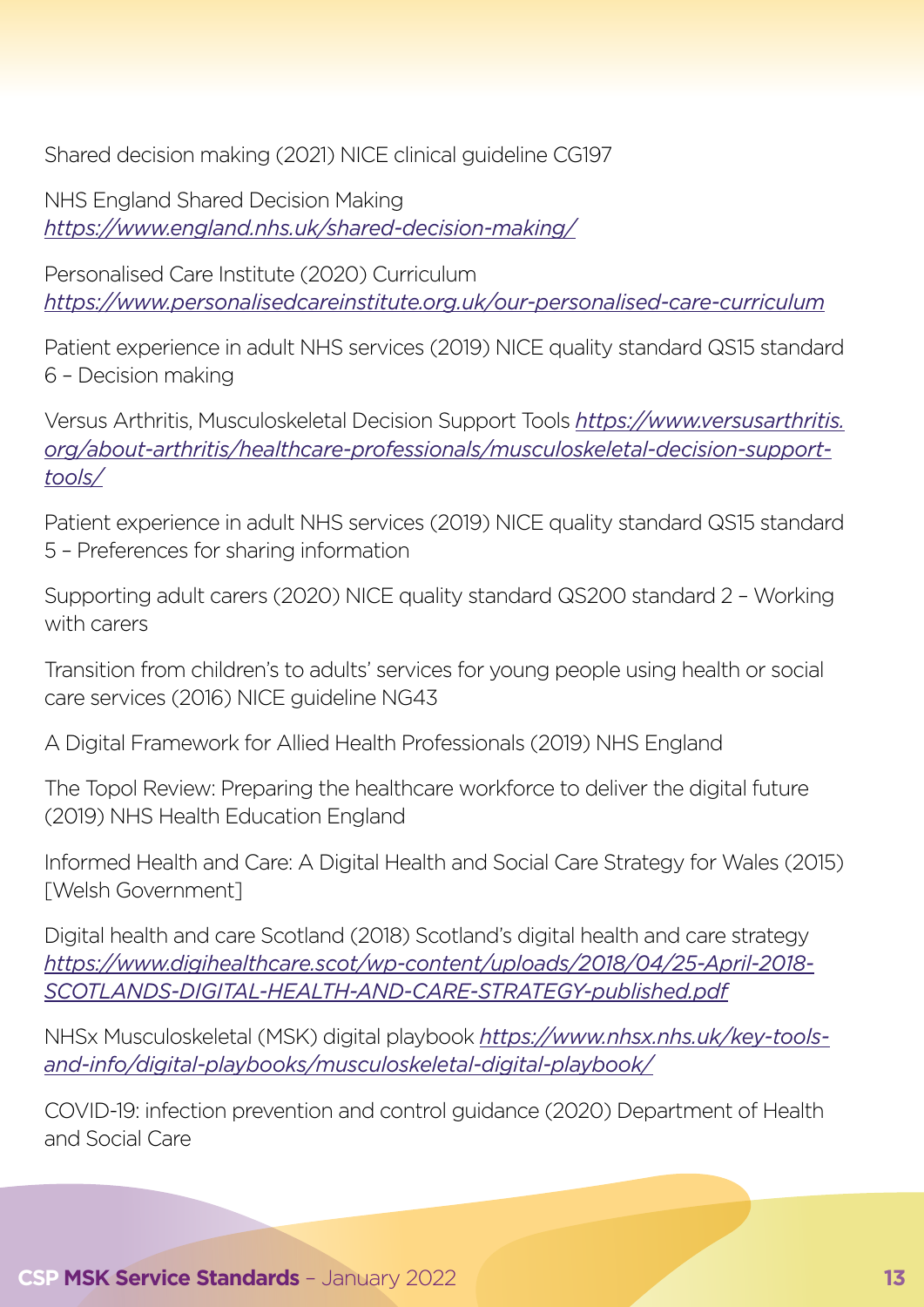Equality and Human Rights Commission (2010) The Equality Act *https://www.equalityhumanrights.com/en/equality-act-2010/what-equality-act*

Health Equity in England: The Marmot review 10 years on (2020) *www.instituteofhealthequity.org/the-marmot-review-10-years-on*

NHS Providers (2020) Reducing health inequalities associated with COVID-19 *https://nhsproviders.org/reducing-health-inequalities-associated-with-covid-19*

Public Health England (2021) Inclusion health: applying All Our Health *[https://www.](https://www.gov.uk/government/publications/inclusion-health-applying-all-our-health) [gov.uk/government/publications/inclusion-health-applying-all-our-health](https://www.gov.uk/government/publications/inclusion-health-applying-all-our-health)*

Dougall D and Buck D (2021) My role in tackling health inequalities. A framework for allied health professionals, The Kings Fund *[https://www.kingsfund.org.uk/](https://www.kingsfund.org.uk/publications/tackling-health-inequalities-framework-allied-health-professionals) [publications/tackling-health-inequalities-framework-allied-health-professionals](https://www.kingsfund.org.uk/publications/tackling-health-inequalities-framework-allied-health-professionals)*

Versus Arthritis MSK recommended indicator set *[https://www.versusarthritis.](https://www.versusarthritis.org/policy/resources-for-policy-makers/for-healthcare-practitioners-and-commissioners/msk-recommended-indicator-set/) [org/policy/resources-for-policy-makers/for-healthcare-practitioners-and](https://www.versusarthritis.org/policy/resources-for-policy-makers/for-healthcare-practitioners-and-commissioners/msk-recommended-indicator-set/)[commissioners/msk-recommended-indicator-set/](https://www.versusarthritis.org/policy/resources-for-policy-makers/for-healthcare-practitioners-and-commissioners/msk-recommended-indicator-set/)*

Chartered Society of Physiotherapy's Code of Members' Professional Values and Behaviour (2019) Chartered Society of Physiotherapy, principles 1-3

Standards of proficiency - Physiotherapists (2013) Health and Care Professions Council, standards 1-11 and 14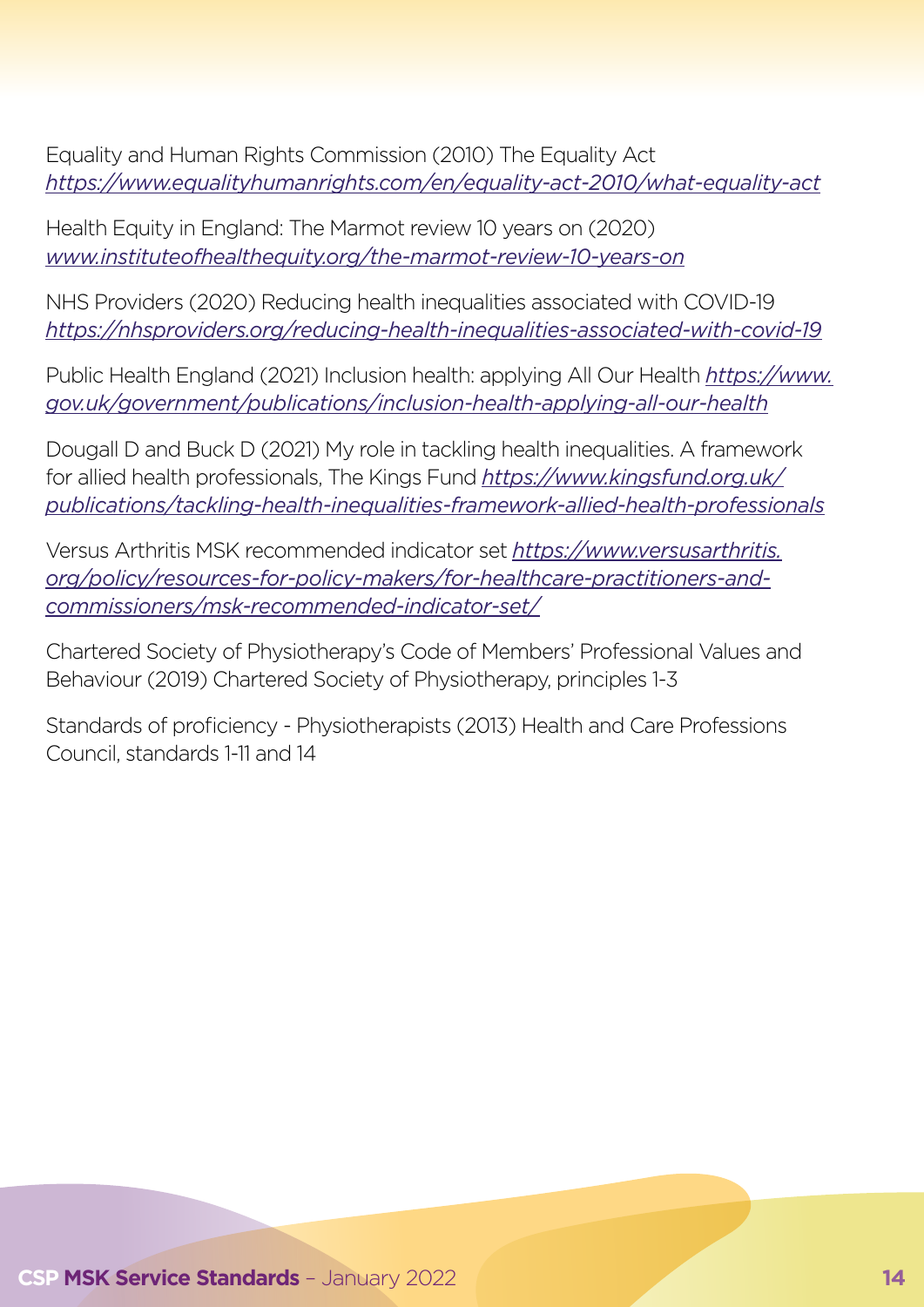# **Other evidence sources/resources**

NICE Clinical Knowledge Summaries: Musculoskeletal *https://cks.nice.org.uk/specialities/musculoskeletal/*

McCrum C. When to suspect spondyloarthritis: A core skill in musculoskeletal clinical practice. Musculoskeletal Science & Practice 2019. DOI: *https://doi.org/10.1016/j.msksp.2019.102079*

Versus Arthritis. Clinical Assessment of the Musculoskeletal System. *[https://www.versusarthritis.org/about-arthritis/healthcare-professionals/training](https://www.versusarthritis.org/about-arthritis/healthcare-professionals/training-and-education-resources/clinical-assessment-of-patients-with-musculoskeletal-conditions/)[and-education-resources/clinical-assessment-of-patients-with-musculoskeletal](https://www.versusarthritis.org/about-arthritis/healthcare-professionals/training-and-education-resources/clinical-assessment-of-patients-with-musculoskeletal-conditions/)[conditions/](https://www.versusarthritis.org/about-arthritis/healthcare-professionals/training-and-education-resources/clinical-assessment-of-patients-with-musculoskeletal-conditions/)*

Greenhalgh S, Finucane L, Mercer C, Selfe J. Assessment and management of cauda equina syndrome. Musculoskeletal Science & Practice 2018 Oct;37:69-74. doi: 10.1016/j. msksp.2018.06.002.

NICE Depression in adults: recognition and management CG90

NICE Evidence Standards Framework for Digital Health Technologies

SIGN Guideline 136 – Management of Chronic Pain 2019. Scottish Intercollegiate Guidelines Network

SIGN Guideline 123 – Management of early rheumatoid arthritis 2011. Scottish Intercollegiate Guidelines Network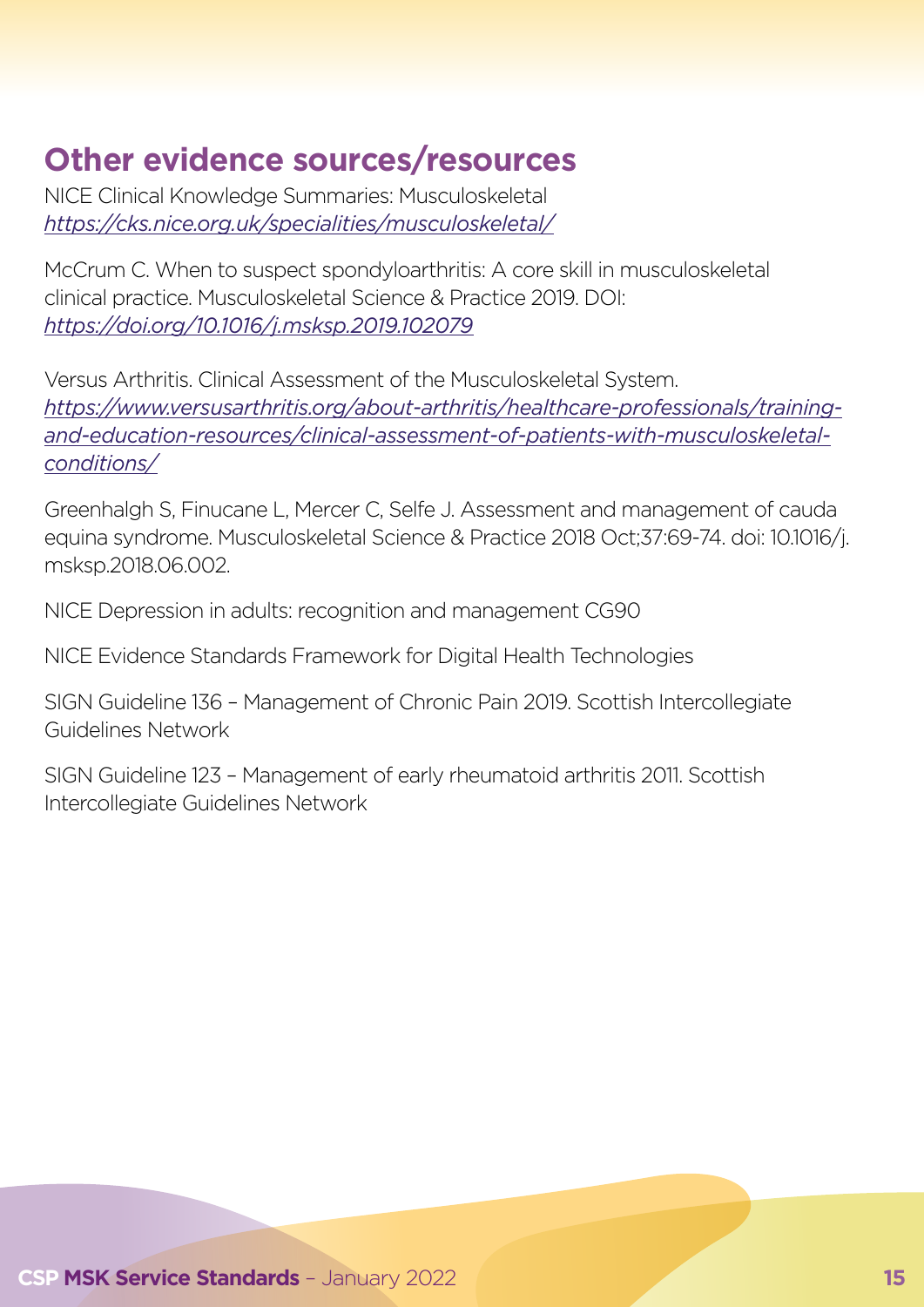# <span id="page-15-0"></span>**Quality standard 2:**  Personalised physiotherapy

#### **People presenting with MSK conditions are offered personalised, equitable and timely physiotherapy tailored to their individual needs, preferences and goals**

- **2.1** Physiotherapy is holistic and is based on the person's assessment, a personalised physiotherapy plan and utilising outcome measures
- **2.2** Physiotherapy management is in line with current best practice
- **2.3** Personalised physiotherapy includes facilitation of functional roles important to the person with MSK conditions
- **2.4** Timing, intensity, frequency, location and mode of delivery of physiotherapy is personalised and flexible to the person's individual needs
- **2.5** The use of digital-enabled management is considered, where available, and as appropriate to the person's needs and preferences.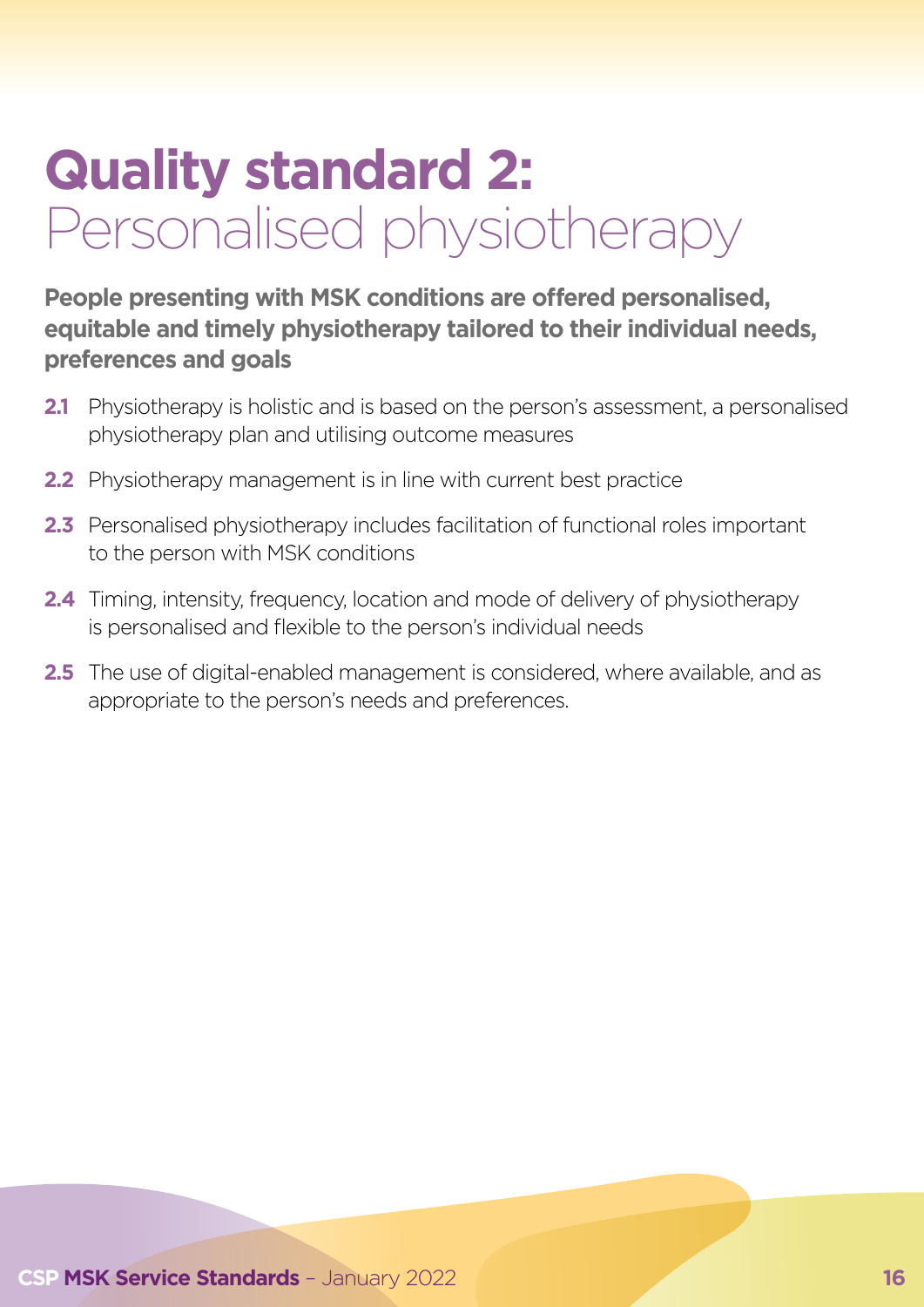### **Rationale**

Personalised physiotherapy means people have choice and control over the management of their MSK condition and how it is delivered, based on their individual needs, preferences and goals. Personalised care or person-centred approaches are a core focus of modern healthcare. Each person with a MSK condition should have a sharable, personalised management plan which records what matters to them, their goals and how they will be achieved.

Personalised physiotherapy implies a shared decision making approach, taking into account the person's physical and mental health as well as their social, cultural and work/education needs and involving family and carers if the person wishes. Shared decision making has been shown to produce a better patient experience and improve outcomes of care. Personalised physiotherapy targets known and modifiable risk factors for poor outcome e.g. addressing psychological obstacles to recovery where these are identified or weight management in OA. Personalised management may include a multi-disciplinary or multi-agency approach, which may include voluntary, community, charitable and social enterprises. Steps should be taken to communicate information in a way that the person can understand and to support them to take an active role in implementing the management plan. The physiotherapy workforce should have a basic understanding of behaviour change to assess a person's knowledge, skills and confidence and modify their approach accordingly. Management should also take into account the complex interaction between the person's health conditions, the environments they live in, their values and beliefs to actively reduce inequalities.

Evidence-based practice is the integration of best research evidence, individual clinical expertise and patient choice. Best research evidence includes NICE clinical guidelines, SIGN clinical guidance, systematic reviews and studies using methods such as randomised controlled trials, observational studies, cost benefit analyses and qualitative investigations. There is a rapidly increasing research evidence base for physiotherapy-led management for MSK conditions and the physiotherapy workforce should utilise these evidence-based approaches whenever possible. Active approaches, especially physical activity and exercise, are frequently recommended. Biopsychosocial approaches e.g. combined physical and psychological approaches have been shown to have improved outcomes for some patients especially where stratification approaches identify multiple risk factors.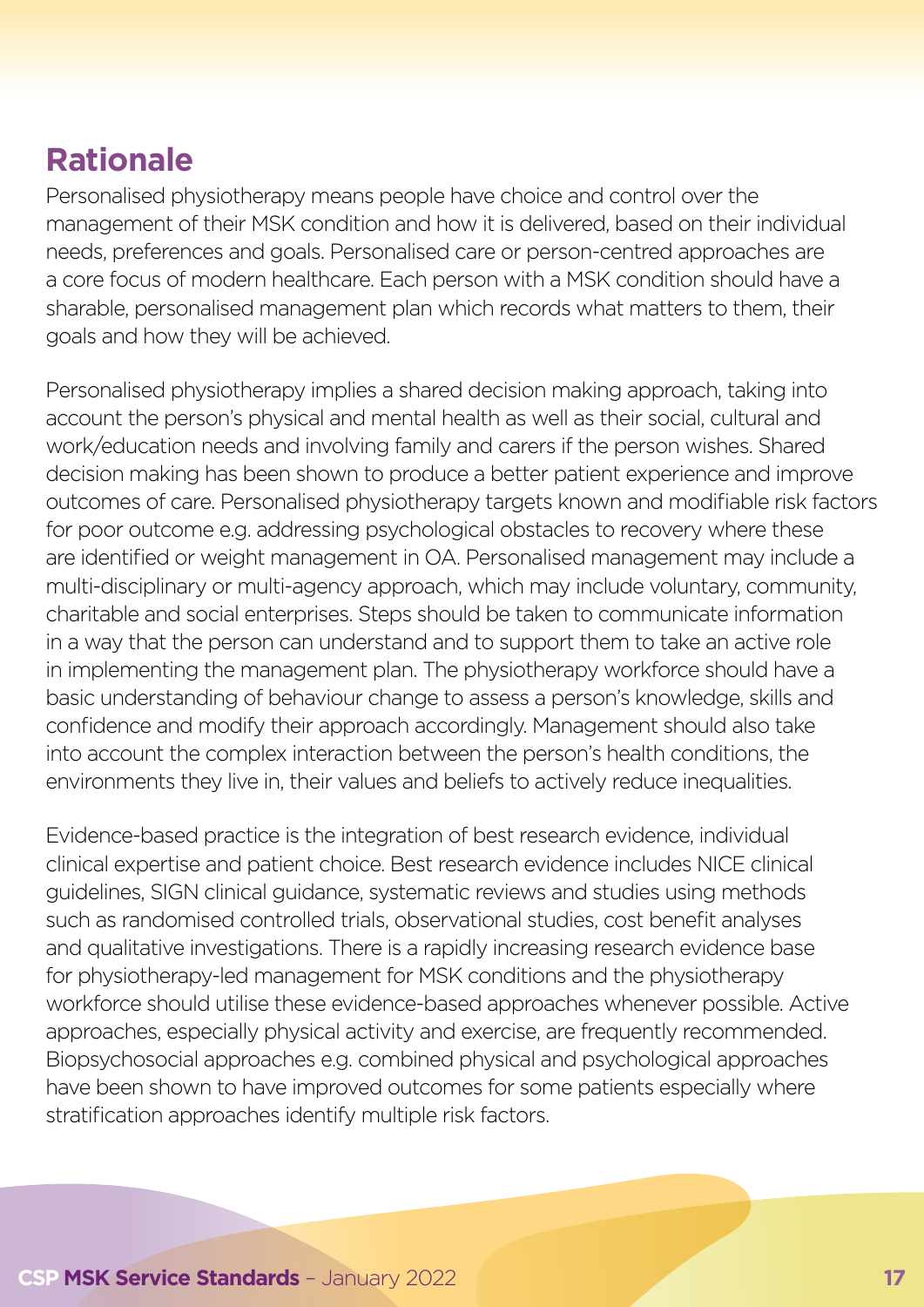In a complex health environment, the person with a MSK condition needs to understand the people involved in their management, and the arrangements and timing for review of their condition. Equity of access to physiotherapy and ensuring options are easy to use and communicated in an easily understandable and culturally sensitive way will reduce inequalities. This ensures the patient is seen by the right person for their needs and also improves self-management.

Management should be an active and enabling process which includes working with the person to help them achieve their personal goals in relation to education, work and important functional roles. The plan should take into account whether the person is in work, the type of work they do, and whether their MSK condition prevents them from working. When individuals with MSK conditions are working or wish to return to working the management plan should include occupational advice and support. People with MSK conditions are less likely to be in work and have greater sickness absence so there may be a need to link with occupational health services available through employment and/or recommend reasonable adjustments. It has been demonstrated that vocational rehabilitation can help to get people back to work sooner, remain in work and also has significant economic benefits.

Timing, intensity, frequency and mode of physiotherapy is flexible to the person's individual needs. The mode of delivery (e.g. in person, digital/remote, 1-1, group, home visit) and location of physiotherapy should be selected based on the needs of the person but also local availability. Many MSK conditions can be considered as longterm conditions, e.g. OA, persistent low back pain, inflammatory and connective tissue conditions, that require integrated management packages and regular review to support the person to implement their management programme.

The physiotherapy workforce should be aware of and consider using available online management resources, as appropriate, such as Escape Pain Online and STarTBack-Evidence based implementation of stratified care. Digital and assistive technology has great potential to support management, but be aware of barriers to digital inclusion.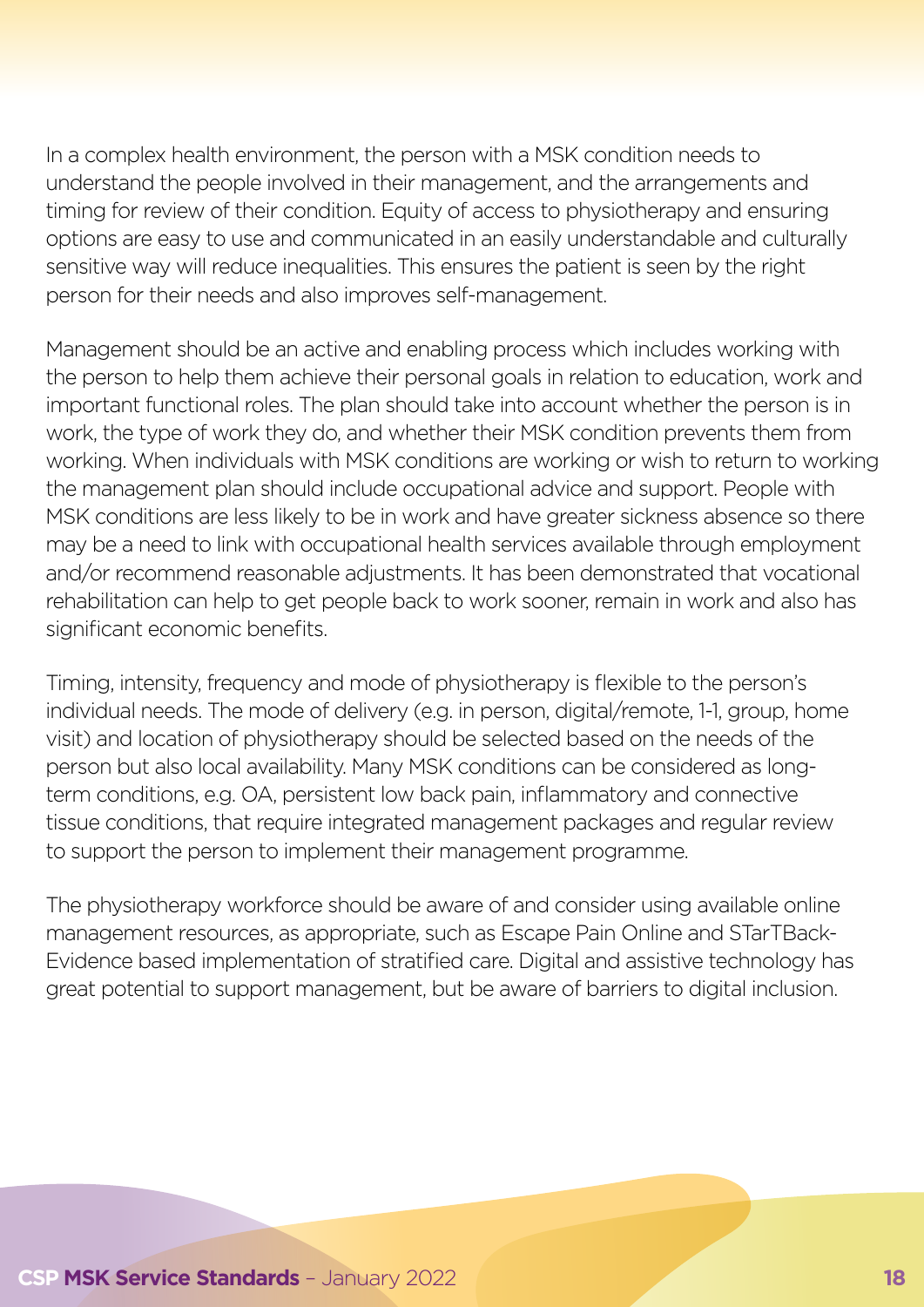#### **What the quality statement means for a person with a MSK condition**

People with a MSK condition should expect that their physiotherapy is based on a personal assessment and management plan that is right for them (standard 1). Physiotherapy will also be based on what is the best current practice and on good quality evidence.

Physiotherapy will be based on the goals that the patient with a MSK condition and the physiotherapy staff decide upon. Physiotherapy will aim to help people to take part in or resume activities that are important for the person, and will take into account the patient's cultural and religious needs. Important activities may include taking part in education, work and other life roles, such as being a carer, undertaking hobbies and interests and socialising.

The type and timing of treatments (whether face to face, or by video, group sessions, individual or home visits) are decided between the physiotherapy practitioner and person with a MSK condition.

#### **What the quality statement means for commissioners/health boards/ provider collaboratives**

Commission/provide MSK physiotherapy services that provide personalised (personcentred) management that is timely, equitable and tailored to individuals' needs, preferences and goals.

Ensure services use management options that are supported by current best evidence.

Ensure resources are in place to ensure the timing, intensity, frequency, location and mode of delivery of physiotherapy management is personalised and flexible to the person's individual needs in line with the evidence base.

Facilities are available to provide digital-enabled management appropriate to the needs and preferences of the person with MSK conditions and improve accessibility of services.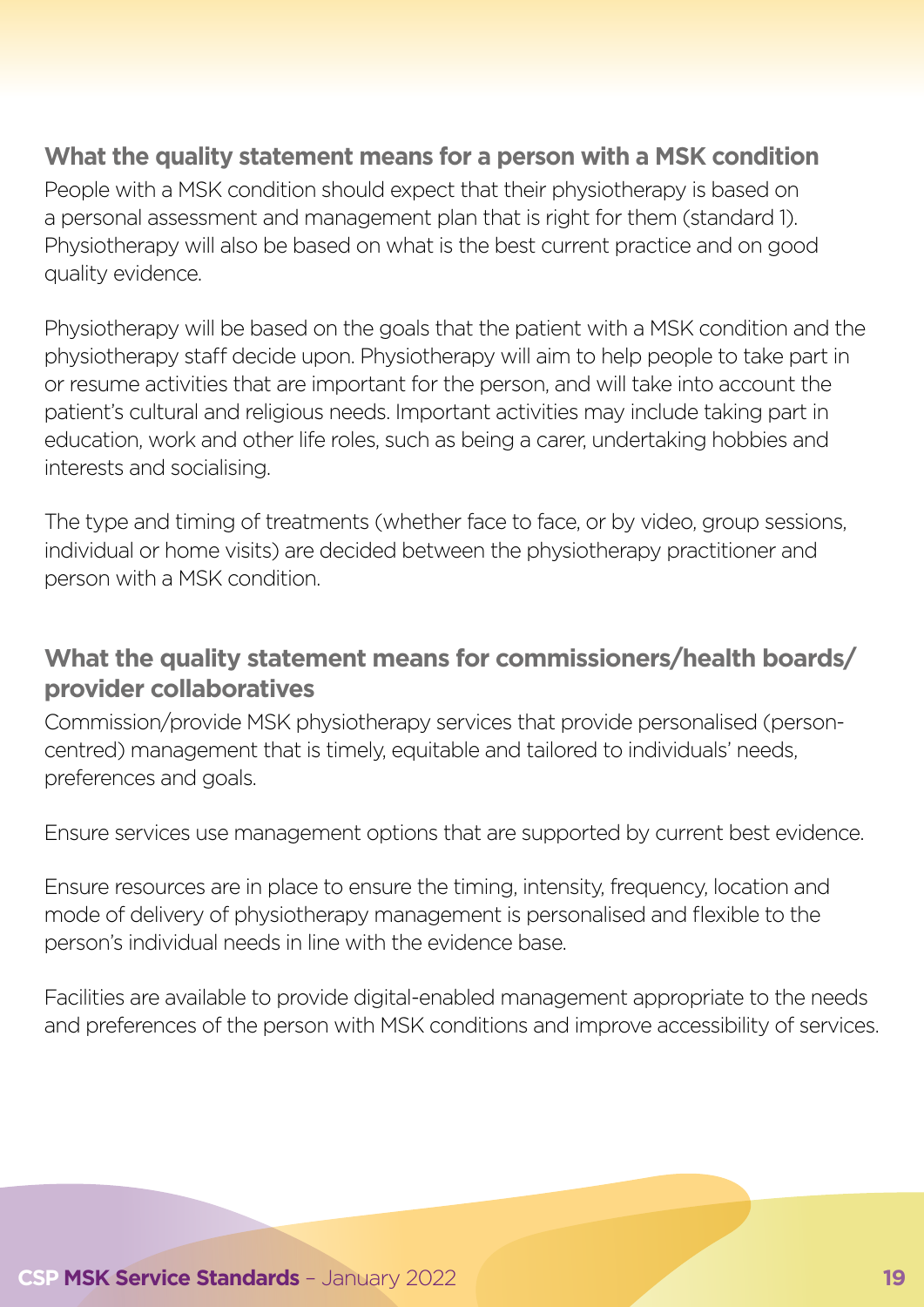### **Source guidance**

NHSE (2019) Universal personalised care: Implementing the comprehensive model. *https://www.england.nhs.uk/wp-content/uploads/2019/01/universalpersonalised-care.pdf*

Health Education England (2020) Person-Centred Approaches: Empowering people in their lives and communities to enable an upgrade in prevention, wellbeing, health, care and support. *[https://skillsforhealth.org.uk/wp-content/uploads/2021/01/](https://skillsforhealth.org.uk/wp-content/uploads/2021/01/Person-Centred-Approaches-Framework.pdf) [Person-Centred-Approaches-Framework.pdf](https://skillsforhealth.org.uk/wp-content/uploads/2021/01/Person-Centred-Approaches-Framework.pdf)*

Welsh Government (2015) Health and care standards. *[https://gov.wales/sites/](https://gov.wales/sites/default/files/publications/2019-05/health-and-care-standards-april-2015.pdf) [default/files/publications/2019-05/health-and-care-standards-april-2015.pdf](https://gov.wales/sites/default/files/publications/2019-05/health-and-care-standards-april-2015.pdf)*

Scottish government (2017) Health and Social Care Standards My support, my life. *[https://www.gov.scot/binaries/content/documents/govscot/publications/](https://www.gov.scot/binaries/content/documents/govscot/publications/advice-and-guidance/2017/06/health-social-care-standards-support-life/documents/00520693-pdf/00520693-pdf/govscot%3Adocument/00520693.pdf?forceDownload=true) [advice-and-guidance/2017/06/health-social-care-standards-support-life/](https://www.gov.scot/binaries/content/documents/govscot/publications/advice-and-guidance/2017/06/health-social-care-standards-support-life/documents/00520693-pdf/00520693-pdf/govscot%3Adocument/00520693.pdf?forceDownload=true) [documents/00520693-pdf/00520693-pdf/govscot%3Adocument/00520693.](https://www.gov.scot/binaries/content/documents/govscot/publications/advice-and-guidance/2017/06/health-social-care-standards-support-life/documents/00520693-pdf/00520693-pdf/govscot%3Adocument/00520693.pdf?forceDownload=true) [pdf?forceDownload=true](https://www.gov.scot/binaries/content/documents/govscot/publications/advice-and-guidance/2017/06/health-social-care-standards-support-life/documents/00520693-pdf/00520693-pdf/govscot%3Adocument/00520693.pdf?forceDownload=true)*

NHS England Shared Decision Making *https://www.england.nhs.uk/shared-decision-making/*

Patient experience in adult NHS services (2019) NICE quality standard QS15 standard 4 Individualised care

Low back pain and sciatica in over 16s: assessment and management (2020) NICE guideline NG59 recommendation 1.2.14 Combined physical and psychological programmes

Chronic pain (primary and secondary) in over 16s: assessment of all chronic pain and management of chronic primary pain (2015) NICE guideline NG193 recommendation 1.2 Managing chronic primary pain – Non-pharmacological management of chronic primary pain

Fernandes L et al. (2013) EULAR recommendations for the non-pharmacological core management of hip and knee osteoarthritis *https://ard.bmj.com/content/72/7/1125*

Spondyloarthritis (2018) NICE quality standard QS170 standard 4 - Information,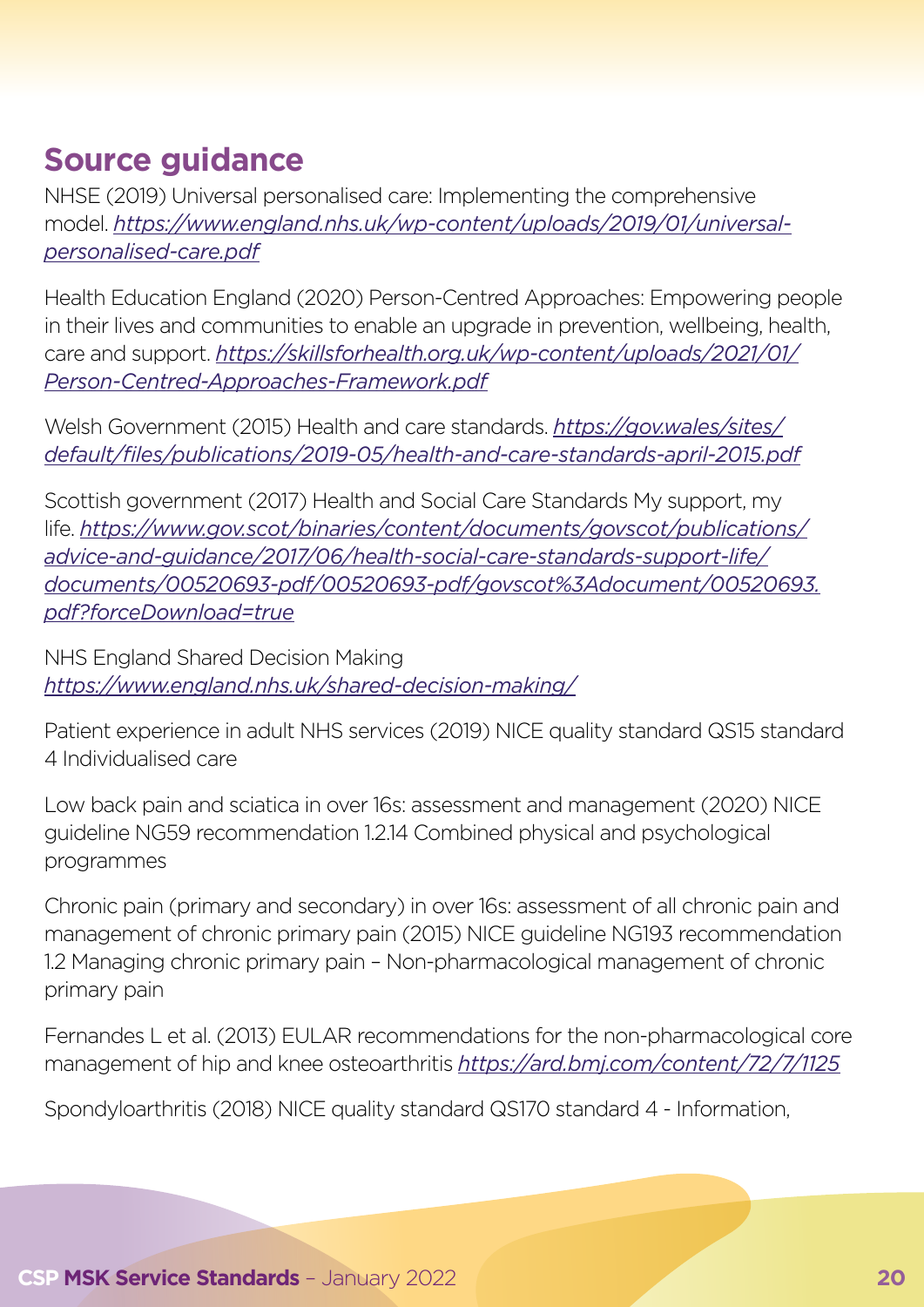Rheumatoid arthritis in over 16s (2020) NICE quality standard QS33 standard 3 – Patient education

Kloppenburg M et al. (2018) 2019 update of the EULAR recommendations for the management of hand osteoarthritis. Annals of the Rheumatic Diseases 78:16-24. *https://ard.bmj.com/content/78/1/16*

Chartered Society of Physiotherapy, Evidence-based practice. *[https://www.csp.org.](https://www.csp.org.uk/professional-clinical/clinical-evidence/evidence-based-practice) [uk/professional-clinical/clinical-evidence/evidence-based-practice](https://www.csp.org.uk/professional-clinical/clinical-evidence/evidence-based-practice)*

NIHR Dissemination Centre (2018) Moving Forward: Physiotherapy for Musculoskeletal Health and Wellbeing

NIHR Moving Forward: A guide for the public (2020) *https://evidence.nihr.ac.uk/wpcontent/uploads/2020/09/Moving-Forward-FINAL-August-2020\_Pages.pdf*

Osteoarthritis (2015) NICE quality standard QS87 standard 4 – Exercise

Spondyloarthritis (2018) NICE quality standard QS170 standard 3 – Physiotherapy

Welsh Government (2019) Living with persistent pain in Wales *[https://gov.wales/](https://gov.wales/sites/default/files/publications/2019-05/living-with-persistent-pain-in-wales.pdf) [sites/default/files/publications/2019-05/living-with-persistent-pain-in-wales.pdf](https://gov.wales/sites/default/files/publications/2019-05/living-with-persistent-pain-in-wales.pdf)*

Low back pain and sciatica in over 16s: assessment and management (2020) NICE guideline NG59 recommendation 1.2.14 Combined physical and psychological programmes,

Chronic pain (primary and secondary) in over 16s: assessment of all chronic pain and management of chronic primary pain (2015) NICE guideline NG193 recommendation 1.2 Managing chronic primary pain – Non-pharmacological management of chronic primary pain

Patient experience in adult NHS services (2019) NICE quality standard QS15 standard 2 – Contacts for ongoing care

Kings Fund (2020) What are health inequalities? *https://www.kingsfund.org.uk/publications/what-are-health-inequalities*

Public Health England (2021) Inclusion health: applying All Our Health *[https://www.](https://www.gov.uk/government/publications/inclusion-health-applying-all-our-health) [gov.uk/government/publications/inclusion-health-applying-all-our-health](https://www.gov.uk/government/publications/inclusion-health-applying-all-our-health)*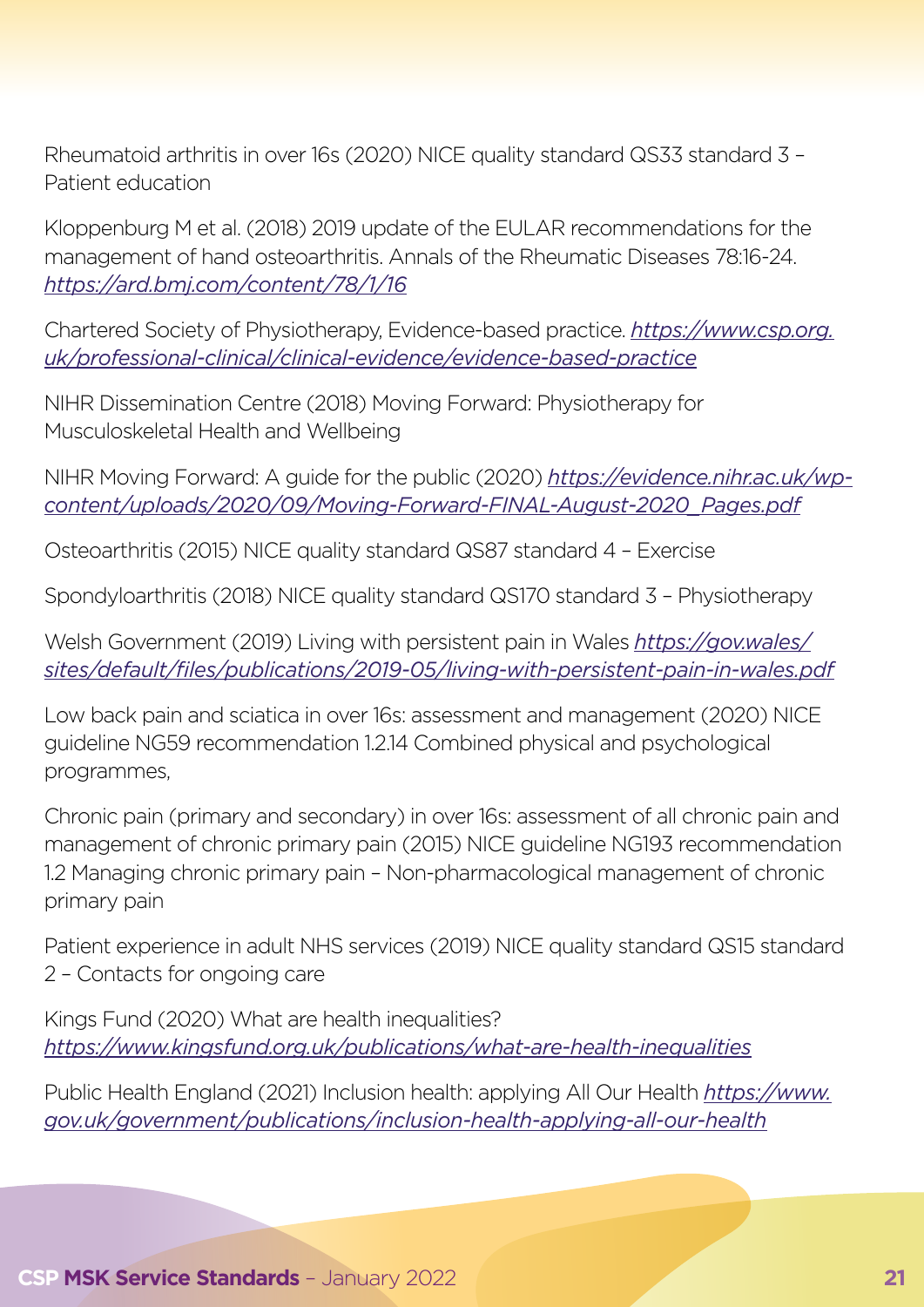Versus Arthritis (2016) Working with arthritis *[https://www.versusarthritis.org/](https://www.versusarthritis.org/media/2071/working-with-arthritis-policy-report.pdf) [media/2071/working-with-arthritis-policy-report.pdf](https://www.versusarthritis.org/media/2071/working-with-arthritis-policy-report.pdf)* 

ARMA Work and musculoskeletal health (2017) *[http://arma.uk.net/wp-content/](http://arma.uk.net/wp-content/uploads/2017/09/arma-policy-position-paper-work-and-msk-2017.pdf) [uploads/2017/09/arma-policy-position-paper-work-and-msk-2017.pdf](http://arma.uk.net/wp-content/uploads/2017/09/arma-policy-position-paper-work-and-msk-2017.pdf)* 

[NHS England, 2016]

Osteoarthritis (2015) NICE quality standard QS87 standard 6 – Timing of review

Rheumatoid arthritis in over 16s (2020) NICE quality standard QS33 standard 5 – Annual review

Escape Pain Online *https://escape-pain.org/ESCAPE-pain-Online*

STarTBack - Evidence based implementation of stratified care *https://startback.hfac.keele.ac.uk/patients/*

A Digital Framework for Allied Health Professionals (2019) NHS England

The Topol Review: Preparing the healthcare workforce to deliver the digital future (2019) NHS Health Education England

Informed Health and Care: A Digital Health and Social Care Strategy for Wales (2015) Welsh Government

Digital health and care Scotland (2018) Scotland's digital health and care strategy *https://www.digihealthcare.scot/wp-content/uploads/2018/04/25-April-2018- SCOTLANDS-DIGITAL-HEALTH-AND-CARE-STRATEGY-published.pdf*

Chartered Society of Physiotherapy's Code of Members' Professional Values and Behaviour (2019) Chartered Society of Physiotherapy, principles 1-4

Standards of proficiency - Physiotherapists (2013) Health and Care Professions Council, standards 1-11 and 14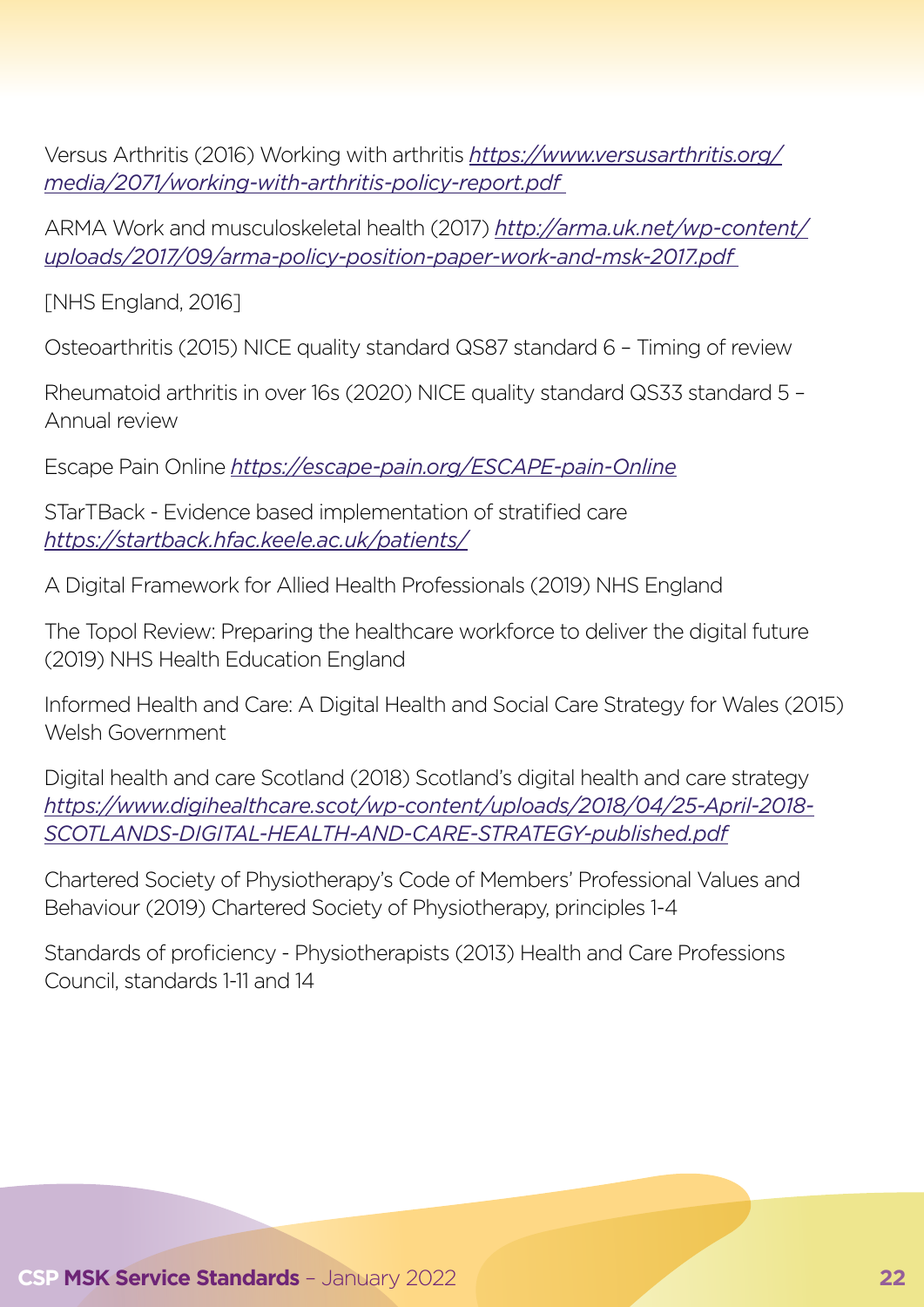# **Other evidence sources/resources**

Kings Fund – Making Shared Decision Making a Reality. No decision about me without me.

NICE Workplace health: long-term sickness absence and capability to work NG146

Hoffman TC, Lewis J, Maher CG. Shared decision making should be an integral part of physiotherapy practice. Physiotherapy 2020 vol 108, pp43-49 *https://doi.org/10.1016/j.physio.2019.08.012*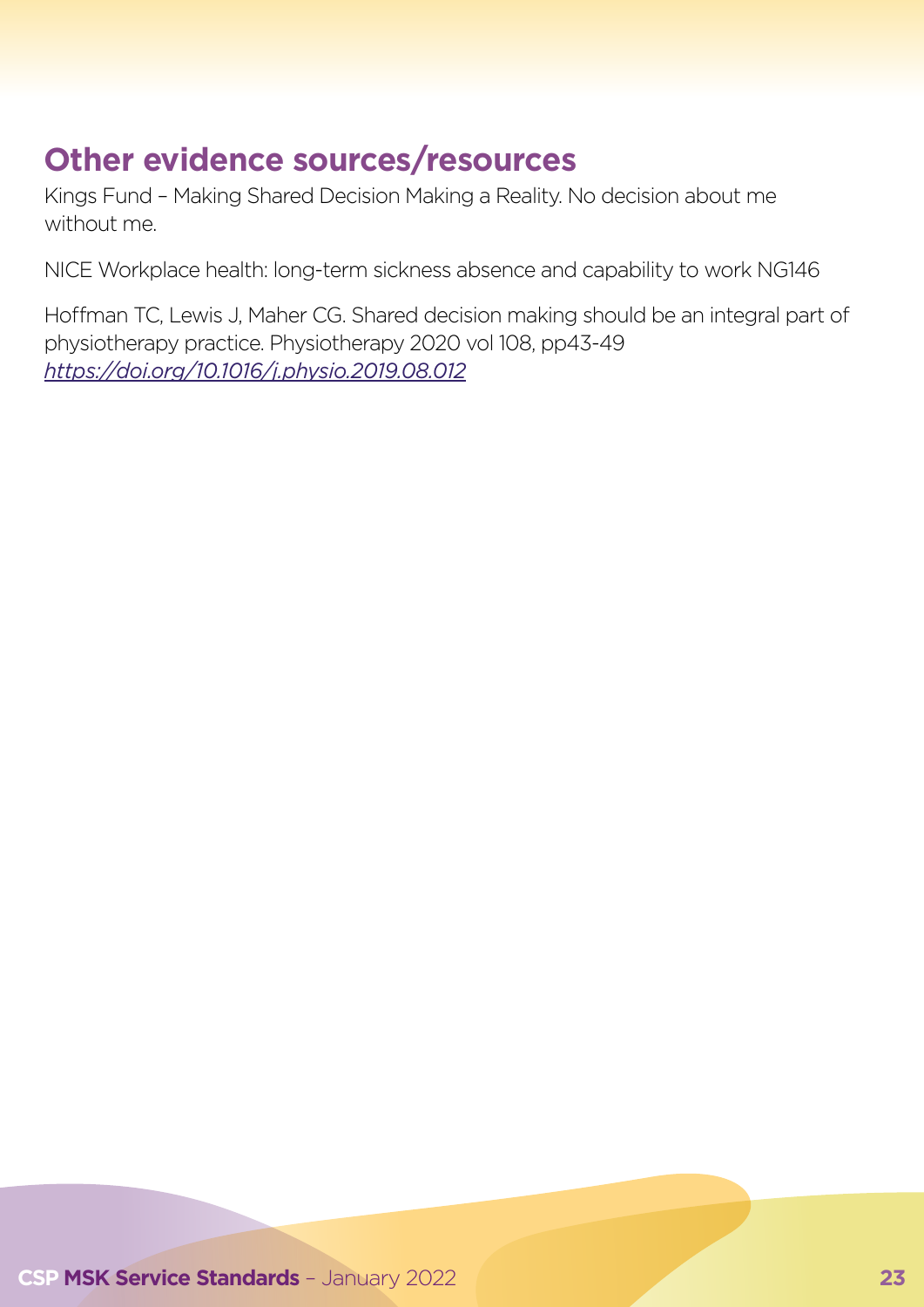# <span id="page-23-0"></span>**Quality standard 3:**  Supported self-management

**People presenting with MSK conditions are offered supported self-management as part of the management plan to recognise and develop their capability to manage their own health and wellbeing**

- **3.1** Actively involve people with MSK conditions in decision making about managing their own health and wellbeing and in co-creating a personalised self-management plan
- **3.2** Ensure the self-management plan is tailored taking into account a person's level of engagement with their health and well-being, level of dependency on others, health literacy and understanding and accessibility obstacles
- **3.3** Provide appropriate evidence-based self-management resources to support implementation of any personalised self-management plan
- **3.4** Where appropriate, utilise the expertise of families, carers, peers, communities and charities as part of supported self-management
- **3.5** Utilise technology where appropriate and available to support self-management taking into account digital inclusion considerations
- **3.6** A personalised, structured, documented plan for ongoing self-management is co-created and is readily accessible to the person, including when and how to seek further help from the healthcare system.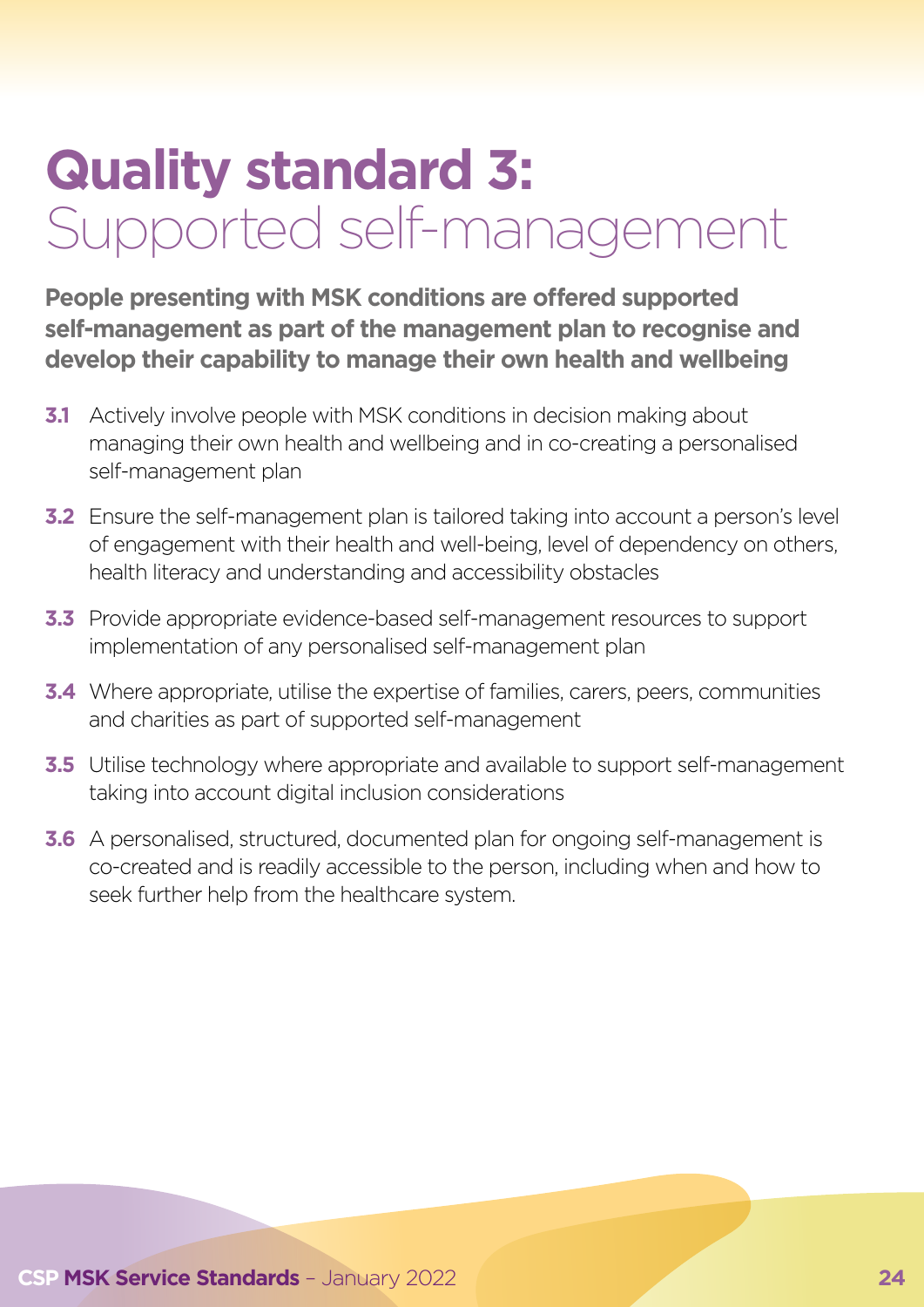# **Rationale**

Supported self-management is an important part of the management plan, which enables people to manage their health and well-being. Self-management can enhance an individual's experience, improve their knowledge, skills and confidence to follow their management plan and improve health outcomes. Through a shared decision making approach and co-creation of a self-management plan people can learn to recognise, treat and manage their own health. Self-management is not only patient education, skills such as being aware of and navigating available resources, problem solving and developing coping strategies enable people with MSK conditions to be at the core of their care. Supported self-management helps people to continue to live as they wish, to socialise, remain in work/education and to manage variations in symptoms as they occur.

Supported self-management means physiotherapists work with people to develop their capability to manage their own health and well-being by providing support tailored to their needs. Awareness of a person's personal, social and cultural circumstances, level of activation, level of dependency on others, health literacy and understanding enables equitable access to information, training and education resources which are tailored accordingly. When needed, physiotherapists should work with patients to help them develop self-management skills. The physiotherapy workforce should have a basic understanding of behaviour change, use this to assess where the person is in terms of activation and modify their approach accordingly. For people with low levels of activation health and well-being coaches or health trainers can provide further support. Targeted interventions that develop skills in achievable steps and build knowledge, skills and confidence and autonomy may enable a person to self-manage their health and wellbeing. For people with low levels of activation, selfmanagement may be enhanced through close working with families and carers.

The self-management plan should be documented and be readily available to the person in an accessible format. This is likely to be both verbal and a written/digital version which can utilise technology with links to appropriate resources to enhance understanding of the MSK condition and to optimise the person's ability to manage their condition. The self-management plan may include access to peer support, health coaches and link workers and signposting to quality self-management group programmes.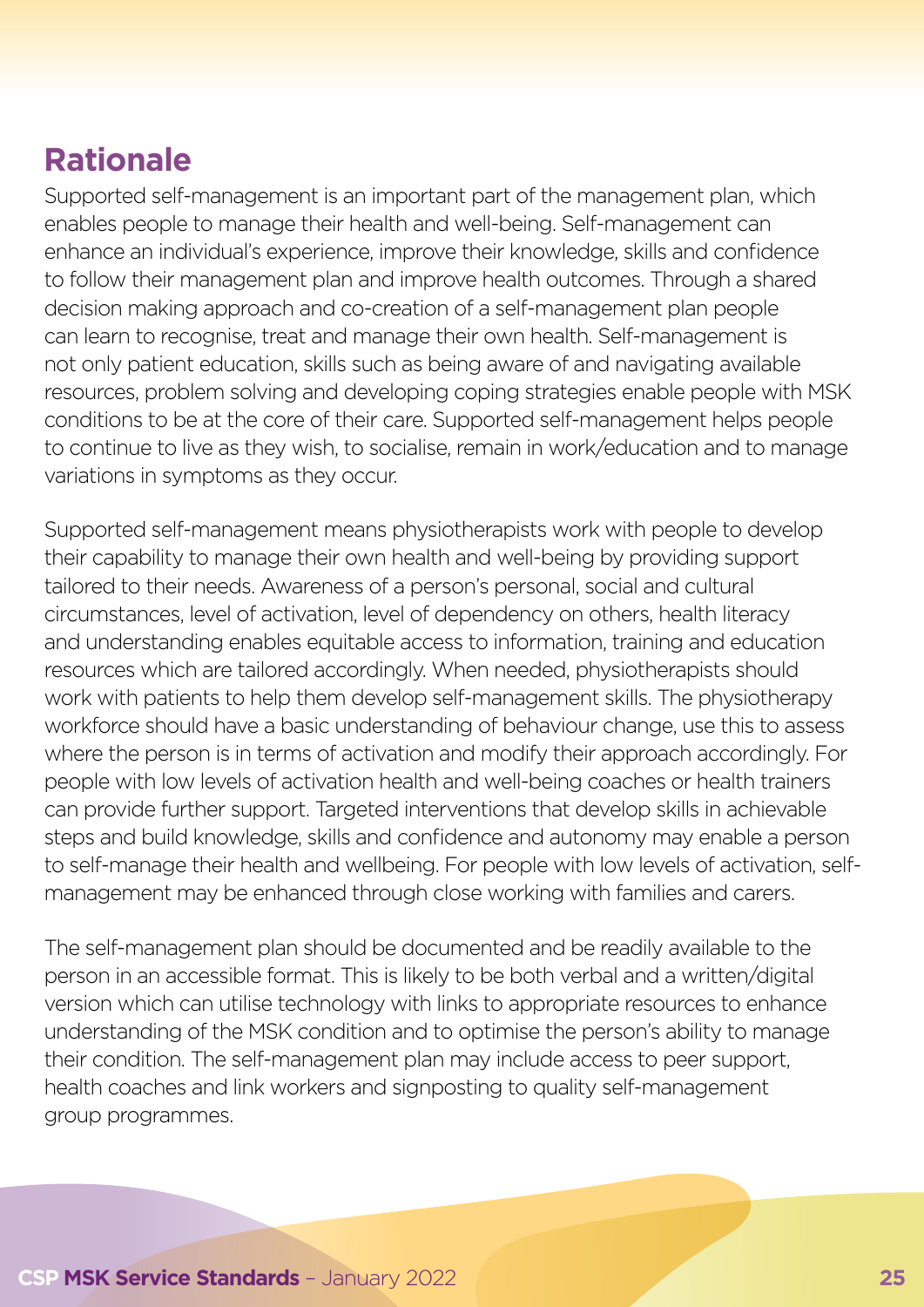Technology, for example apps and online platforms can support people to selfmanage their recovery and rehabilitation. Digital inclusion takes into account access to technology and an individual's ability and preference to use digital tools to self-manage.

People with MSK conditions may undertake much of the self-management plan independently, it is therefore important that they understand the role of healthcare professionals as well as when and how to seek further help from the health care system through planned review, patient initiated follow up (PIFU) or through self-referral pathways. Planned review by the healthcare team or clear guidance for PIFU ensures that self-management support of long-term conditions is responsive to the person's changing needs.

#### **What the quality statement means for a person with a MSK condition**

Self-management helps people to manage their own MSK condition and wellbeing. Supported self-management means physiotherapists work with people to develop their ability to manage their own health and well-being by providing support tailored to their needs. People with a MSK condition will be involved in developing a self-management plan that is tailored to their needs. Self-management planning takes into account the person's needs, preferences and ability to self-manage. A documented (written or digital) self-management plan will be provided. This will include information on how to self-manage and when and how to seek further help from health services or practitioners.

In addition to specific self-management advice the patient with a MSK condition should be provided with information on where they can get help with self-management. This may include local groups, charities and organisations and also, if appropriate, digital resources such as websites and apps.

The self-management plan may involve family, peers, friends and communities of the person with a MSK condition, if the person wants them to be involved.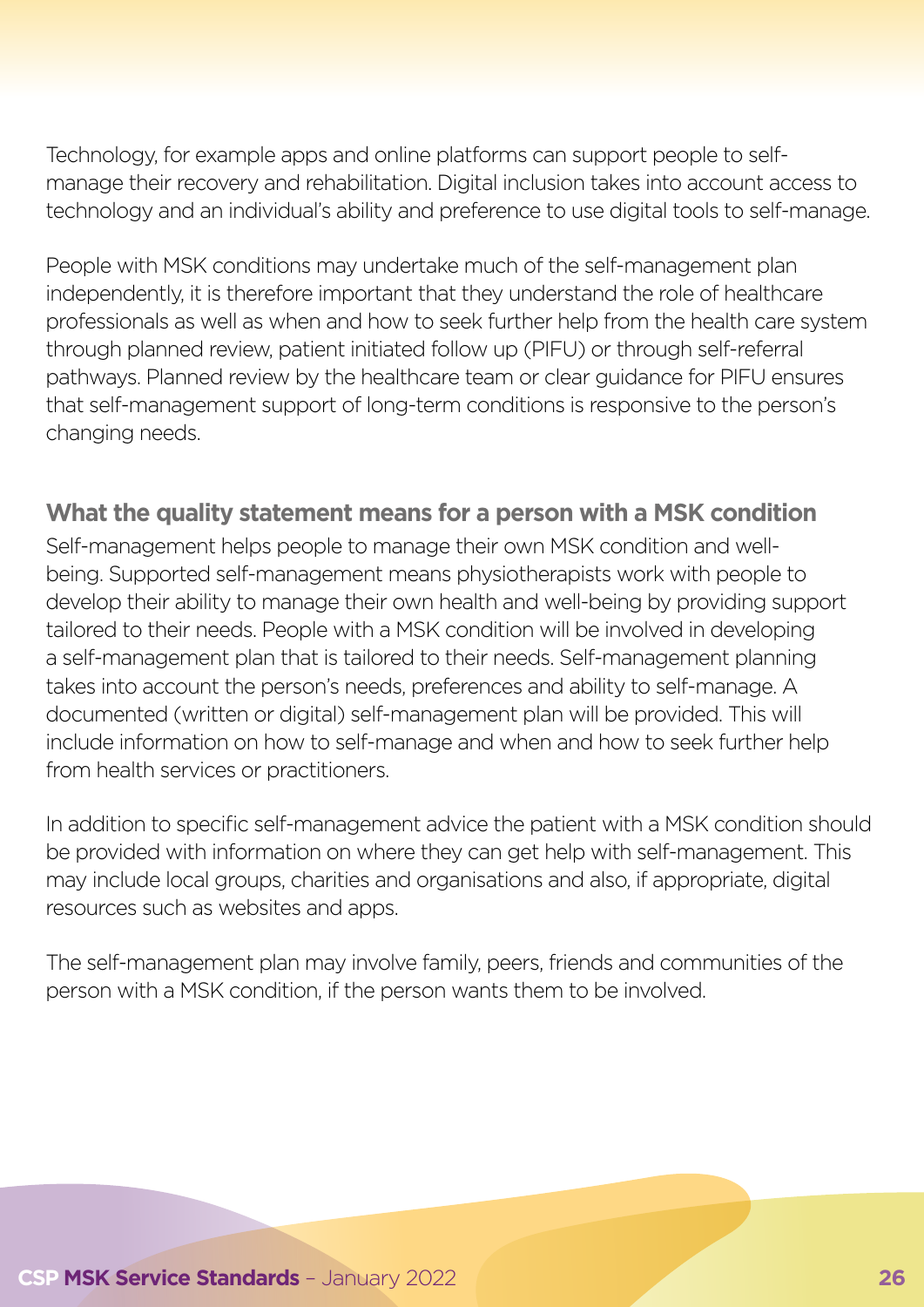#### **What the quality statement means for commissioners/health boards/ provider collaboratives**

Ensure that MSK physiotherapy services employ healthcare professionals with the expertise to co-create a personalised, evidence-based self-management plan with each person with a MSK condition to reduce dependency on services.

The self-management plan should be documented, readily accessible to the person with MSK conditions and include information on when and how to seek further help from the healthcare system.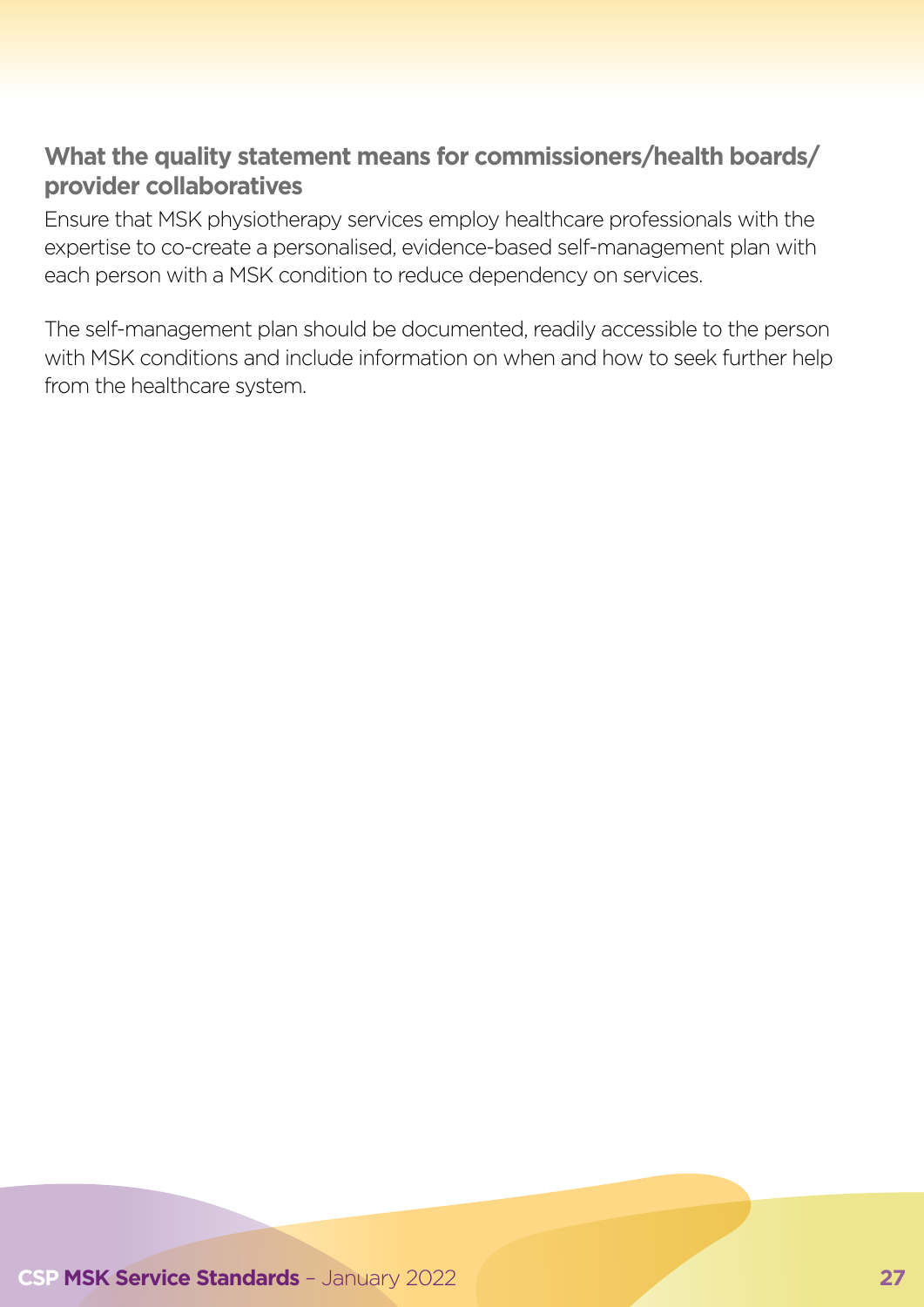### **Source guidance**

Supported self-management (2020) NHS England and NHS Improvement *https://www.england.nhs.uk/personalisedcare/supported-self-management/*

Osteoarthritis (2015) NICE quality standard QS87 standard 3 – Self-management

Low back pain and sciatica in over 16s 2017 NICE quality standard QS155 standard 3 – Self-management

National back pain and radicular pain pathway (2017) Spinal services CRG NHSE *https://www.eoemskservice.nhs.uk/docs/default-source/cauda-equinatranslations/english---ces-card-pdf.pdf?sfvrsn=114b7059\_2]*

Welsh Government (2019) Living with persistent pain in Wales *[https://gov.wales/](https://gov.wales/sites/default/files/publications/2019-05/living-with-persistent-pain-in-wales.pdf) [sites/default/files/publications/2019-05/living-with-persistent-pain-in-wales.pdf](https://gov.wales/sites/default/files/publications/2019-05/living-with-persistent-pain-in-wales.pdf)*

Kloppenburg M et al. (2018) 2019 update of the EULAR recommendations for the management of hand osteoarthritis. Annals of the Rheumatic Diseases 78:16-24. *https://ard.bmj.com/content/78/1/16*

ARMA (2018) Supported Self-Management for People with Arthritis and Musculoskeletal Conditions *[http://arma.uk.net/wp-content/uploads/2018/07/](http://arma.uk.net/wp-content/uploads/2018/07/supported-self-management-aug2018.pdf) [supported-self-management-aug2018.pdf](http://arma.uk.net/wp-content/uploads/2018/07/supported-self-management-aug2018.pdf)*

Supporting adult carers (2020) NICE quality standard QS200 standard 2 – Working with carers

Health Equity in England: The Marmot review 10 years on (2020) Institute of Health **Equity** 

NHS RightCare: Community Rehabilitation Toolkit (2020) NHS RightCare

Rheumatoid arthritis in adults: management (2018) NICE clinical guideline CG 100 recommendation 1.3 Communication and education

A Digital Framework for Allied Health Professionals (2019) NHS England

The Topol Review: Preparing the healthcare workforce to deliver the digital future (2019) NHS Health Education England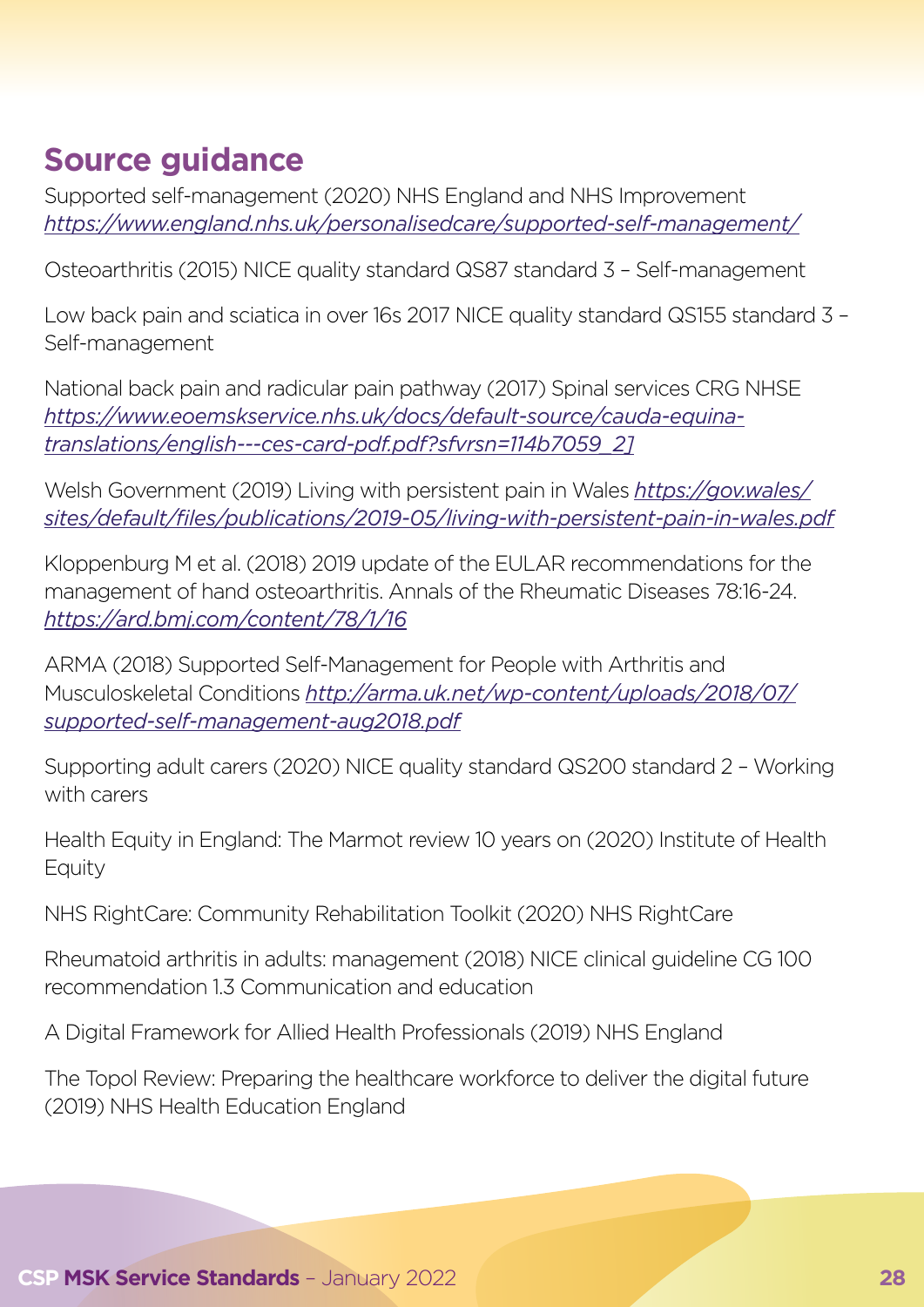Informed Health and Care: A Digital Health and Social Care Strategy for Wales (2015) Welsh Government

Digital health and care Scotland (2018). *https://www.digihealthcare.scot/wpcontent/uploads/2018/04/25-April-2018-SCOTLANDS-DIGITAL-HEALTH-AND-CARE-STRATEGY-published.pdf*

NHSx Musculoskeletal (MSK) digital playbook *https://www.nhsx.nhs.uk/key-toolsand-info/digital-playbooks/musculoskeletal-digital-playbook/*

Osteoarthritis (2015) NICE quality standard QS87 standard 6 – Timing of review

Rheumatoid arthritis in over 16s (2020) NICE quality standard QS33 standard 5 – Annual review

NHS England Patient Initiated Follow Up: Giving patients greater control over their hospital follow up care *[https://www.england.nhs.uk/outpatient-transformation](https://www.england.nhs.uk/outpatient-transformation-programme/patient-initiated-follow-up-giving-patients-greater-control-over-their-hospital-follow-up-care/)[programme/patient-initiated-follow-up-giving-patients-greater-control-over](https://www.england.nhs.uk/outpatient-transformation-programme/patient-initiated-follow-up-giving-patients-greater-control-over-their-hospital-follow-up-care/)[their-hospital-follow-up-care/](https://www.england.nhs.uk/outpatient-transformation-programme/patient-initiated-follow-up-giving-patients-greater-control-over-their-hospital-follow-up-care/)*

Chartered Society of Physiotherapy's Code of Members' Professional Values and Behaviour (2019) Chartered Society of Physiotherapy, principles 1-4

Standards of proficiency - Physiotherapists (2013) Health and Care Professions Council, standards 1-11 and 14

#### **Other evidence sources/resources**

Pearce G, Parke HL, Pinnock H, Epiphaniou E, Bourne CLA, Sheikh A, Taylor SJC The PRISMS taxonomy of self-management support: derivation of a novel taxonomy and initial testing of its utility Journal of Health Services Research & Policy 2016, Vol. 21(2) 73–82

Hutting N, Johnston V, Staal JB, Heerkens YF. Promoting the use of selfmanagement strategies for people with persistent musculoskeletal disorders: The role of the physical therapist. J Orthop Sports Phys Ther 2019;49(4):212-215. doi:10.2519/jospt.2019.0605

Universal Personalised Care: Implementing the Comprehensive Model (2019) NHS England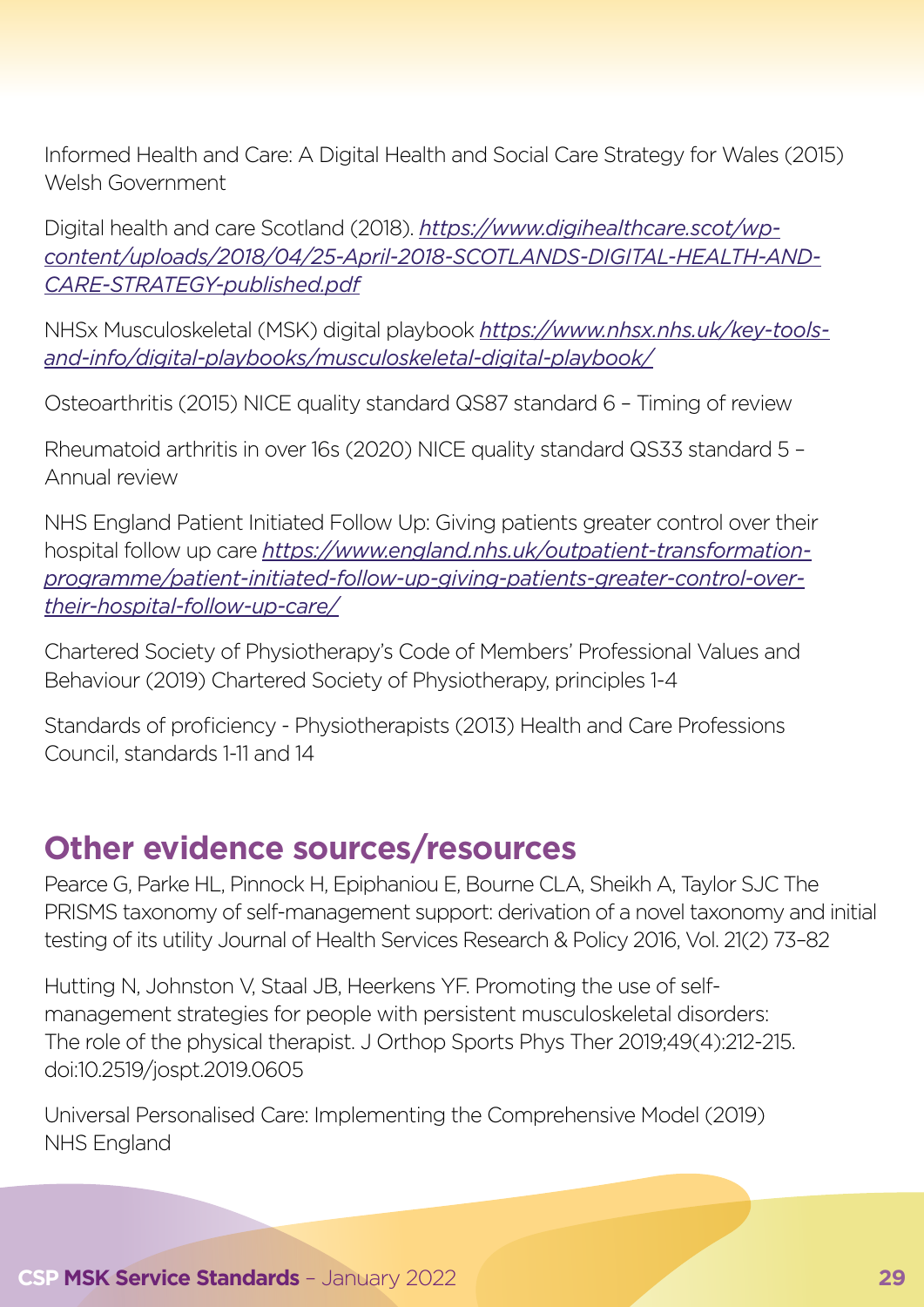# <span id="page-29-0"></span>**Quality standard 4:**  Communication

**Communication with people with MSK conditions is offered in an accessible way, and information is personalised to their needs and preferences**

- **4.1** Communication is personalised, accessible and timely in order to support shared decision making and management of the MSK condition
- **4.2** The physiotherapy workforce has communication skills appropriate to all settings and contexts
- **4.3** Provide information about what to expect of the MSK physiotherapy service and the available care pathways to allow people to navigate the healthcare system
- **4.4** Information giving should be provided in a suitable format for each person, which they can access and understand
- **4.5** Utilise technology where appropriate taking into account access, digital literacy, needs and preferences
- **4.6** Family members, carers and other people chosen by the person are involved in communication and shared decision making as required.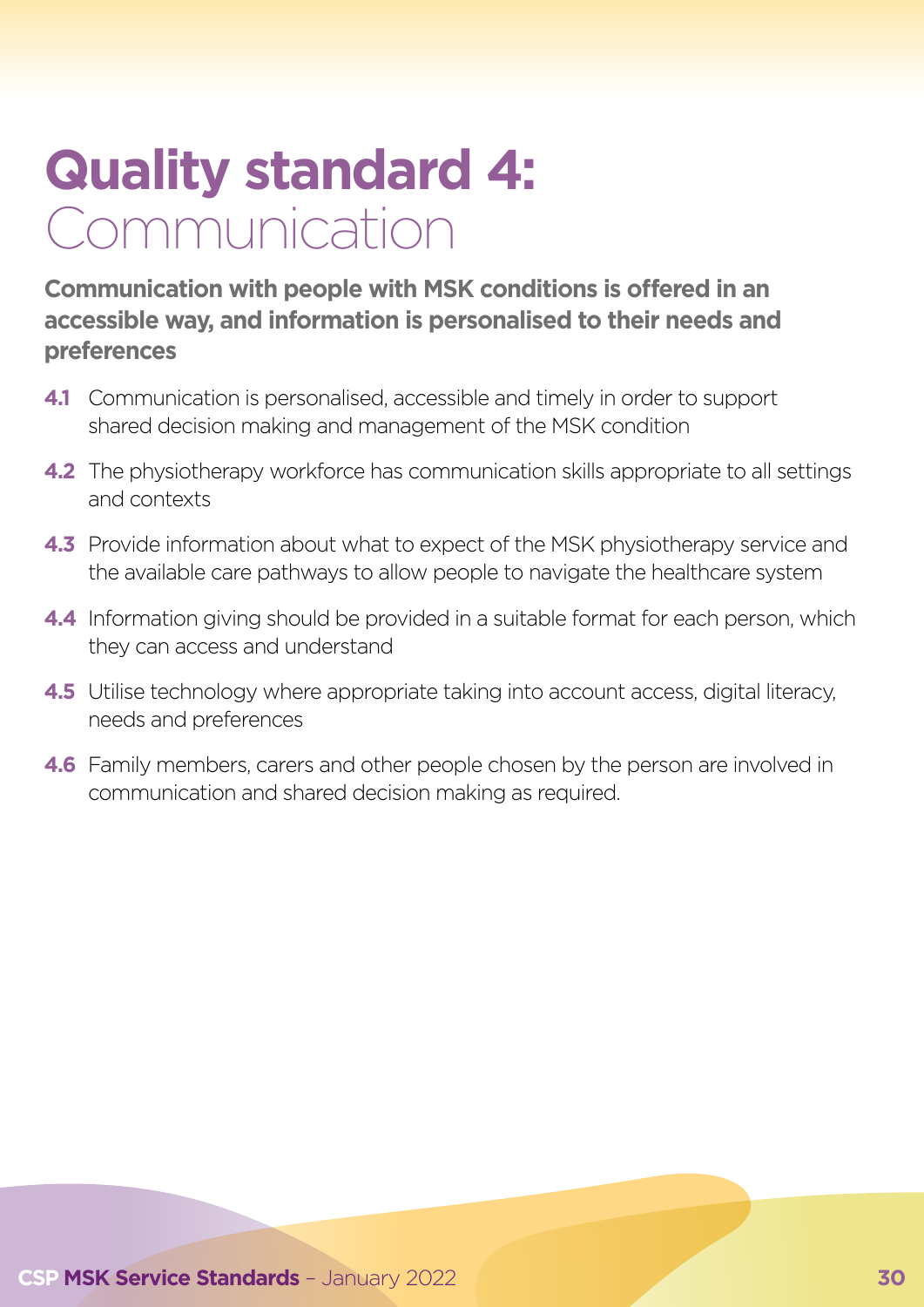# **Rationale**

Communication is a two-way process and recognises that the person's needs and circumstances may change over time. Effective communication tailored to a person's needs and preferences, which they can understand and act on, ensures that they can be actively involved in shared decision making. Local Patient Advice and Liaison Services (PALS) or Patient Advice and Support Services (PASS) in Scotland can help patients with communication needs and navigating the healthcare system. Communication between health professionals or organisations should be timely and shared with the patient. Both shared decision making and self-management are supported through high quality communication and should include risk and benefits of available management options, prognosis, care pathways and the health personnel involved. Communication should take account of health literacy and be tailored to the level of engagement of the person. The physiotherapy workforce should confirm that the person has understood the information by using tools such as, 'Teach Back', 'show me' and 'chunk and check'.

Communication is a critical skill for an effective person-centred service. The physiotherapy workforce should have adequate training in effective communication skills in line with recommended competency frameworks. All communication should be clearly documented as part of the patient record and any communication between health professionals and other organisations shared with the patient.

For long-term conditions communication should take account of the stage of the condition and should be available on an on-going basis. Provision of a named contact or a dedicated helpline number can facilitate communication with the health care team.

Accessible communication and information helps people make informed choices about the management of their health, can improve access to services, maximise health outcomes and reduce inequalities by promoting social inclusion. Information should be available in a range of formats, including Braille, translated material, large print and Easy Read. The information provided and the terminology/language used should be age and level of understanding appropriate, culturally sensitive and be consistent across all personnel in the management pathway.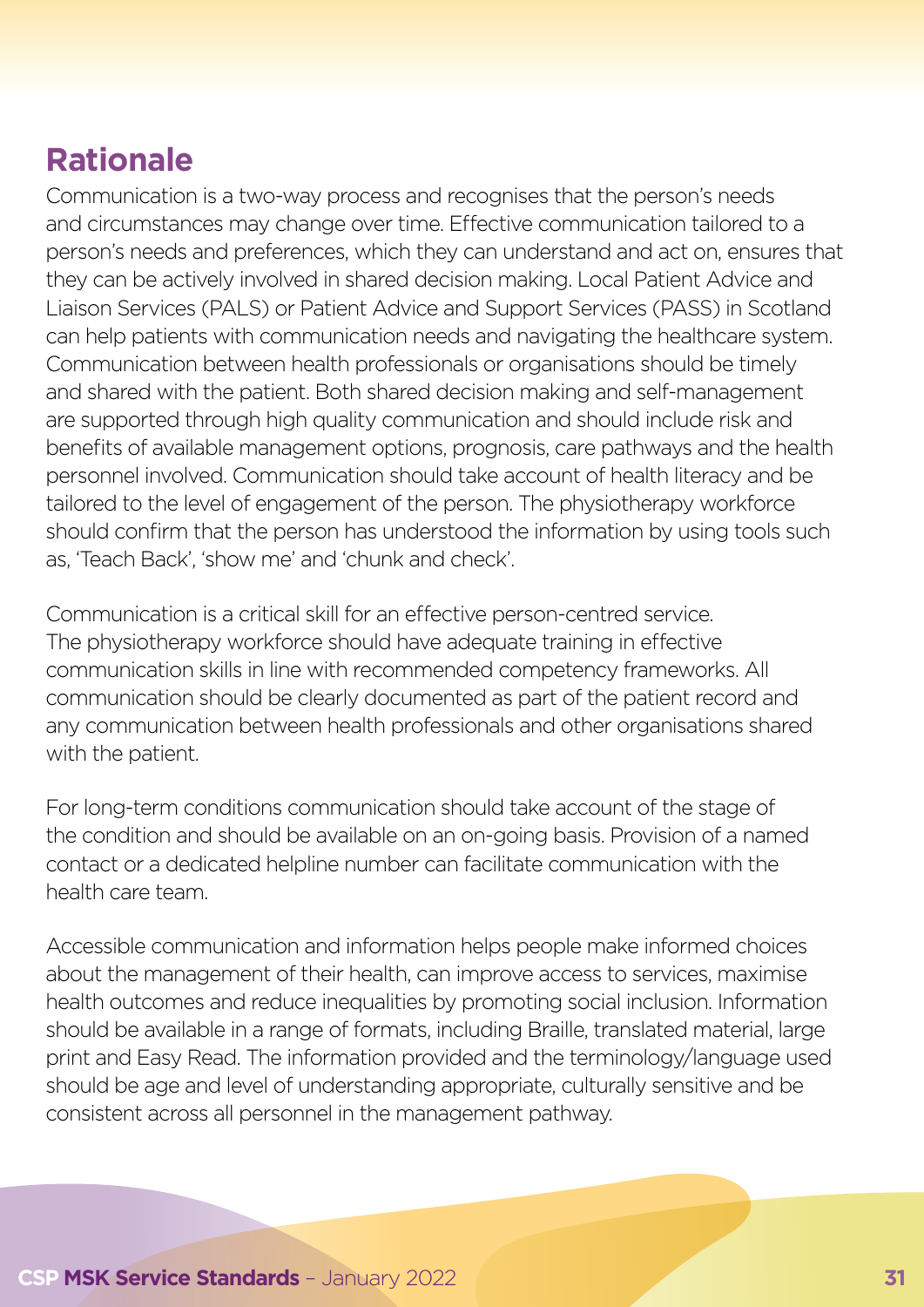Written and digital information provision should be offered to supplement verbal information. Written information in plain English, in addition to verbal information, ensures provision of consistent standardised information for patients, family members or carers, and can improve knowledge about the condition, its management and satisfaction. All sharing of information must adhere to data sharing regulations, such as the General Data Protection Regulation (GDPR). Digital and online resources may facilitate communication. However, some sections of the population are more likely to be digitally excluded and consideration of how to avoid further exclusion is important. Access, digital literacy and communication preferences need to be taken into account to minimise inequalities, and if required, additional support offered.

Family members, carers or other people chosen by the person should be involved in communication and information exchange when in line with the wishes of the person. Establish and regularly revisit preferences for communicating with and involving family, carers and other people chosen by the person as preferences may change.

#### **What the quality statement means for a person with a MSK condition**

For a patient with a MSK condition, any communication with the physiotherapy service should be easy to access and understand. Accessible communication that takes into account the person's needs and preferences allows people with a MSK condition to be fully involved in their management. This should also include information to help the person to understand what to expect from the physiotherapy service and the management pathway. The management pathway is when more than one department or health practitioner is involved. Information from all departments and personnel should be consistent.

Communication may use technology, such as mobile phones, email and apps but will takeinto account the person's personal preferences for communication, access to and ability to use technology. Alternative communication methods will be used if needed. If the patient wishes, family members, carers and friends can be involved in communication and shared decision making as required.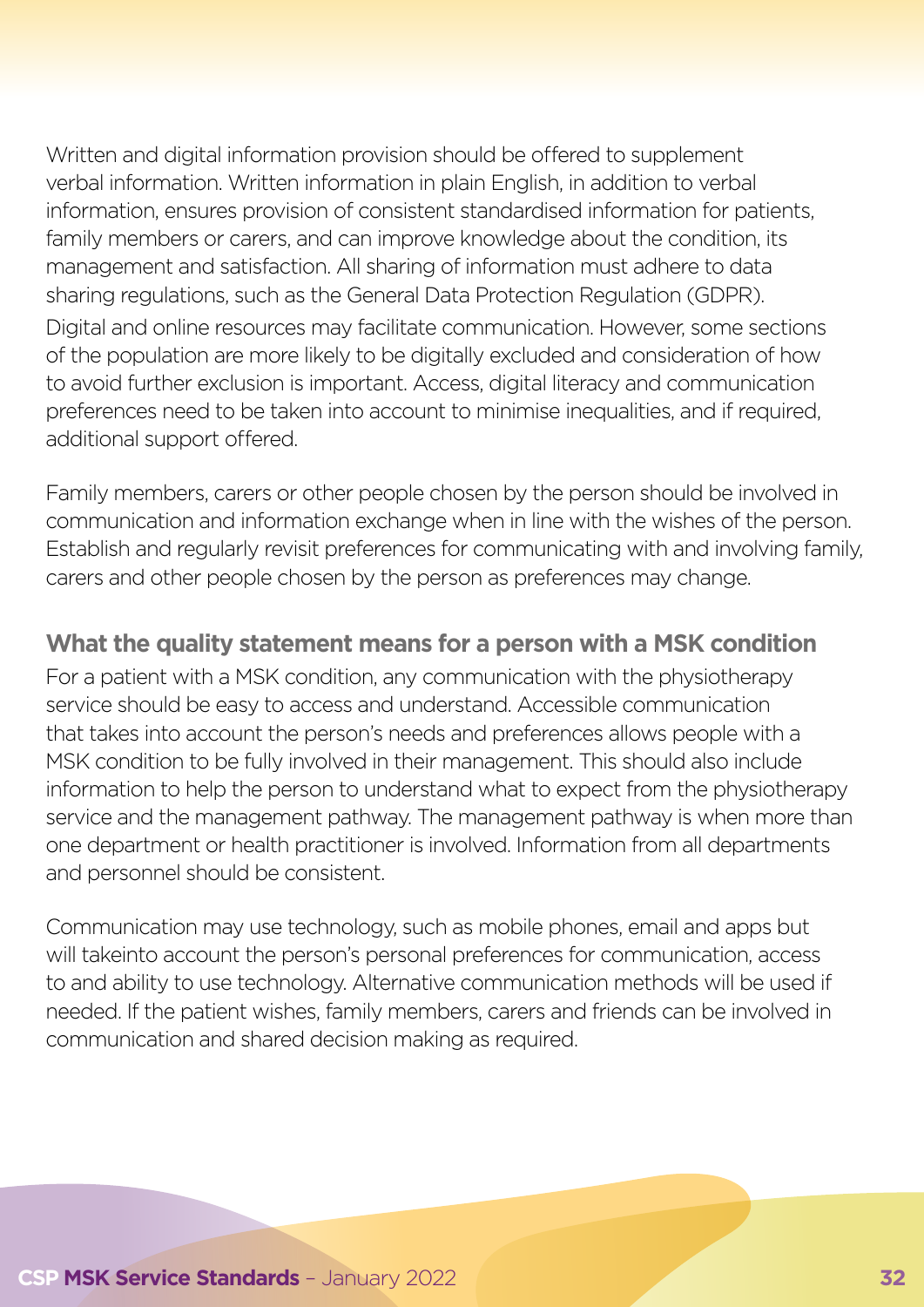#### **What the quality statement means for commissioners/health boards/ provider collaboratives**

Ensure communication between MSK physiotherapy services and people with MSK conditions is accessible, timely and personalised for each individual.

Ensure MSK physiotherapy services have arrangements in place for training and assessment of communications skills and competencies.

Ensure services use communication and information giving that is provided in a suitable format for each person with a MSK condition, which they can access and understand. This allows the person to understand what to expect from the MSK physiotherapy service and the available care pathways to allow people to navigate the healthcare system.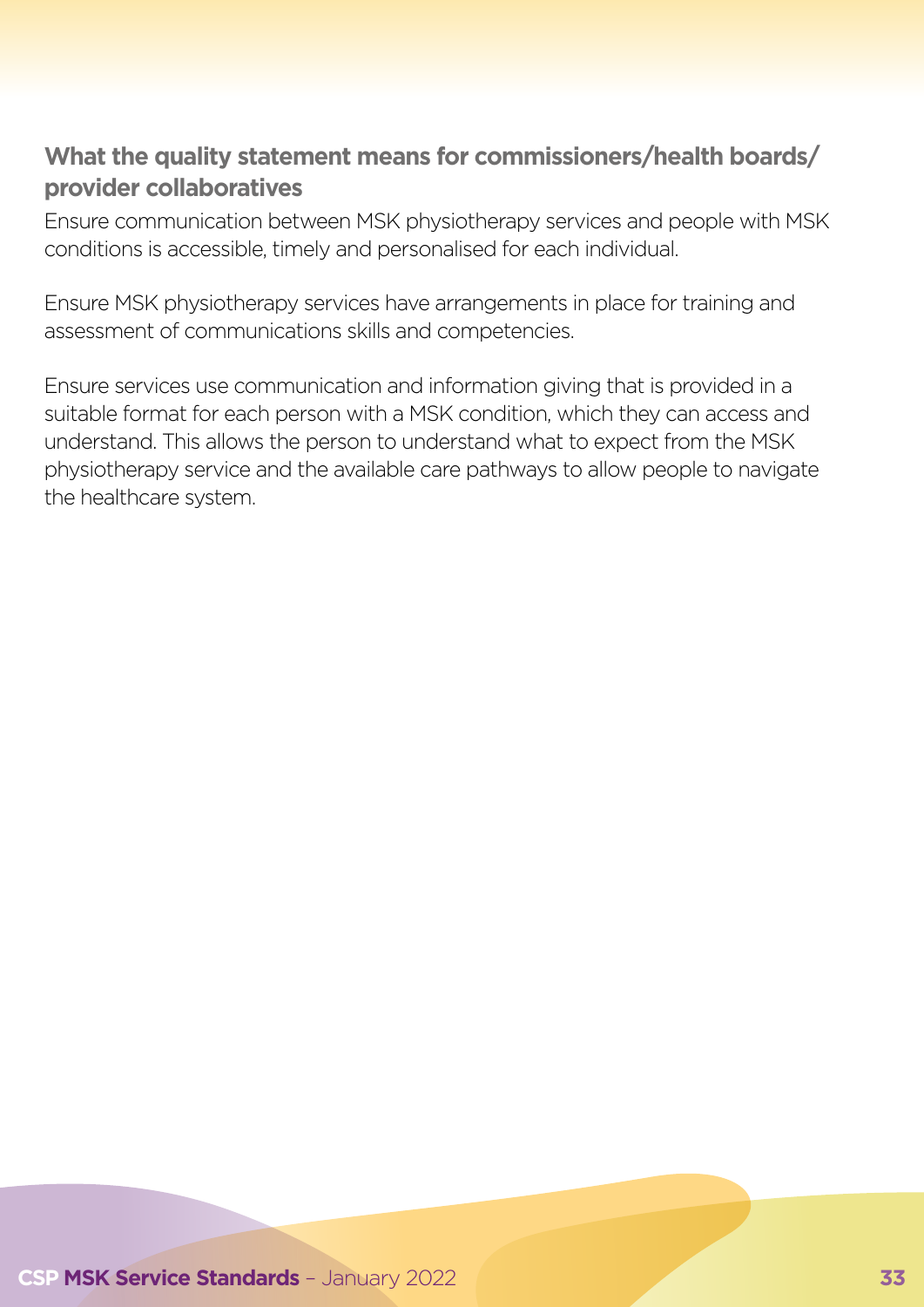### **Source guidance**

Patient Advice and Liaison Services (PALS) *[https://www.nhs.uk/nhs-services/](https://www.nhs.uk/nhs-services/hospitals/what-is-pals-patient-advice-and-liaison-service/) [hospitals/what-is-pals-patient-advice-and-liaison-service/](https://www.nhs.uk/nhs-services/hospitals/what-is-pals-patient-advice-and-liaison-service/)*

Patient Advice and Support Services (PASS) *[https://www.careinfoscotland.scot/](https://www.careinfoscotland.scot/topics/your-rights/patient-advice-and-support-service-pass/) [topics/your-rights/patient-advice-and-support-service-pass/](https://www.careinfoscotland.scot/topics/your-rights/patient-advice-and-support-service-pass/)*

Health Education England. Health literacy 'how to' guide (2018) *[https://www.hee.nhs.](https://www.hee.nhs.uk/our-work/hospitals-primary-community-care/population-health-prevention/health-literacy/health-literacy-toolkit) [uk/our-work/hospitals-primary-community-care/population-health-prevention/](https://www.hee.nhs.uk/our-work/hospitals-primary-community-care/population-health-prevention/health-literacy/health-literacy-toolkit) [health-literacy/health-literacy-toolkit](https://www.hee.nhs.uk/our-work/hospitals-primary-community-care/population-health-prevention/health-literacy/health-literacy-toolkit)*

Health Education England (2020) Person-Centred Approaches: Empowering people in their lives and communities to enable an upgrade in prevention, wellbeing, health, care and support. *[https://skillsforhealth.org.uk/wp-content/uploads/2021/01/](https://skillsforhealth.org.uk/wp-content/uploads/2021/01/Person-Centred-Approaches-Framework.pdf) [Person-Centred-Approaches-Framework.pdf](https://skillsforhealth.org.uk/wp-content/uploads/2021/01/Person-Centred-Approaches-Framework.pdf)*

Health Education England, NHS England and Skills for Health (2018) MSK Core Competencies Framework for First Point of Contact Practitioners, Capability 1 – Communication

Health Education England (2020) First Contact Practitioners and Advanced Practitioners in Primary Care: (Musculoskeletal) A Roadmap to Practice

Spondyloarthritis (2018) NICE quality standard QS170 standard 4 – Information

Low back pain and sciatica in over 16s (2017) NICE quality standard QS155 standard 3 – Self-management

Bannuru RR et al (2019) OARSI guidelines for the non-surgical management of knee, hip, and polyarticular osteoarthritis *https://doi.org/10.1016/j.joca.2019.06.011*

Fernandes L et al. (2013) EULAR recommendations for the non-pharmacological core management of hip and knee osteoarthritis *https://ard.bmj.com/content/72/7/1125*

Patiently waiting - Older people's experiences of waiting for surgery (2021) independent Age *[https://independent-age-assets.s3.eu-west-1.](https://independent-age-assets.s3.eu-west-1.amazonaws.com/s3fs-public/2021-09/Patiently%20waiting_2.pdf?VersionId=Y39LgpDsJdhViiDV8JAcvTU4lb8w1pno) [amazonaws.com/s3fs-public/2021-09/Patiently%20waiting\\_2.](https://independent-age-assets.s3.eu-west-1.amazonaws.com/s3fs-public/2021-09/Patiently%20waiting_2.pdf?VersionId=Y39LgpDsJdhViiDV8JAcvTU4lb8w1pno) [pdf?VersionId=Y39LgpDsJdhViiDV8JAcvTU4lb8w1pno](https://independent-age-assets.s3.eu-west-1.amazonaws.com/s3fs-public/2021-09/Patiently%20waiting_2.pdf?VersionId=Y39LgpDsJdhViiDV8JAcvTU4lb8w1pno)*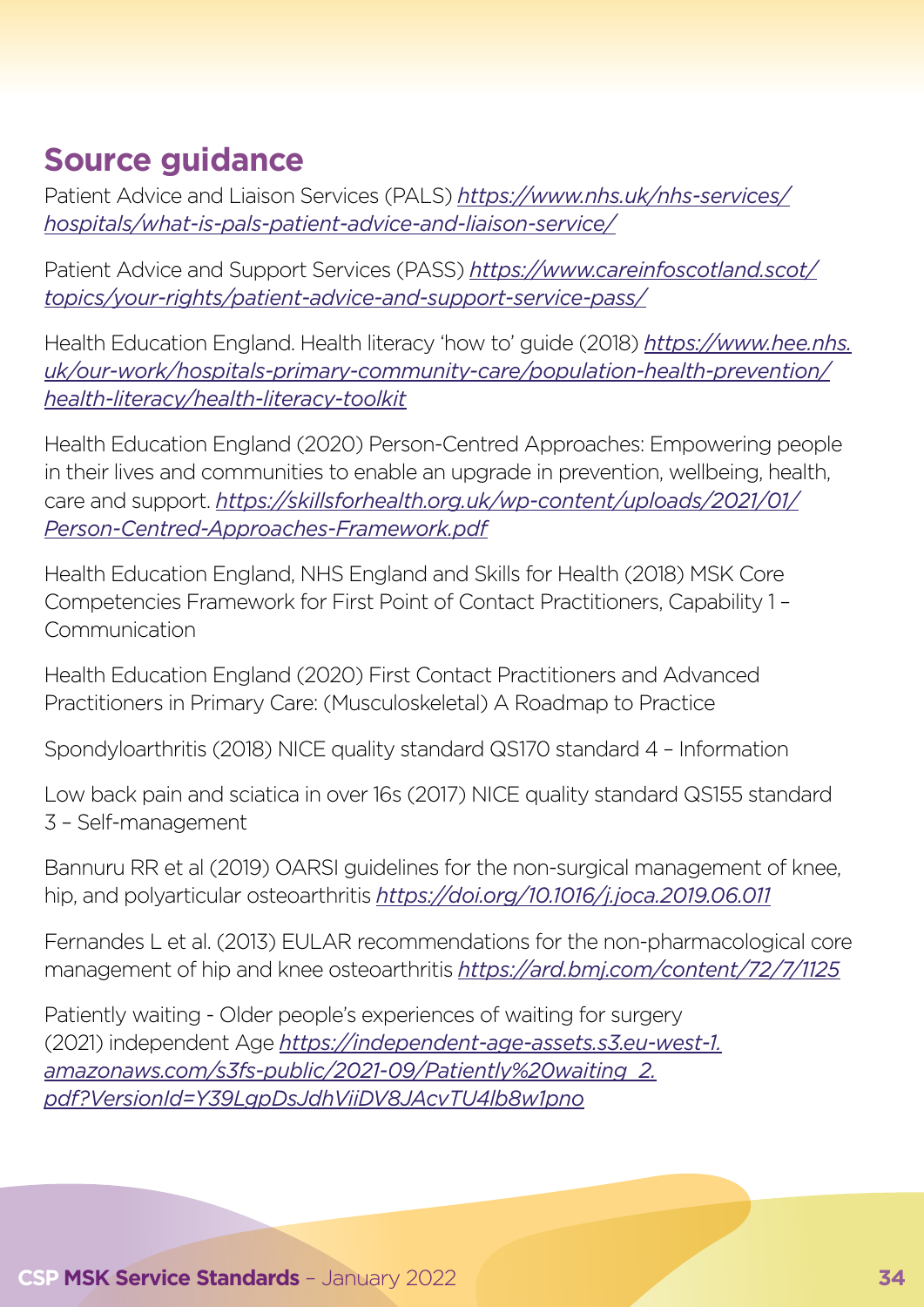NHS England Accessible Information and Communication Policy (2016) *[https://www.](https://www.england.nhs.uk/wp-content/uploads/2016/11/nhse-access-info-comms-policy.pdf) [england.nhs.uk/wp-content/uploads/2016/11/nhse-access-info-comms-policy.pdf](https://www.england.nhs.uk/wp-content/uploads/2016/11/nhse-access-info-comms-policy.pdf)*

Welsh Government (2019) Living with persistent pain in Wales *[https://gov.wales/](https://gov.wales/sites/default/files/publications/2019-05/living-with-persistent-pain-in-wales.pdf) [sites/default/files/publications/2019-05/living-with-persistent-pain-in-wales.pdf](https://gov.wales/sites/default/files/publications/2019-05/living-with-persistent-pain-in-wales.pdf)*

Welsh Government (2019) More than just words – Action plan 2019-2020 *https://gov.wales/sites/default/files/publications/2020-11/more-than-just-wordsaction-plan-2019-2020.pdf*

Osteoarthritis: care and management (2014) NICE guideline CG177 recommendation 1.3 Education and self-management

Rheumatoid arthritis in adults: management (2018) NICE clinical guideline CG 100 recommendation 1.3 Communication and education

Low back pain and sciatica in over 16s: assessment and management (2020) NICE guideline NG59 recommendation 1.2.1 Self-management

Johnson A, et al. Written and verbal information versus verbal information only for patients being discharged from acute hospital settings to home. Cochrane Database of Systematic Reviews (2003) DOI: 10.1002/14651858.CD003716

The Topol Review: Preparing the healthcare workforce to deliver the digital future (2019) NHS Health Education England

Patient experience in adult NHS services (2019) NICE quality standard QS15 standard 5 - Preferences for sharing information

Chartered Society of Physiotherapy's Code of Members' Professional Values and Behaviour (2019) Chartered Society of Physiotherapy, principles 1-3

Standards of proficiency - Physiotherapists (2013) Health and Care Professions Council, standards 2, 3, 5-10, 14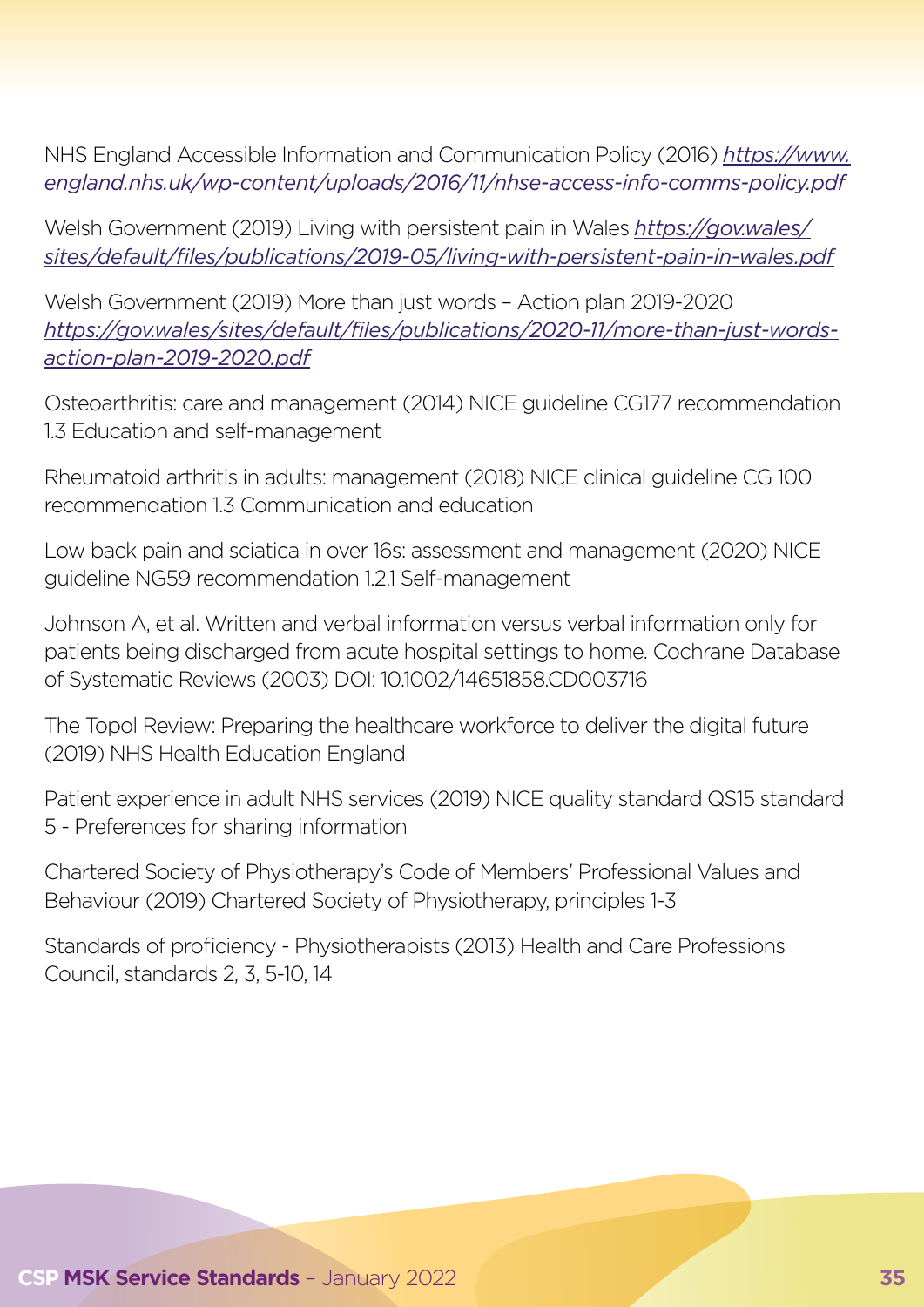# **Other evidence sources/resources**

Hutting N, Johnston V, Staal JB, Heerkens YF. Promoting the use of self-management strategies for people with persistent musculoskeletal disorders: The role of the physical therapist. J Orthop Sports Phys Ther 2019;49(4):212-215. doi:10.2519/ jospt.2019.0605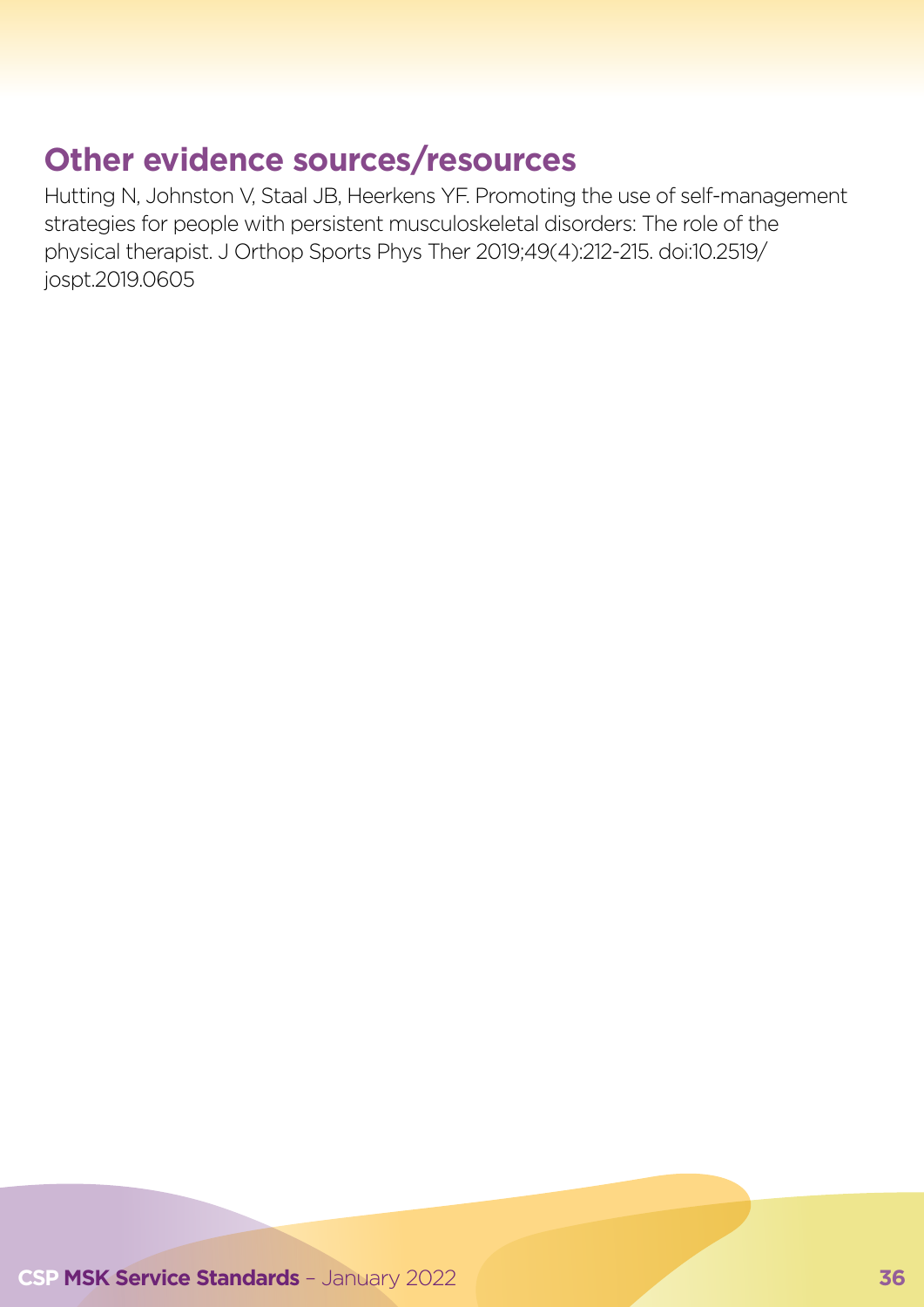# **Quality standard 5:**  Integrated management pathways

#### **People with MSK conditions receive equitable, personalised management that is integrated across all relevant settings and services**

- **5.1** Ensure people with MSK conditions have timely, equitable access to services based on their personalised physiotherapy plan
- **5.2** Personalised physiotherapy of MSK conditions is integrated and coordinated with timely and accurate communication between all relevant organisations and staff
- **5.3** Management delivered by multidisciplinary networks, which may include health, social care, community, third sector and leisure organisations, vocational and mental health services, is based on the assessment and management plan
- **5.4** The physiotherapy workforce is aware of, and contributes to the development of, optimal management pathways, referral criteria, follow-up arrangements and urgent care pathways
- **5.5** People with lived experience of MSK conditions, the public and communities contribute to the development of management pathways.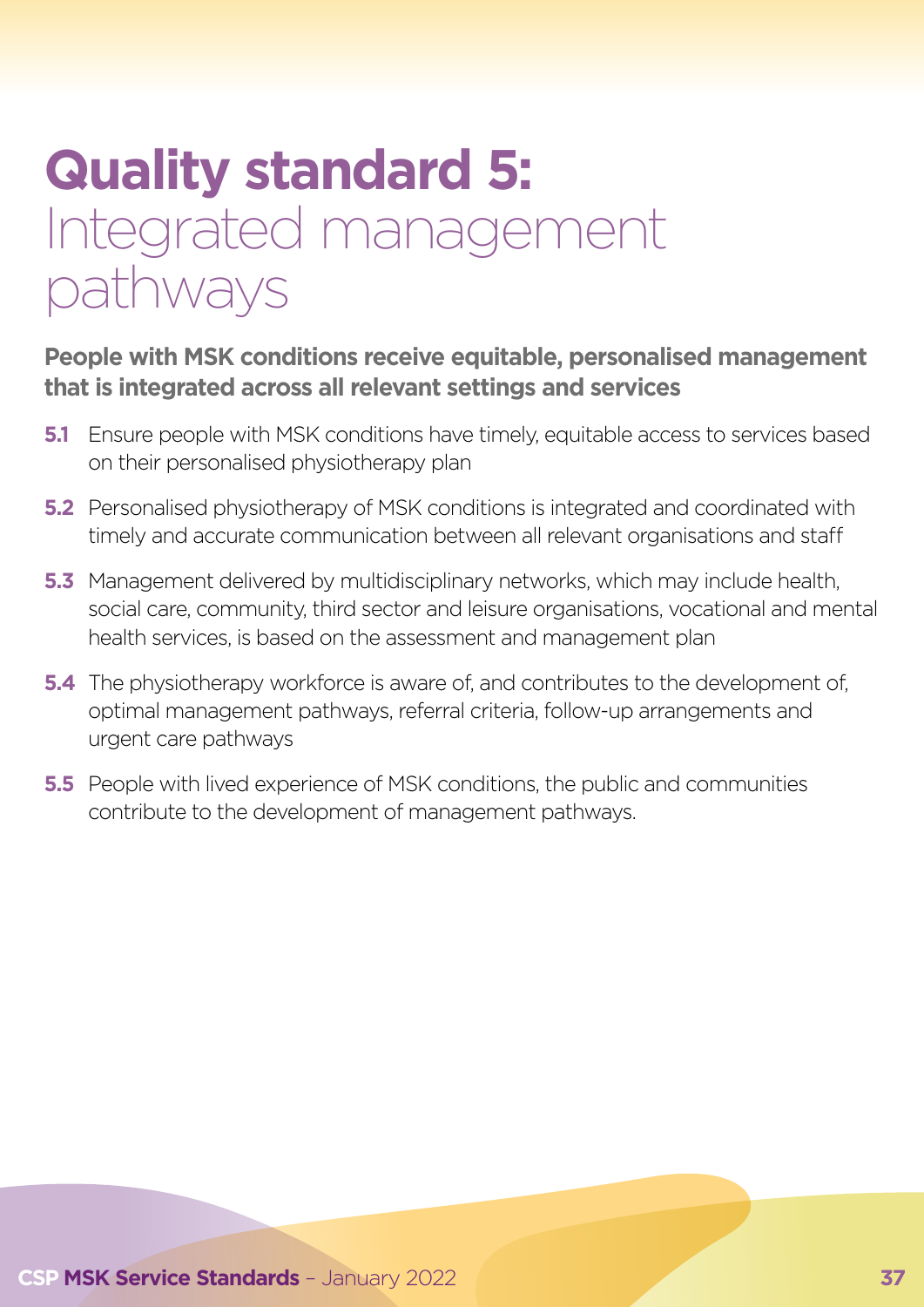## **Rationale**

Management for people with MSK conditions is frequently multi-disciplinary and involves different services and settings. It is essential that management is based on the personalised plan, is equitable for all and is integrated and coordinated. Each person should have a shareable management plan, with the management plan being effectively communicated at each transition point between settings and services. Management of even common and simple conditions frequently involve more than one practitioner working in a single service. For example, a person may have a consultation in primary care, followed by referral to hospital for investigations and then referral to a community service. Services may each provide high-quality care, but if they are not well coordinated may fail people moving between services through lack of accurate information exchange and delays in the management pathway. Integration of care and services means providing person-centred and coordinated care, working with partner organisations and people with MSK conditions to ensure care pathways work for all people and communities.

Services should be configured to reflect the needs and preferences of the people who use them and should ensure that service provision and access is equitable for all including people who are socially excluded. Socially excluded people often have poor health outcomes, often much worse than the general population, and social exclusion is a major contributor to health inequalities. A place-based approach recognises the importance of addressing wider determinants of health and can help local services and organisations to reduce health inequalities.

Physiotherapy management is based on triage, including assessment, diagnostics, screening and stratification and the needs assessment and subsequent personalised management plan. Information about the appropriate management pathway for each person with a MSK condition should be communicated in accessible ways that the person can understand so that they can make informed decisions about their management and know which services they require, who they will see and why.

Clear pathways for timely, often urgent further referral and investigations, where serious MSK and non-MSK pathologies are suspected should be available and known to all of the physiotherapy workforce. As part of a safety netting approach, people at risk of serious conditions should be aware of symptoms to look out for and what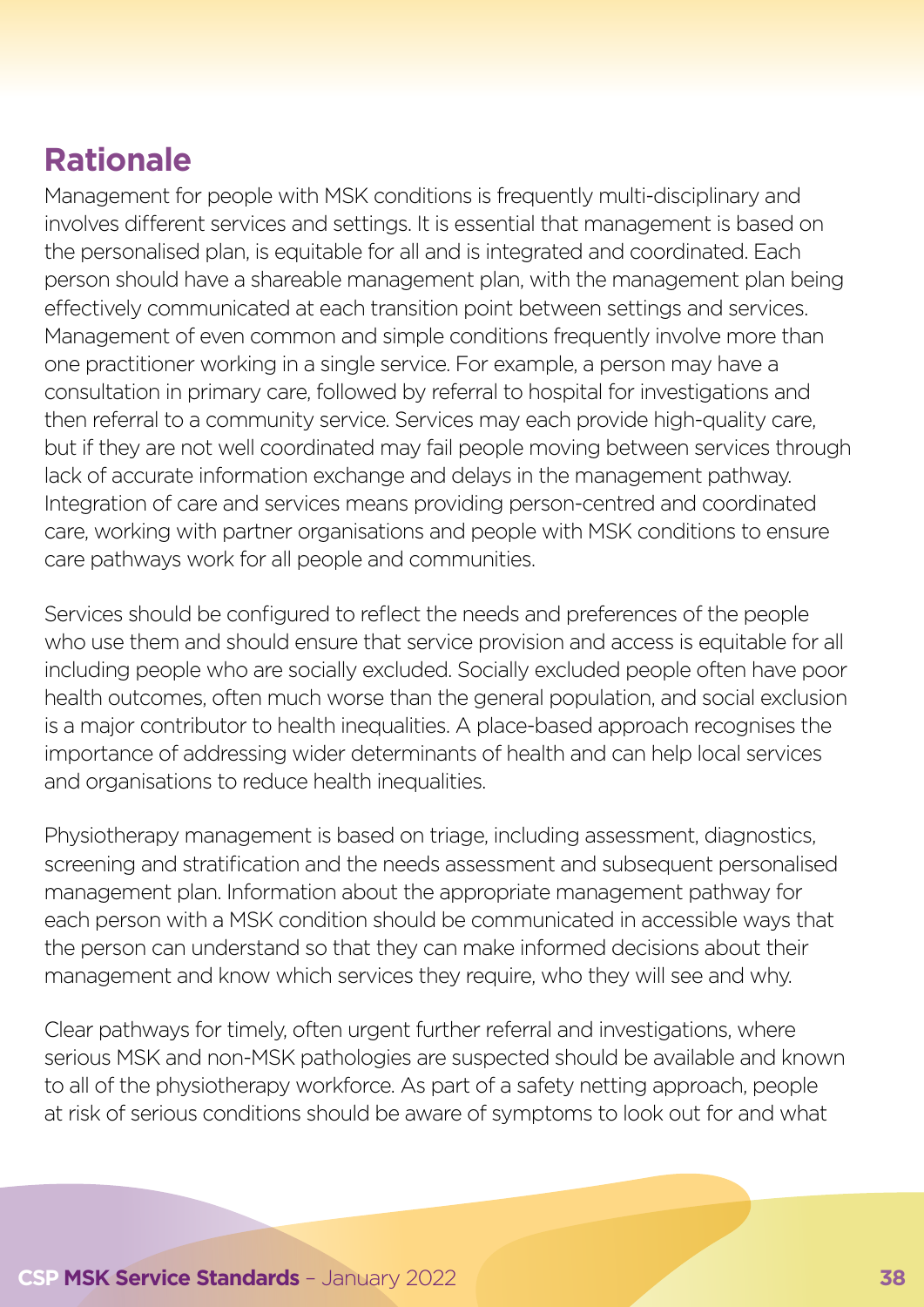action to take to ensure prompt review of their condition and rapid diagnosis and treatment. For long term conditions and those requiring specialist input the care pathway may be complex. This may include for instance, rapid access to specialist services for diagnosis, support for self-management, timely point of contact with specialist services for safety and relapse management (e.g. if the person experiences medication side effects) and recommended annual reviews.

Technology can facilitate coordinated care by allowing seamless and immediate transfer of patient information between services and practitioners. Physiotherapy services are key stakeholders and should be actively involved in digital developments that include their services and impact people with MSK conditions. Comprehensive digital platforms facilitate data sharing across services and ideally these will ultimately result in seamless health and care services.

Physiotherapy services and the physiotherapy workforce have specialist expertise in MSK conditions and should contribute to the definition, development and implementation of optimal management pathways, referral criteria, follow-up arrangements and urgent care pathways for people with MSK conditions.

Physiotherapy services must reflect, and should be coordinated around and tailored to, the needs and preferences of patients, their families and their carers. People with MSK conditions, the public and communities should contribute to the design and delivery of services and care management pathways to ensure these meet the needs of people needing to use MSK services. Co-production is one way of ensuring people with MSK conditions, carers and communities contribute to design of MSK services and pathways. Co-production acknowledges that people with 'lived experience' of a particular condition are often best placed to advise on what support and services will make a positive difference to their lives.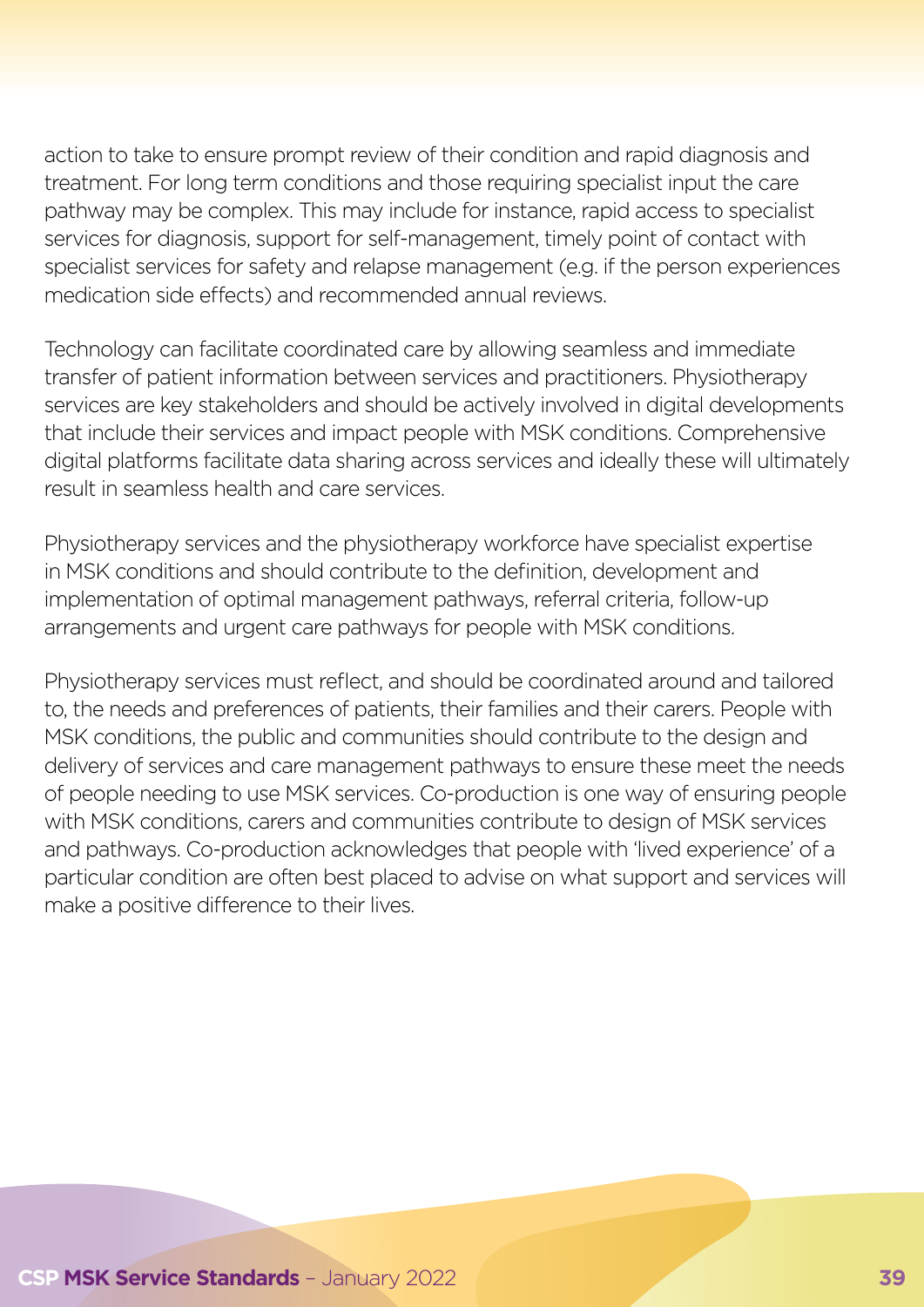#### **What the quality statement means for a person with a MSK condition**

People with MSK conditions should receive personalised physiotherapy based on their management plan. For many people with MSK conditions management pathways will involve more than one department, service or health care practitioner. Where the pathway does involve more than one department or practitioner, management will be coordinated across the pathway. In addition, timely and accurate information will be exchanged between services and practitioners.

The physiotherapy workforce should be involved in developing management pathways for patients with MSK conditions. Patients, the public and communities should also have the opportunity to contribute to developing management pathways.

#### **What the quality statement means for commissioners/health boards/ provider collaboratives**

Commission/provide MSK physiotherapy services that provide equitable, personalised management for all people with MSK conditions that is integrated and coordinated across all settings and services.

Ensure management is delivered by appropriate multi-disciplinary networks, which may include health, social care, community, third sector and leisure organisations.

The physiotherapy workforce is able to contribute to the development of optimal management pathways, referral criteria, follow-up arrangements and urgent care pathways.

People with lived experience of MSK conditions, the public and communities are involved in the development of management pathways and commissioning decisions for MSK conditions.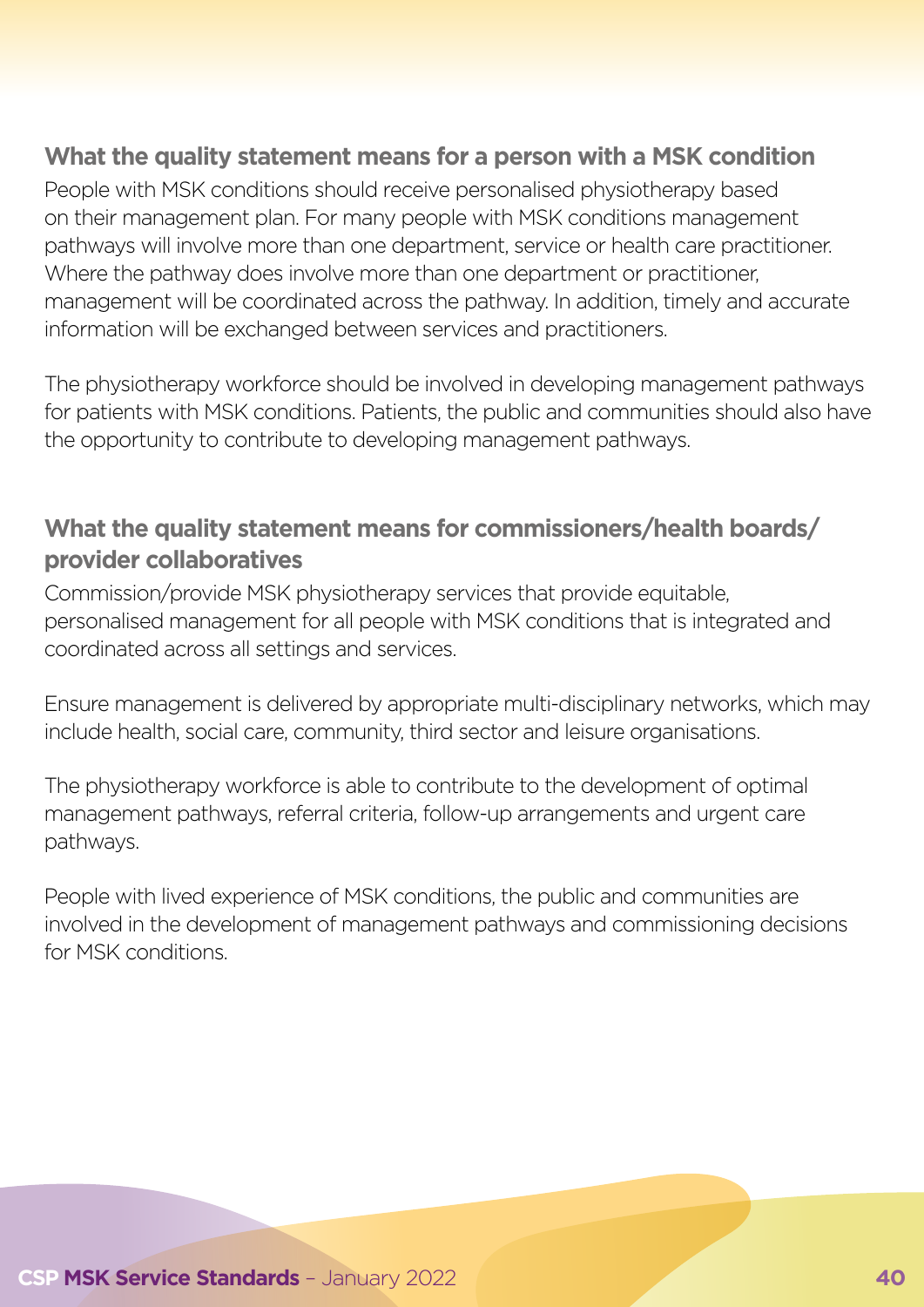## **Source guidance**

Patient experience in adult NHS services (2019) NICE quality standard QS15 standard 3 – Information exchange

Thorstensen-Woll et al. (2021) Understanding integration, How to listen to and learn from people and communities, Kings Fund *[https://www.kingsfund.org.uk/sites/](https://www.kingsfund.org.uk/sites/default/files/2021-07/understanding-integration-guide_1.pdf) [default/files/2021-07/understanding-integration-guide\\_1.pdf](https://www.kingsfund.org.uk/sites/default/files/2021-07/understanding-integration-guide_1.pdf)*

Public Health England (2021) Inclusion health: applying All Our Health *[https://www.](https://www.gov.uk/government/publications/inclusion-health-applying-all-our-health) [gov.uk/government/publications/inclusion-health-applying-all-our-health](https://www.gov.uk/government/publications/inclusion-health-applying-all-our-health)*

Health Equity in England: The Marmot review 10 years on (2020) *www.instituteofhealthequity.org/the-marmot-review-10-years-on*

Public Health England (2019) Place-based approaches for reducing health inequalities: main report *https://www.gov.uk/government/publications/healthinequalities-place-based-approaches-to-reduce-inequalities/place-basedapproaches-for-reducing-health-inequalities-main-report*

Patient experience in adult NHS services (2019) NICE quality standard QS15 standard 2 – Contacts for ongoing care

NHS England Accessible Information and Communication Policy (2016)

Welsh Government (2019) Living with persistent pain in Wales *[https://gov.wales/](https://gov.wales/sites/default/files/publications/2019-05/living-with-persistent-pain-in-wales.pdf) [sites/default/files/publications/2019-05/living-with-persistent-pain-in-wales.pdf](https://gov.wales/sites/default/files/publications/2019-05/living-with-persistent-pain-in-wales.pdf)*

Urgent and Emergency Musculoskeletal Conditions Requiring Onward Referral, ARMA (2020) *http://arma.uk.net/wp-content/uploads/2021/01/Urgentemergency-MSK-conditions-requiring-onward-referral-2.pdf*

Greenhalgh et al (2018) Assessment and management of cauda equina syndrome. Musculoskeletal Science and Practice *https://doi.org/10.1016/j.msksp.2018.06.002,* 

Metastatic spinal cord compression in adults (2014) NICE quality standard QS56 standard 1 - Information about recognising the symptoms of metastatic spinal cord compression

Spondyloarthritis (2018) NICE quality standard QS170 standard 1 – Referral and standard 4 – Information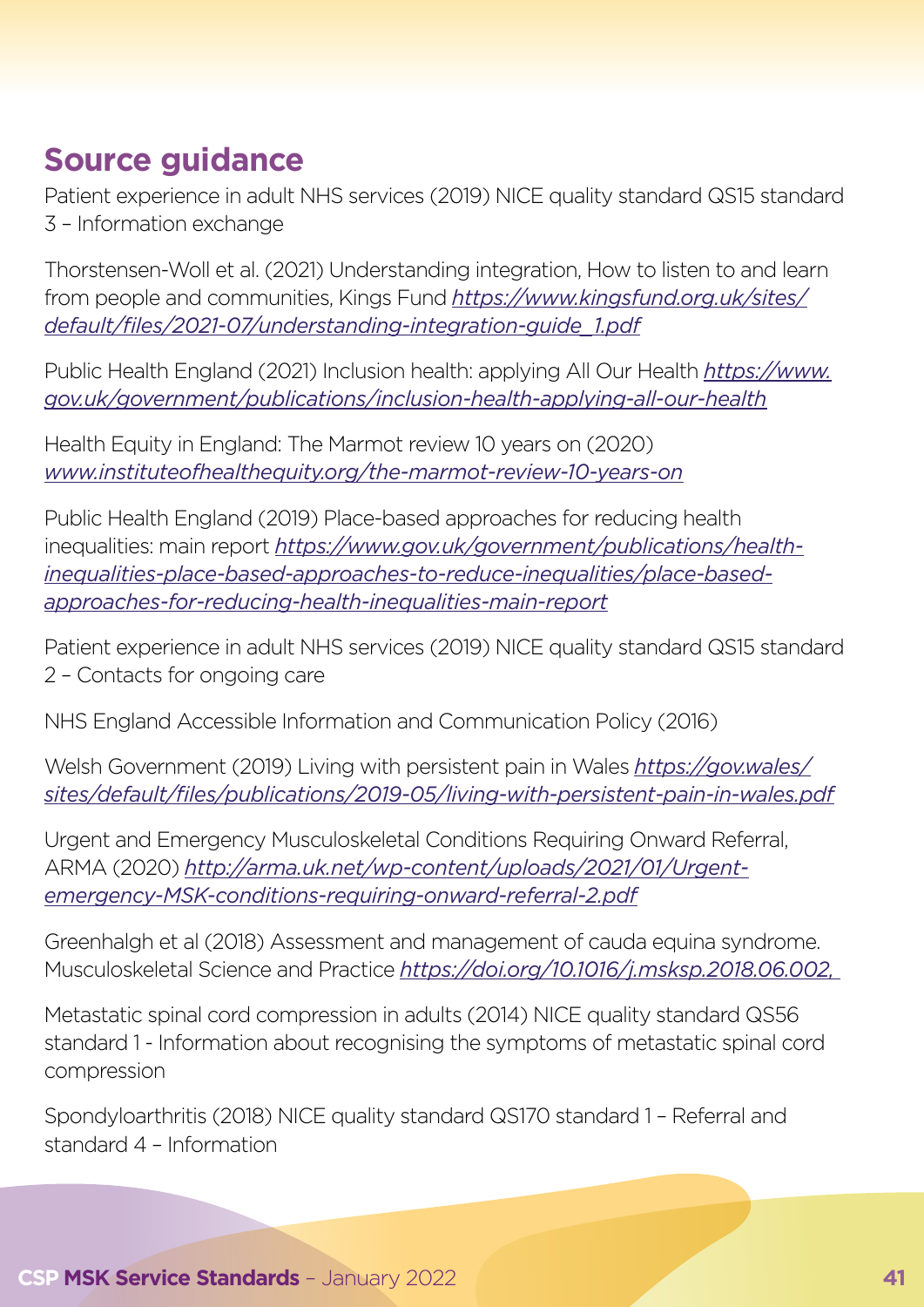Rheumatoid arthritis in over 16s (2020) NICE quality standard QS33 standard 1 – Referral and standard 4 – Rapid access to specialist care

A Digital Framework for Allied Health Professionals (2019) NHS England

Informed Health and Care: A Digital Health and Social Care Strategy for Wales (2015) Welsh Government

Digital health and care Scotland (2018) *https://www.digihealthcare.scot/wpcontent/uploads/2018/04/25-April-2018-SCOTLANDS-DIGITAL-HEALTH-AND-CARE-STRATEGY-published.pdf*

NHS Constitution for England (2012) *[https://www.gov.uk/government/publications/](https://www.gov.uk/government/publications/the-nhs-constitution-for-england/the-nhs-constitution-for-england) [the-nhs-constitution-for-england/the-nhs-constitution-for-england](https://www.gov.uk/government/publications/the-nhs-constitution-for-england/the-nhs-constitution-for-england)*

Next Steps on the Five Year Forward View (2017) *https://www.england.nhs.uk/wpcontent/uploads/2017/03/NEXT-STEPS-ON-THE-NHS-FIVE-YEAR-FORWARD-VIEW.pdf*

Coalition for Personalised Care (2020) A Co-production Model *[https://](https://coalitionforpersonalisedcare.org.uk/wp-content/uploads/2021/07/C4PCCo-production-model.pdf) [coalitionforpersonalisedcare.org.uk/wp-content/uploads/2021/07/C4PCCo](https://coalitionforpersonalisedcare.org.uk/wp-content/uploads/2021/07/C4PCCo-production-model.pdf)[production-model.pdf](https://coalitionforpersonalisedcare.org.uk/wp-content/uploads/2021/07/C4PCCo-production-model.pdf)*

Chartered Society of Physiotherapy's Code of Members' Professional Values and Behaviour (2019) Chartered Society of Physiotherapy, principles 1-4

Standards of proficiency- Physiotherapists (2013) Health and Care Professions Council, standards 1-11 and 14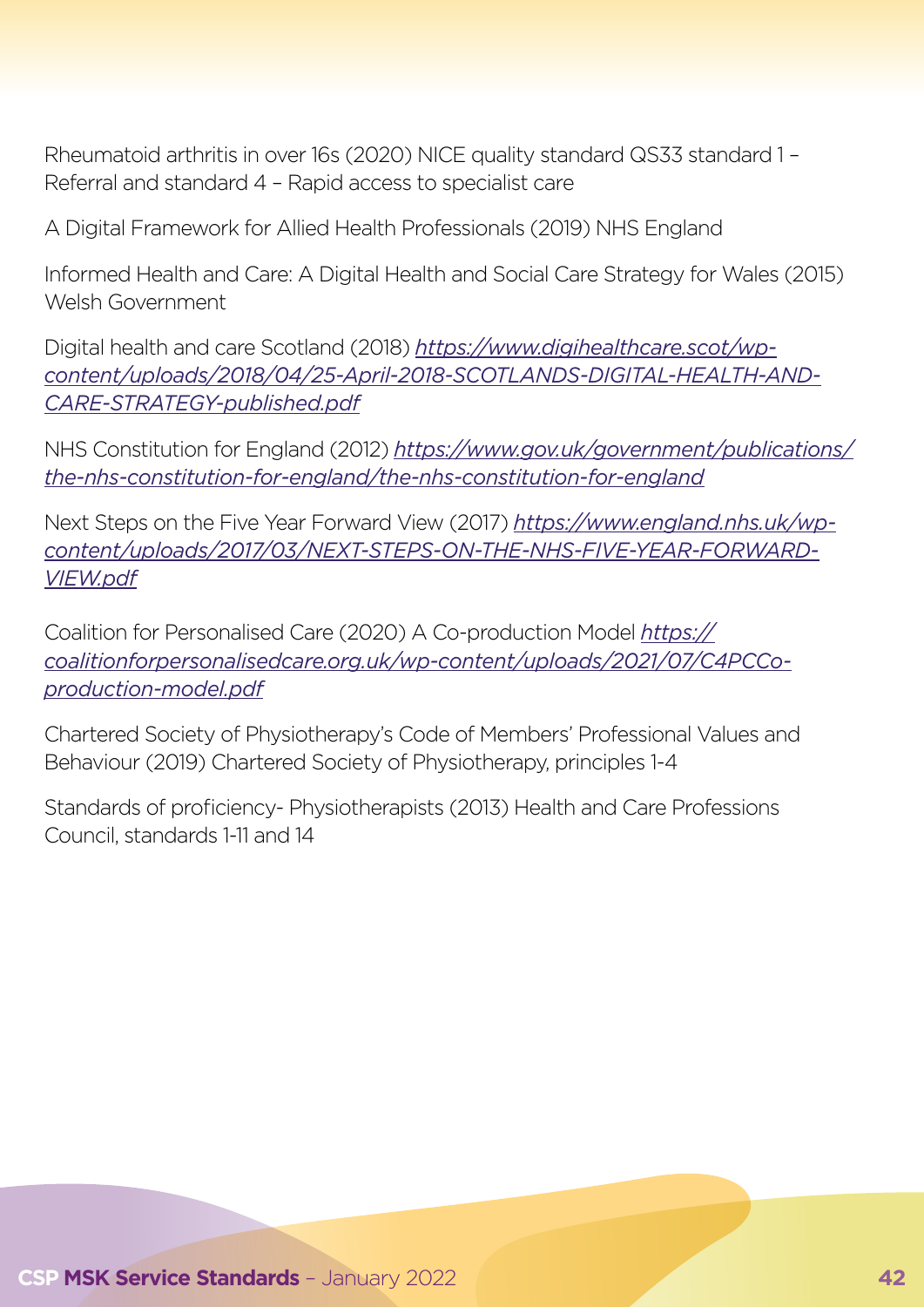# **Quality standard 6:**  Population health

**The physiotherapy workforce is aware of and engages in delivering population health priorities and in promoting preventative MSK strategies to optimise health and well-being and address inequalities**

- **6.1** The physiotherapy workforce is aware of and works in partnership to deliver local, regional and national population health priorities
- **6.2** The physiotherapy workforce identifies risks of poor health to promote prevention and address health inequalities
- **6.3** The physiotherapy workforce utilises evidence-based approaches to actively promote good health and well-being
- **6.4** MSK physiotherapy services promote the importance of factors necessary for good long term MSK health to people with MSK conditions and organisations
- **6.5** MSK physiotherapy services should work in partnership with other organisations to optimise long term MSK health for their communities
- **6.6** The physiotherapy workforce utilises digital and innovative health interventions, when appropriate, to improve health in the population.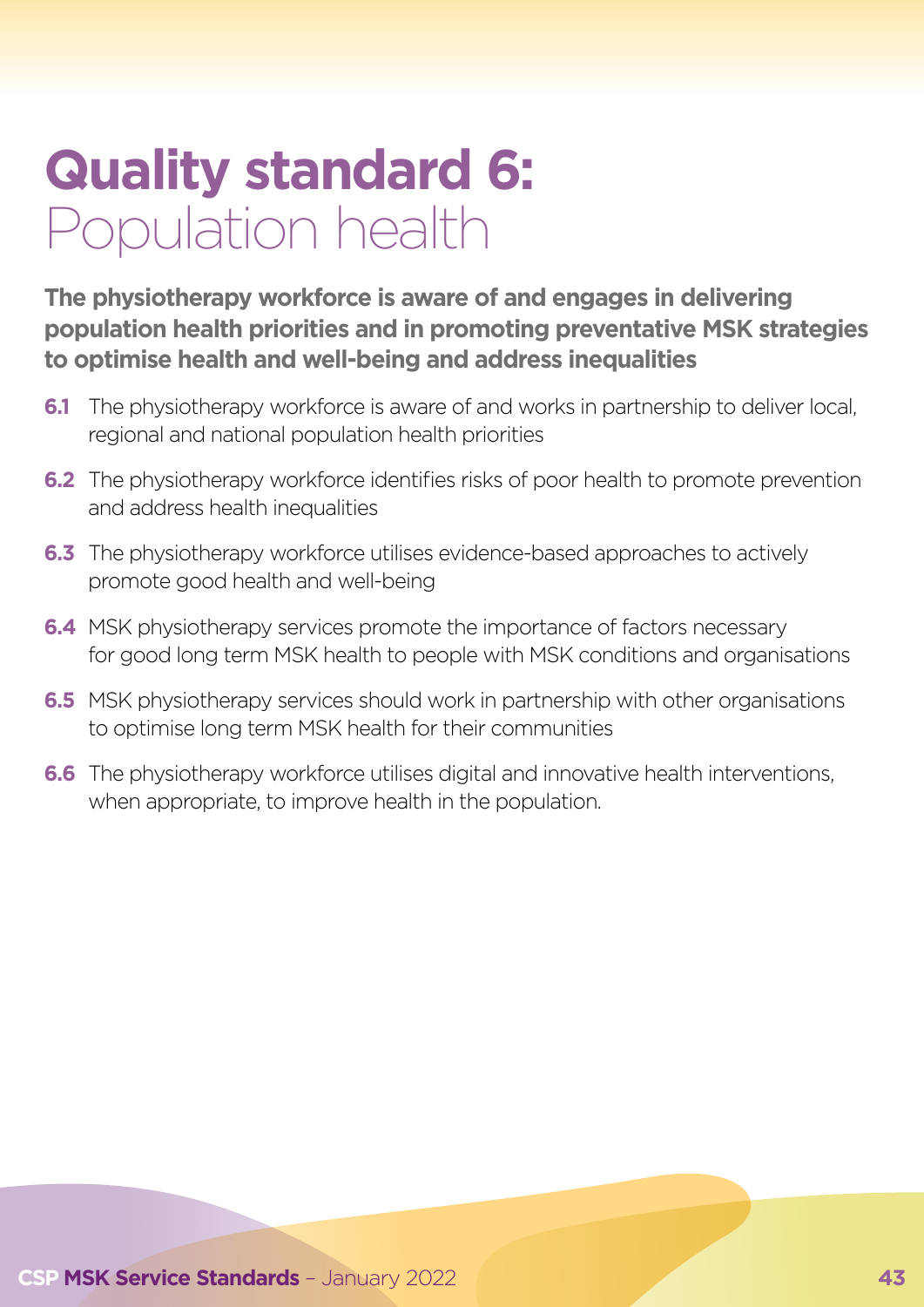## **Rationale**

A population health approach, aims to improve health outcomes, promote wellbeing and reduce health inequalities across an entire population. It involves enabling people to develop control over and improve their own health and wellbeing. Although people are living longer, they can spend years in poor health. Some factors such as taking regular exercise, eating a healthy diet, not smoking, limiting consumption of alcohol and looking after their mental health do not cause MSK conditions or comorbidities but can reduce the chances of a healthy life. MSK conditions are common and frequently contribute to multi-morbidity, with an ageing population combined with poor physical activity and rising obesity levels, the number of people living with MSK conditions is set to increase. There is a need to move from a model where MSK conditions are only addressed as they arise to a model where good MSK health and health behaviours are promoted throughout life and by multiple organisations. The physiotherapy workforce needs to actively engage in contributing to the development and delivery of local, regional and national public health priorities.

Health inequalities and social determinants of health contribute to disparities within the population in cardiovascular risk factors, smoking, substance abuse, mental health and environmental risk factors. In addition, moving away from health risks is more challenging for those with challenging economic and social circumstances such as homelessness, poor housing and poverty.

Traditionally population health was the remit of public health departments and personnel. In the current climate of increasing demands on health and social services and the rise of conditions linked to social determinants of health, all healthcare providers and staff have an important role to play in health promotion. The physiotherapy workforce should have an understanding of behaviour change to allow targeting of population health approaches for each person with a MSK condition. Evidence compiled from systematic reviews by National Voices has shown that opportunistic advice from health personnel increases physical activity, uptake of preventative procedures, improved diet and reduced smoking and alcohol consumption. Making Every Contact Count (MECC) is designed to ensure consistent health behaviour information is delivered within routine health interactions and draws on behaviour change evidence for brief interventions. MECC can also help to address health inequalities by identifying opportunities for healthy living across a range of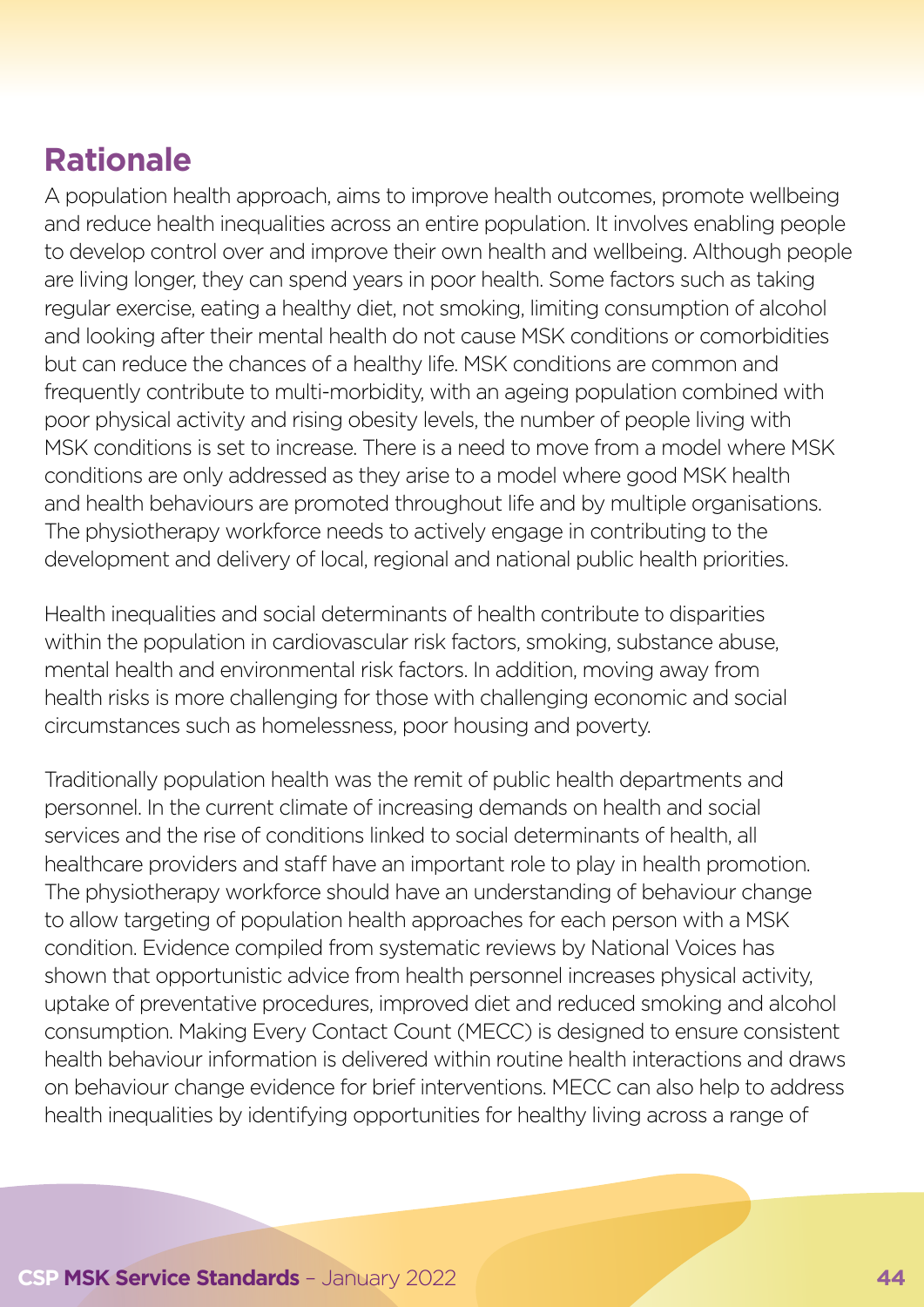interactions with the NHS. The physiotherapy workforce should consider wider determinants of health and the impact on disparities in care and outcomes as part of the personalised assessment and co-created management plan. Services should contribute to and utilise place-based approaches that take into account complex interaction between factors influencing inequalities (e.g. deprivation, protected characteristics, socially excluded groups, geography).

Partnership between MSK physiotherapy services, other health providers, leisure services and the voluntary/charitable sector has a key role in optimising health and can be particularly valuable in reducing health inequalities as some groups may access leisure services or the voluntary/charitable sector when they may not access health services. Health and well-being coaches and social prescribers may lead to improved health and well-being outcomes and support people to reduce health risks and improve their chances of a healthy life. Social prescribing may also help reduce burden on the health providers, but further work is needed to build evidence on the benefits and costs of social prescribing. In addition, the impact of social prescribing depends on the availability and reach of leisure services and voluntary/charitable facilities. The physiotherapy workforce can help by developing a knowledge of available leisure/voluntary/charitable services, health and wellbeing coaches and social prescribers for support and how to signpost people to appropriate link workers.

Increasingly a population health approach to MSK health is being recognised as important as MSK conditions are common and increasingly so as the population ages. Ensuring consistent messages on how to maintain good MSK health throughout life will reduce the number of people developing MSK conditions as well as optimising the management of people who have MSK conditions. Physiotherapists are experts in MSK health and preventative approaches such as physical activity and exercise, and should be active in advocating a population health approach for MSK conditions. Several physiotherapy-led interventions have shown a financial Return on Investment and reduced demand on the health and social care system. In addition, MSK physiotherapy service design should be informed by public health data and co-produced with people with MSK conditions, their families and carers.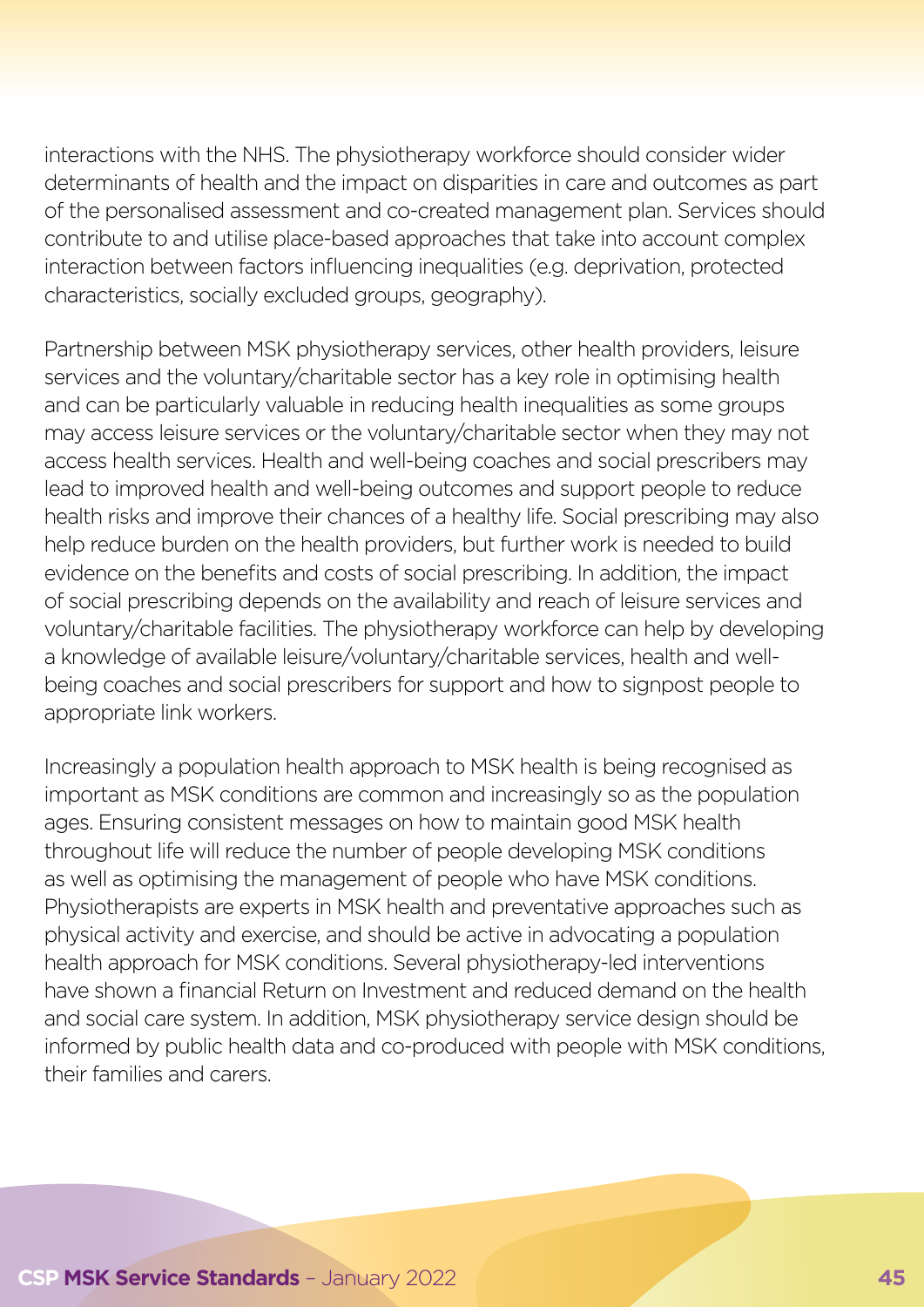Advances in technology mean that innovative and digital health interventions are becoming increasingly available. Digital health interventions are a useful addition for encouraging healthy behaviour and are an adjunct to existing services. Physiotherapy services should contribute to and promote digital health platforms for providing MSK population health messages to colleagues, patients and public, whilst ensuring barriers to digital inclusion do not increase inequalities. Digital inclusion takes into account access to technology and an individual's ability and preference to use digital tools.

#### **What the quality statement means for a person with a MSK condition**

Physiotherapy services should actively promote good health and well-being for people with MSK conditions and the local community. This includes the role of factors which can affect health and well-being and MSK conditions. Healthy behaviours, that can contribute to health and well-being include diet, weight management, physical activity and smoking.

Health behaviours can differ between various groups of people and can lead to inequalities in health and well-being. The physiotherapy service will use population health information and work with people with MSK conditions to re-design MSK physiotherapy services. The physiotherapy workforce will use opportunities to promote healthy behaviours that will benefit a person with a MSK condition. They will also work in partnership with organisations to ensure long term MSK health is recognised as an important part of population health.

The physiotherapy service may suggest digital (mobile phone, email, apps, websites) to improve health in the local community, but will ensure those with limited digital access or knowledge are not disadvantaged.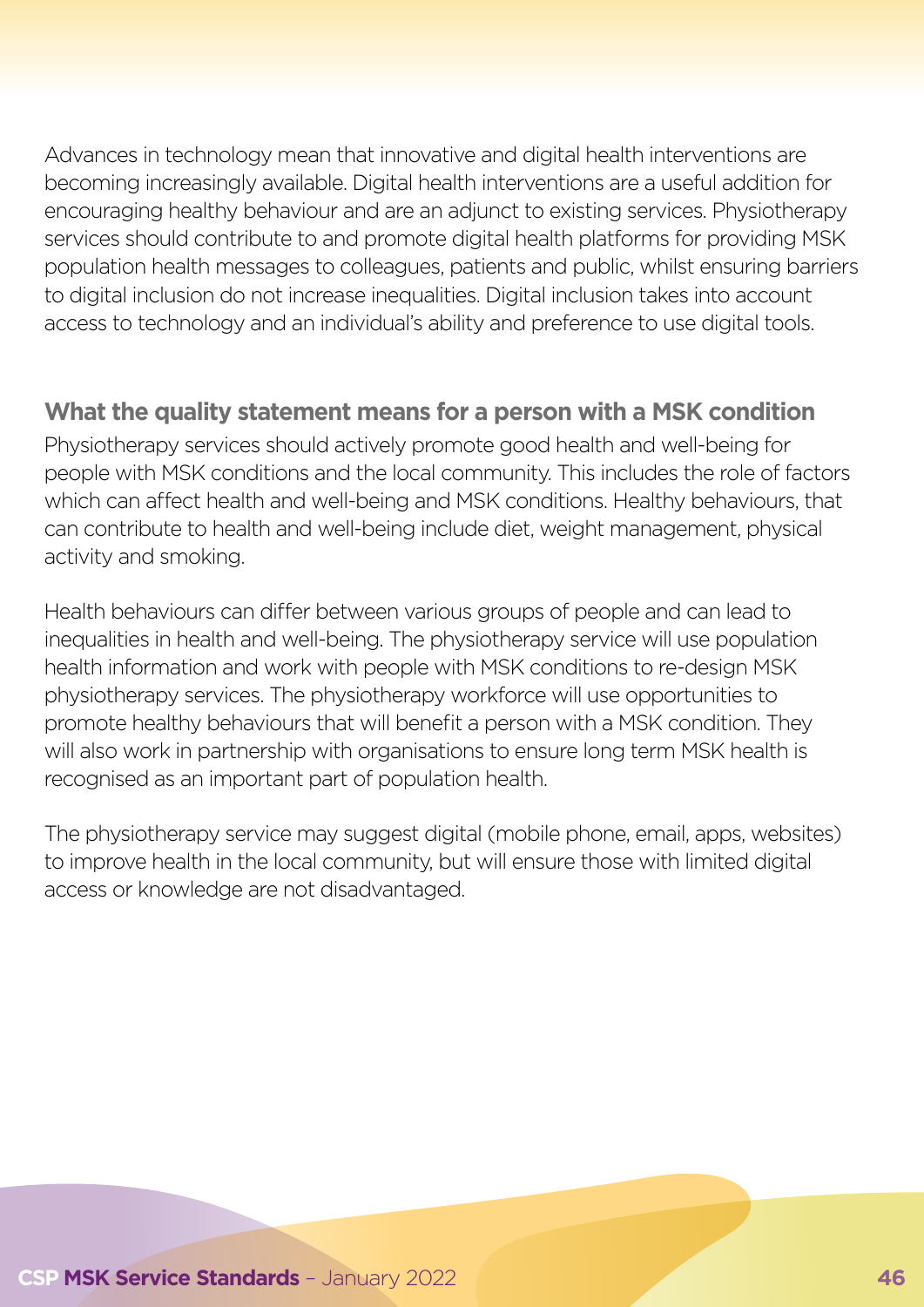#### **What the quality statement means for commissioners/health boards/ provider collaboratives**

Commission/provide MSK physiotherapy services that have evidence of engagement in and delivery of population health priorities and preventative MSK strategies, working in partnership with other organisations as appropriate.

Ensure MSK physiotherapy services utilise evidence-based approaches to promoting good health and well-being.

Ensure services are involved in developing strategies and programmes to optimise long term MSK health for their communities.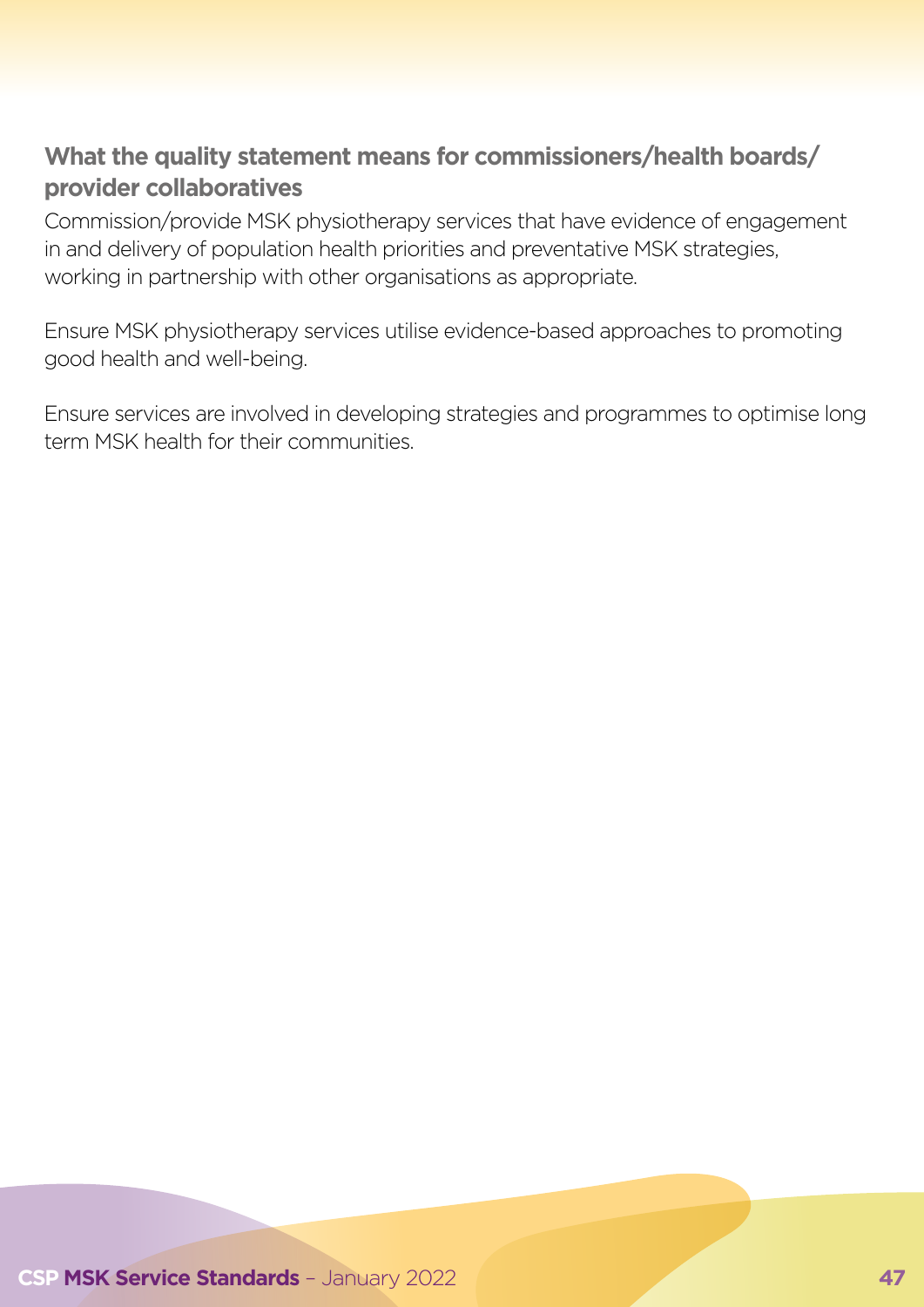## **Source guidance**

Musculoskeletal health: applying All Our Health (2021) *[https://www.gov.uk/](https://www.gov.uk/government/publications/musculoskeletal-health-applying-all-our-health/musculoskeletal-health-applying-all-our-health) [government/publications/musculoskeletal-health-applying-all-our-health/](https://www.gov.uk/government/publications/musculoskeletal-health-applying-all-our-health/musculoskeletal-health-applying-all-our-health) [musculoskeletal-health-applying-all-our-health](https://www.gov.uk/government/publications/musculoskeletal-health-applying-all-our-health/musculoskeletal-health-applying-all-our-health)*

Department of Health and Social Care (2018) Prevention is better than cure *[https://assets.publishing.service.gov.uk/government/uploads/system/uploads/](https://assets.publishing.service.gov.uk/government/uploads/system/uploads/attachment_data/file/753688/Prevention_is_better_than_cure_5-11.pdf) [attachment\\_data/file/753688/Prevention\\_is\\_better\\_than\\_cure\\_5-11.pdf](https://assets.publishing.service.gov.uk/government/uploads/system/uploads/attachment_data/file/753688/Prevention_is_better_than_cure_5-11.pdf)*

ARMA (2017) Physical activity and MSK health *[http://arma.uk.net/wp-content/](http://arma.uk.net/wp-content/uploads/2017/10/arma-policy-position-paper-physical-activity-sep-2017-v2.pdf) [uploads/2017/10/arma-policy-position-paper-physical-activity-sep-2017-v2.pdf](http://arma.uk.net/wp-content/uploads/2017/10/arma-policy-position-paper-physical-activity-sep-2017-v2.pdf)*

Public Health England (2019) Musculoskeletal Health: 5 year strategic framework for prevention across the lifecourse *[https://assets.publishing.service.gov.](https://assets.publishing.service.gov.uk/government/uploads/system/uploads/attachment_data/file/810348/Musculoskeletal_Health_5_year_strategy.pdf) [uk/government/uploads/system/uploads/attachment\\_data/file/810348/](https://assets.publishing.service.gov.uk/government/uploads/system/uploads/attachment_data/file/810348/Musculoskeletal_Health_5_year_strategy.pdf) [Musculoskeletal\\_Health\\_5\\_year\\_strategy.pdf](https://assets.publishing.service.gov.uk/government/uploads/system/uploads/attachment_data/file/810348/Musculoskeletal_Health_5_year_strategy.pdf)*

Versus Arthritis (2014) Musculoskeletal health: A public health approach *https://www.versusarthritis.org/media/2179/public-health-guide.pdf*

Department of Health and Social Care (2019) UK Chief Medical Officers' Physical Activity Guidelines *[https://assets.publishing.service.gov.uk/government/uploads/](https://assets.publishing.service.gov.uk/government/uploads/system/uploads/attachment_data/file/832868/uk-chief-medical-officers-physical-activity-guidelines.pdf) [system/uploads/attachment\\_data/file/832868/uk-chief-medical-officers](https://assets.publishing.service.gov.uk/government/uploads/system/uploads/attachment_data/file/832868/uk-chief-medical-officers-physical-activity-guidelines.pdf)[physical-activity-guidelines.pdf](https://assets.publishing.service.gov.uk/government/uploads/system/uploads/attachment_data/file/832868/uk-chief-medical-officers-physical-activity-guidelines.pdf)*

Bull et. al. (2020) World Health Organization 2020 guidelines on physical activity and sedentary behaviour British Journal of Sports Medicine 2020;54:1451-1462

Rausch Osthoff A-K et al. (2018) EULAR recommendations for physical activity in people with inflammatory arthritis and osteoarthritis. Ann Rheum Dis 77:1251–1260

Health Equity in England: The Marmot review 10 years on (20200 *<www.instituteofhealthequity.org/the-marmot-review-10-years-on>*

National Voices (2014) Promoting prevention *[https://www.nationalvoices.org.uk/](https://www.nationalvoices.org.uk/sites/default/files/public/publications/promoting_prevention.pdf) [sites/default/files/public/publications/promoting\\_prevention.pdf](https://www.nationalvoices.org.uk/sites/default/files/public/publications/promoting_prevention.pdf)*

Public Health England/Royal Society for Public Health (2020) Everyday interactions: Measuring the public health impact of healthcare professionals *[https://www.rsph.org.](https://www.rsph.org.uk/static/uploaded/cdff6f4f-7496-4d6b-80f759301c02f0c0.pdf) [uk/static/uploaded/cdff6f4f-7496-4d6b-80f759301c02f0c0.pdf](https://www.rsph.org.uk/static/uploaded/cdff6f4f-7496-4d6b-80f759301c02f0c0.pdf)*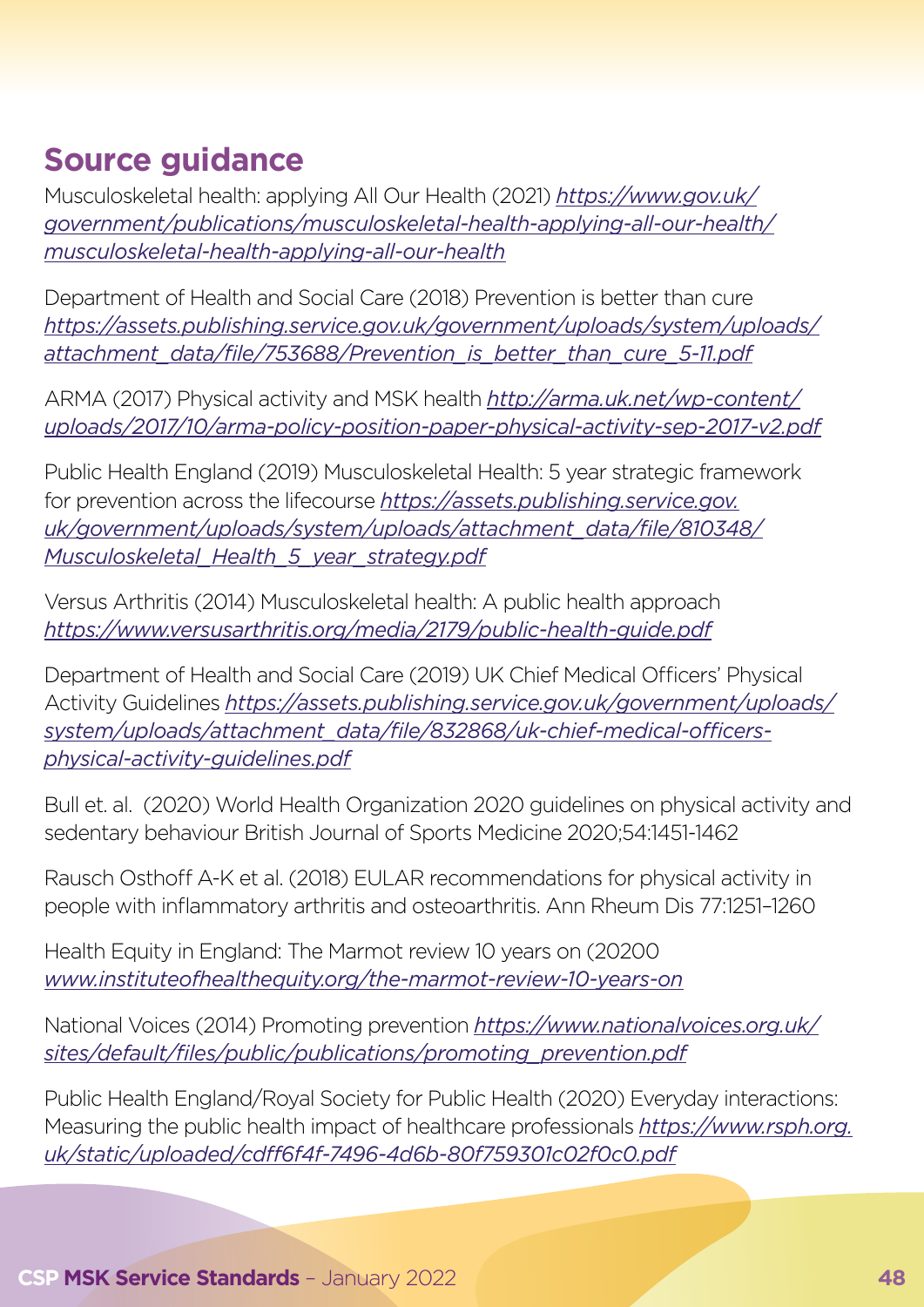Public Health England (2016) Making Every Contact Count *[https://www.england.nhs.](https://www.england.nhs.uk/wp-content/uploads/2016/04/making-every-contact-count.pdf) [uk/wp-content/uploads/2016/04/making-every-contact-count.pdf](https://www.england.nhs.uk/wp-content/uploads/2016/04/making-every-contact-count.pdf)*

NHSE Partnerships and relationships *https://www.england.nhs.uk/ourwork/part-rel/*

What Works Scotland (2015) Partnership working across UK public services *http://whatworksscotland.ac.uk/wp-content/uploads/2015/12/WWS-Evidence-Review-Partnership-03-Dec-2015-.pdf*

Kings Fund (2020) What is social prescribing? *[https://www.kingsfund.org.uk/](https://www.kingsfund.org.uk/publications/social-prescribing#what-is-it) [publications/social-prescribing#what-is-it](https://www.kingsfund.org.uk/publications/social-prescribing#what-is-it)*

NHS England (2020) Social prescribing and community based support *https://www.england.nhs.uk/wp-content/uploads/2020/06/social-prescribingsummary-guide-updated-june-20.pdf,* 

National Academy for Social Prescribing *[https://socialprescribingacademy.org.uk/](https://socialprescribingacademy.org.uk/about-us/what-is-social-prescribing/) [about-us/what-is-social-prescribing/](https://socialprescribingacademy.org.uk/about-us/what-is-social-prescribing/)*

Public Health England (2017) Return on investment of interventions for the prevention and treatment of musculoskeletal conditions *[https://assets.publishing.service.](https://assets.publishing.service.gov.uk/government/uploads/system/uploads/attachment_data/file/670211/musculoskeletal_conditions_return_on_investment_final_report.pdf) [gov.uk/government/uploads/system/uploads/attachment\\_data/file/670211/](https://assets.publishing.service.gov.uk/government/uploads/system/uploads/attachment_data/file/670211/musculoskeletal_conditions_return_on_investment_final_report.pdf) [musculoskeletal\\_conditions\\_return\\_on\\_investment\\_final\\_report.pdf](https://assets.publishing.service.gov.uk/government/uploads/system/uploads/attachment_data/file/670211/musculoskeletal_conditions_return_on_investment_final_report.pdf)*

Behaviour change: digital and mobile health interventions (2020) NICE guideline NG183 recommendation 1.3 Using digital and mobile health interventions

NHSx Musculoskeletal (MSK) digital playbook *[https://www.nhsx.nhs.uk/key-tools](https://www.nhsx.nhs.uk/key-tools-and-info/digital-playbooks/musculoskeletal-digital-playbook/)[and-info/digital-playbooks/musculoskeletal-digital-playbook/](https://www.nhsx.nhs.uk/key-tools-and-info/digital-playbooks/musculoskeletal-digital-playbook/)*

Public Health England (2019) Musculoskeletal Health: 5-year strategic framework for prevention across the life course]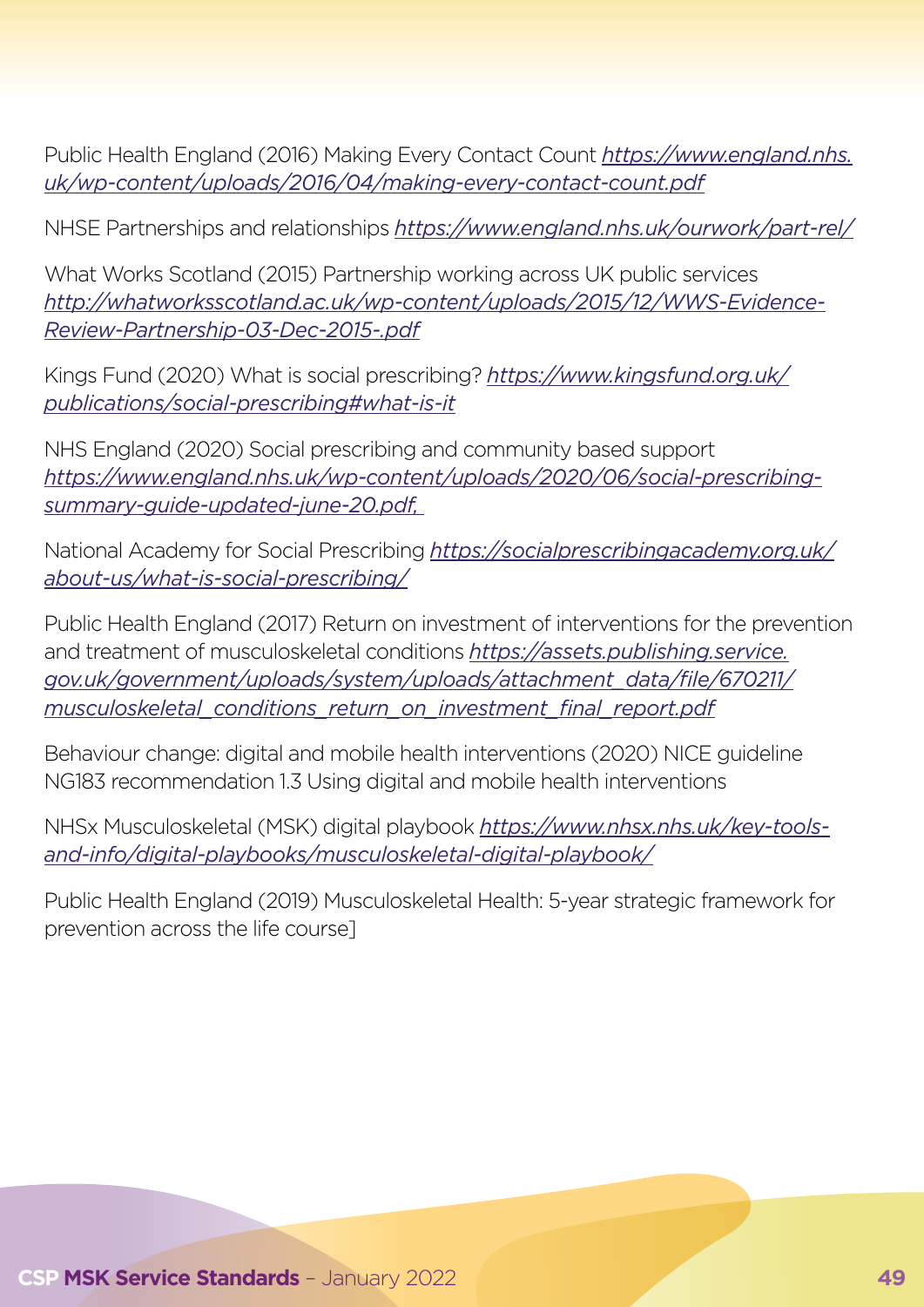# **Quality standard 7:**  Evaluation, audit and research

**MSK physiotherapy services use data to undertake evaluation, audit, research and quality improvement to understand the needs of people with MSK conditions, improve the quality of services, optimise outcomes and experience and address inequalities**

- **7.1** MSK physiotherapy services use data to understand the needs of people with MSK conditions, assess quality of service delivery, measure patient outcomes and experience, and monitor for inequalities
- **7.2** Data are collected for a specific purpose and collection, analysis and reporting are planned
- **7.3** MSK physiotherapy services have robust systems of measurement, monitoring and audit that, where appropriate, are standardised to enable quality improvement and contribute to regional and national research priority setting
- **7.4** MSK physiotherapy services work in partnership with people with MSK conditions to evaluate, improve and redesign services and pathways
- **7.5** Good practice and lessons learnt are shared locally, regionally, nationally and internationally
- **7.6** MSK physiotherapy services are evidence-based, integrating research/evaluation findings into practice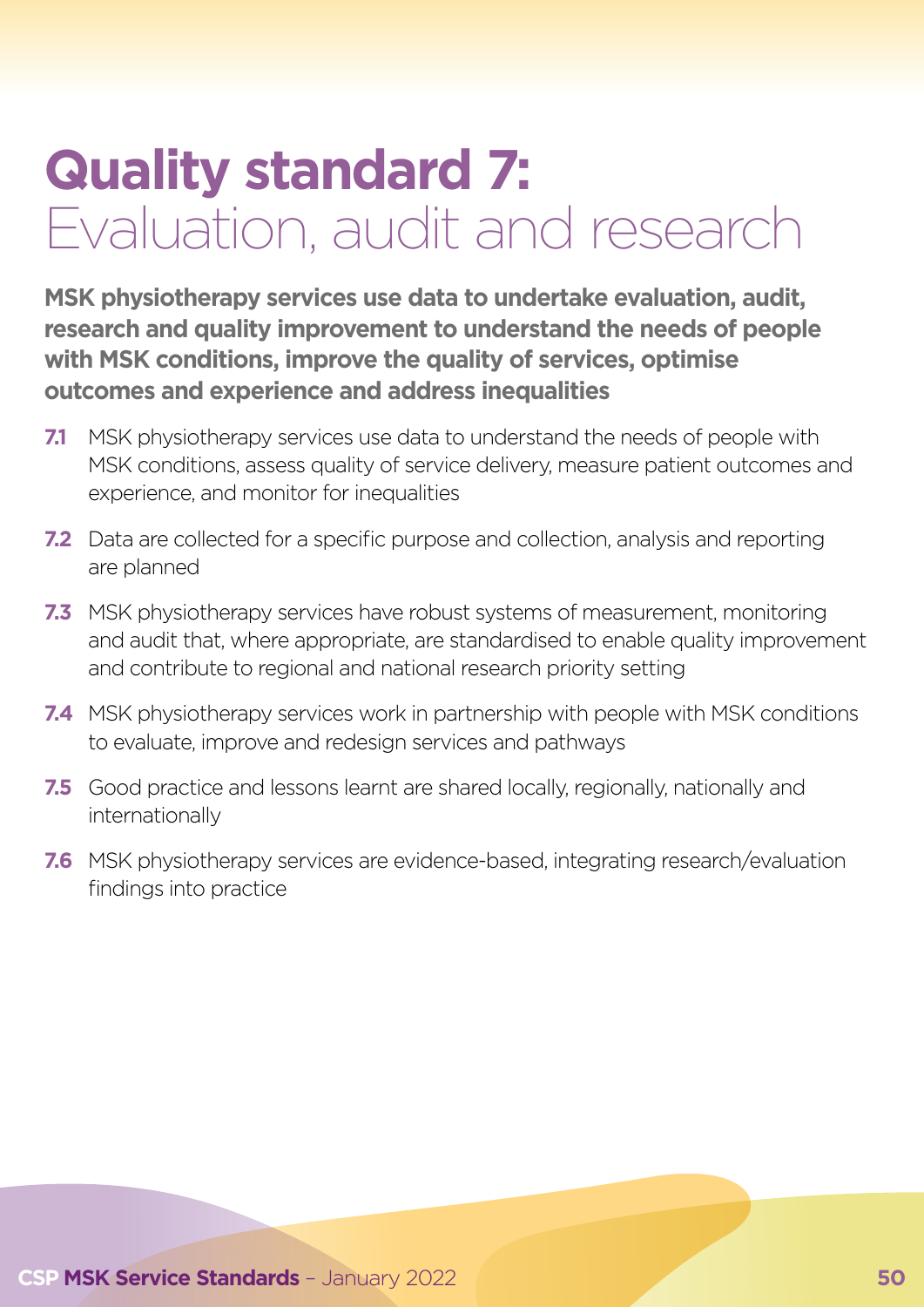## **Rationale**

The collection of data and use of audit, evaluation and research to understand the needs, experiences and outcomes of people with MSK conditions, the quality of MSK service delivery and to monitor for inequalities is essential to transform and sustain services and reduce health inequalities. Data should be collected at baseline and at other appropriate time points. Monitoring of health outcomes and wider determinants of health through data collection will further improve knowledge of health inequalities. This will improve understanding of aspects of equity, such as access, process and outcomes, in order to develop equitable MSK physiotherapy services.

These methods should inform a systematic quality improvement culture to improve quality of care and outcomes for patients and reduce unwarranted variation between services. Data collection, analysis and reporting are burdensome for services and those using them and so data collection must serve a specific purpose. This may be a specific evaluation or research question or to address a quality improvement priority. Data collection may be time limited or on-going depending on the purpose.

MSK physiotherapy services must reflect, and should be coordinated around and tailored to, the needs and preferences of patients, their families and their carers. Co-production acknowledges that people with 'lived experience' of MSK conditions have a unique contribution in developing and evaluating services. Co-production requires an equal partnership with people who use physiotherapy services, carers and communities to develop, deliver, monitor, evaluate and improve services. People who have a lived experience of MSK conditions should be involved throughout all stages of evaluation, as well as in service design and development. Co-production with seldom heard groups gives voice to people who may have previously been considered 'hard to reach'. It helps to develop inclusive participation and enable people to be more involved with the services they use.

Robust systems of measurement and monitoring, including national datasets such as the Community Services Dataset and NHS Rightcare MSK data can help identify and address gaps in MSK service provision and initiate quality improvement programmes. Further standardised MSK datasets are in development to identify and address unwarranted variation in MSK services using metrics of demographic factors, clinical factors, employment factors, MSK health status, patient experience measures, and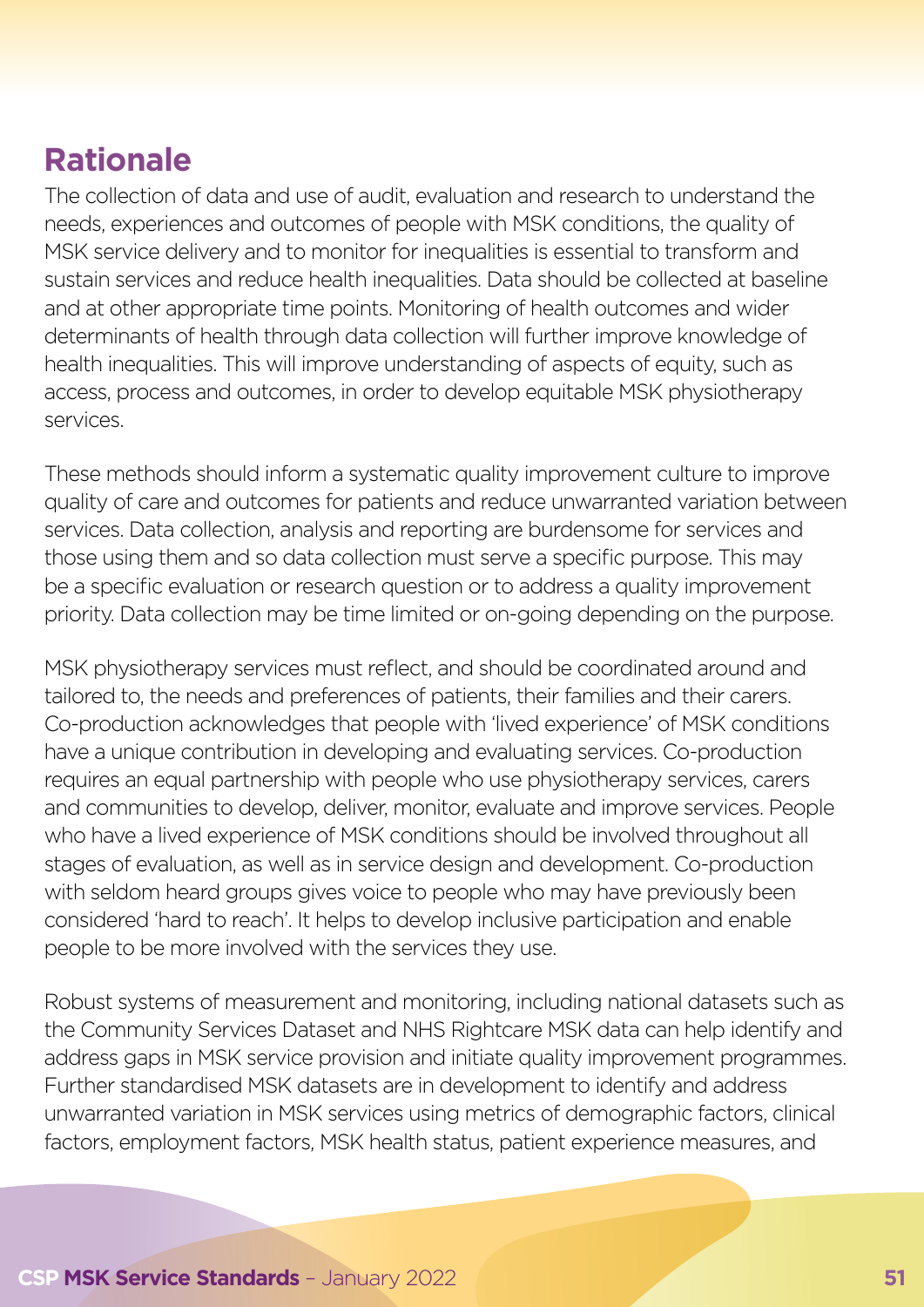healthcare utilisation (health economic factors). Versus Arthritis has developed a recommended indicator set, which should be used when planning data collection for one of the included dimensions. Services should ensure inclusive data collection by using different formats and languages appropriate to the local population. This ensures all patients are given the opportunity to provide Patient Reported Outcome Measures (PROM) and Patient Reported Experience Measures (PREM) data.

Standardised data collection facilitates national and regional comparison of MSK services. This allows sharing of good practice and identifies areas for quality improvement, informs future MSK pathways and can contribute to setting research priorities. The physiotherapy workforce needs to be aware of and engage in data collection at a local, regional and national level. Physiotherapists working at advanced practice level or in first contact roles should be able to demonstrate critical evaluation of practice to ensure it is evidence-based. This should include an understanding and engagement in data collection and analysis to inform patient experience, improve quality of care and service delivery, and address health inequalities. The physiotherapy workforce should be involved in developing research priorities to address gaps in the evidence base.

There is a rapidly increasing evidence base for the physiotherapy-led management for MSK conditions and service evaluation projects where implementation of evidence into practice has been shown to improve patient outcomes and deliver more efficient use of resources. Management of people with MSK conditions should be evidence-based, which means the integration of best research evidence, individual clinical expertise and patient choice. The physiotherapy profession is ideally placed to contribute to the evidence base for MSK conditions and should be supported to participate in evaluation and research, in the development of guidelines and standards and to share evidence of learning and best practice locally, nationally and internationally.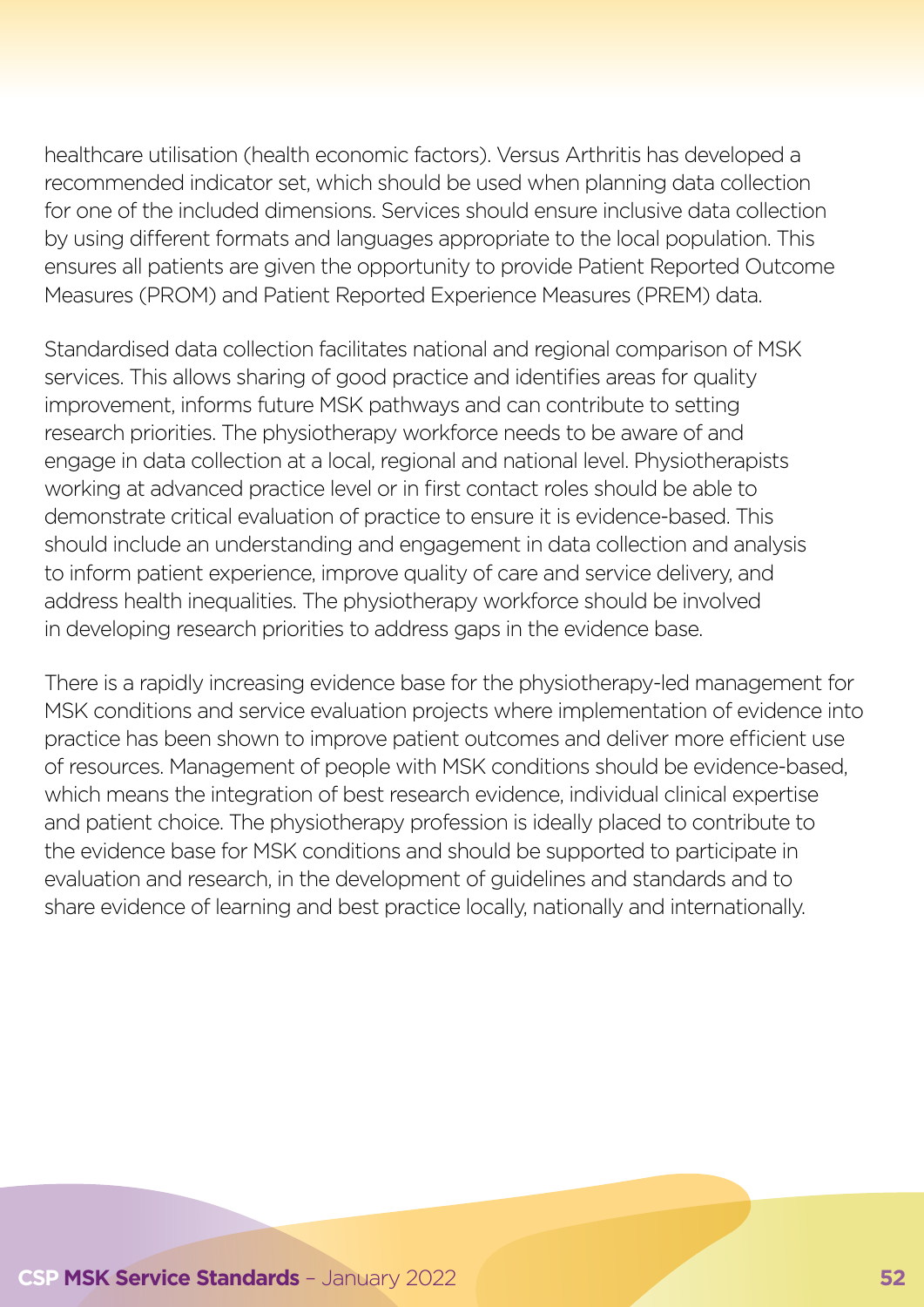#### **What the quality statement means for a person with a MSK condition**

To ensure the best service and care is available, physiotherapy services should be actively involved in evaluating their service through quality improvement, evaluation, audit and research. This means measuring important aspects of the service, such as what patients think about the service they receive and whether patients meet the goals of their management plan. This can then be used to identify areas for improving the service or for using treatments and procedures which have been seen to work.

People with a MSK condition have important and unique knowledge about MSK conditions and services and should be involved in evaluation and in improving and redesigning services and pathways.

Physiotherapy services should share examples of good practice with other departments and organisations and contribute to setting priorities for research where evidence is lacking. Services for people with MSK conditions should always be based on best practice and evidence.

Physiotherapy services should make sure that evaluation, audit and research findings are part of everyday practice.

#### **What the quality statement means for commissioners/health boards/ provider collaboratives**

Commission/provide MSK physiotherapy services that use and can provide data to understand the needs of people with MSK conditions, assess quality of service delivery, measure patient outcomes and experience, and monitor for inequalities. There are robust systems of measurement, monitoring and audit to enable quality improvement and contribute to regional and national projects. Reporting of findings is transparent and good practice and lessons learnt are shared. Where evidence is lacking physiotherapy services should contribute to setting research priorities and involvement in research.

Ensure services have evidence of working in partnership with people with lived experience of MSK conditions to evaluate, improve and redesign services and pathways.

Ensure MSK physiotherapy services are evidence-based, integrating research/evaluation findings into practice.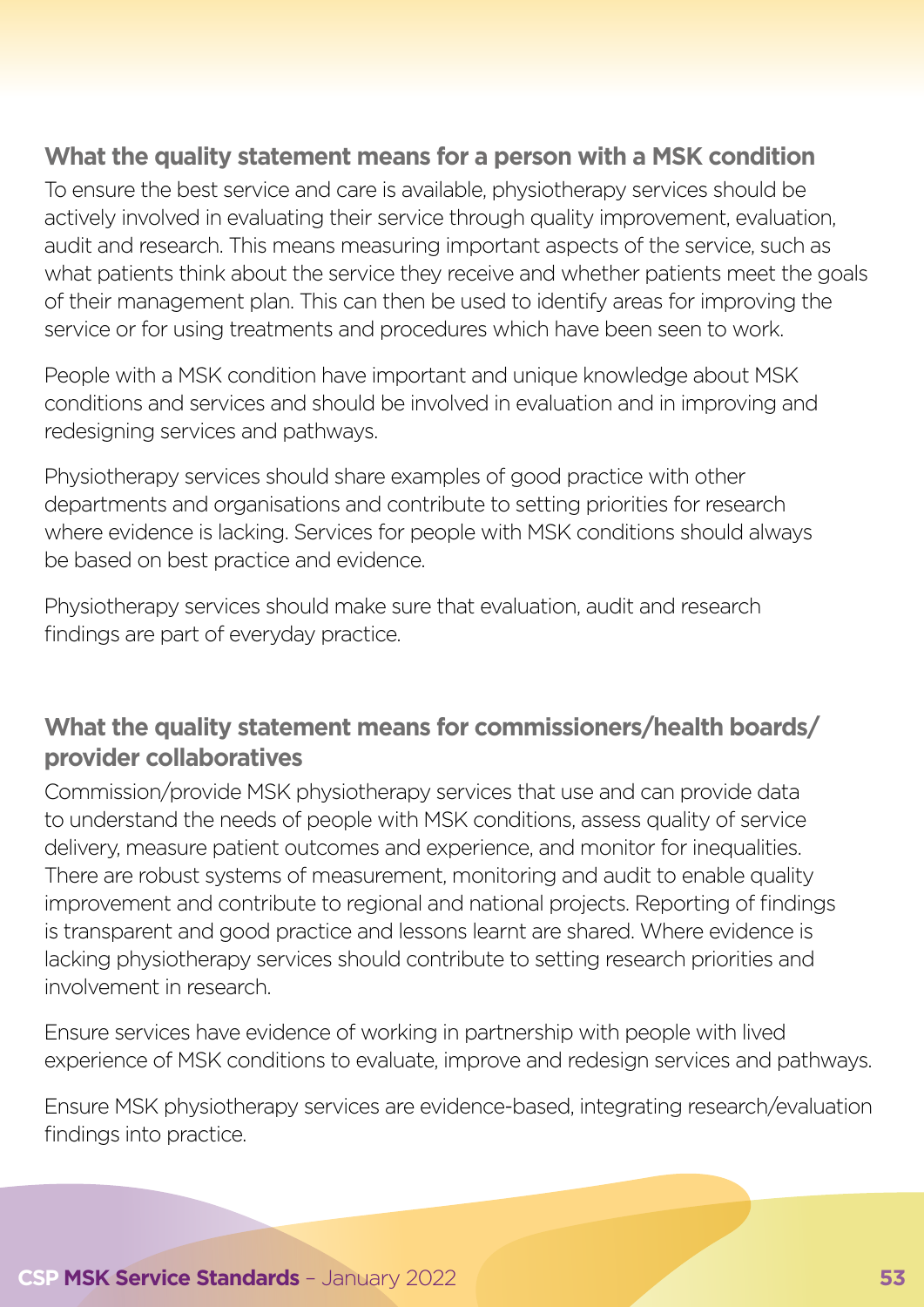## **Source guidance**

Kings Fund (2017) Making the case for quality improvement: lessons for NHS boards and leaders. *[https://www.kingsfund.org.uk/publications/making-case-quality](https://www.kingsfund.org.uk/publications/making-case-quality-improvement)[improvement](https://www.kingsfund.org.uk/publications/making-case-quality-improvement)*

The Health Foundation (2021) Quality improvement made simple: What everyone should know about healthcare quality improvement. *[https://www.health.org.uk/](https://www.health.org.uk/sites/default/files/QualityImprovementMadeSimple.pdf) [sites/default/files/QualityImprovementMadeSimple.pdf](https://www.health.org.uk/sites/default/files/QualityImprovementMadeSimple.pdf)*

NHS Constitution for England (2012) *[https://www.gov.uk/government/publications/](https://www.gov.uk/government/publications/the-nhs-constitution-for-england/the-nhs-constitution-for-england) [the-nhs-constitution-for-england/the-nhs-constitution-for-england](https://www.gov.uk/government/publications/the-nhs-constitution-for-england/the-nhs-constitution-for-england)*

Coalition for Personalised Care (2020) A Co-production Model *[https://www.versusarthritis.org/about-arthritis/healthcare-professionals/](https://www.versusarthritis.org/about-arthritis/healthcare-professionals/professional-network-and-clinical-updates/network-news/september-2020-network-news/standardising-data-in-community-and-primary-care-msk-services/) [professional-network-and-clinical-updates/network-news/september-2020](https://www.versusarthritis.org/about-arthritis/healthcare-professionals/professional-network-and-clinical-updates/network-news/september-2020-network-news/standardising-data-in-community-and-primary-care-msk-services/) [network-news/standardising-data-in-community-and-primary-care-msk-services/](https://www.versusarthritis.org/about-arthritis/healthcare-professionals/professional-network-and-clinical-updates/network-news/september-2020-network-news/standardising-data-in-community-and-primary-care-msk-services/)*

Welsh Government (2019) Living with persistent pain in Wales *[https://gov.wales/](https://gov.wales/sites/default/files/publications/2019-05/living-with-persistent-pain-in-wales.pdf) [sites/default/files/publications/2019-05/living-with-persistent-pain-in-wales.pdf](https://gov.wales/sites/default/files/publications/2019-05/living-with-persistent-pain-in-wales.pdf)*

Social Care Institute for Excellence (2008) Co-production with seldom heard groups *<https://www.scie.org.uk/co-production/people/seldom-heard/>*

NHS Rightcare MSK workstream *[https://www.england.nhs.uk/rightcare/](https://www.england.nhs.uk/rightcare/workstreams/musculoskeletal-msk/) [workstreams/musculoskeletal-msk/](https://www.england.nhs.uk/rightcare/workstreams/musculoskeletal-msk/)*

Standardising data in community and primary care MSK services, *[https://www.](https://www.versusarthritis.org/about-arthritis/healthcare-professionals/professional-network-and-clinical-updates/network-news/september-2020-network-news/standardising-data-in-community-and-primary-care-msk-services/) [versusarthritis.org/about-arthritis/healthcare-professionals/professional](https://www.versusarthritis.org/about-arthritis/healthcare-professionals/professional-network-and-clinical-updates/network-news/september-2020-network-news/standardising-data-in-community-and-primary-care-msk-services/)[network-and-clinical-updates/network-news/september-2020-network-news/](https://www.versusarthritis.org/about-arthritis/healthcare-professionals/professional-network-and-clinical-updates/network-news/september-2020-network-news/standardising-data-in-community-and-primary-care-msk-services/) [standardising-data-in-community-and-primary-care-msk-services/](https://www.versusarthritis.org/about-arthritis/healthcare-professionals/professional-network-and-clinical-updates/network-news/september-2020-network-news/standardising-data-in-community-and-primary-care-msk-services/)*

Versus Arthritis Recommended musculoskeletal indicator set *[https://www.](https://www.versusarthritis.org/media/2125/recommended-msk-indicator-set-report.pdf) [versusarthritis.org/media/2125/recommended-msk-indicator-set-report.pdf](https://www.versusarthritis.org/media/2125/recommended-msk-indicator-set-report.pdf)*

Health Education England (2017) Multi-professional framework for advanced clinical practice in England. *[https://www.hee.nhs.uk/sites/default/files/documents/Multi](https://www.hee.nhs.uk/sites/default/files/documents/Multi-professional%20framework%20for%20advanced%20clinical%20practice%20in%20England.pdf)[professional%20framework%20for%20advanced%20clinical%20practice%20](https://www.hee.nhs.uk/sites/default/files/documents/Multi-professional%20framework%20for%20advanced%20clinical%20practice%20in%20England.pdf) [in%20England.pdf](https://www.hee.nhs.uk/sites/default/files/documents/Multi-professional%20framework%20for%20advanced%20clinical%20practice%20in%20England.pdf)*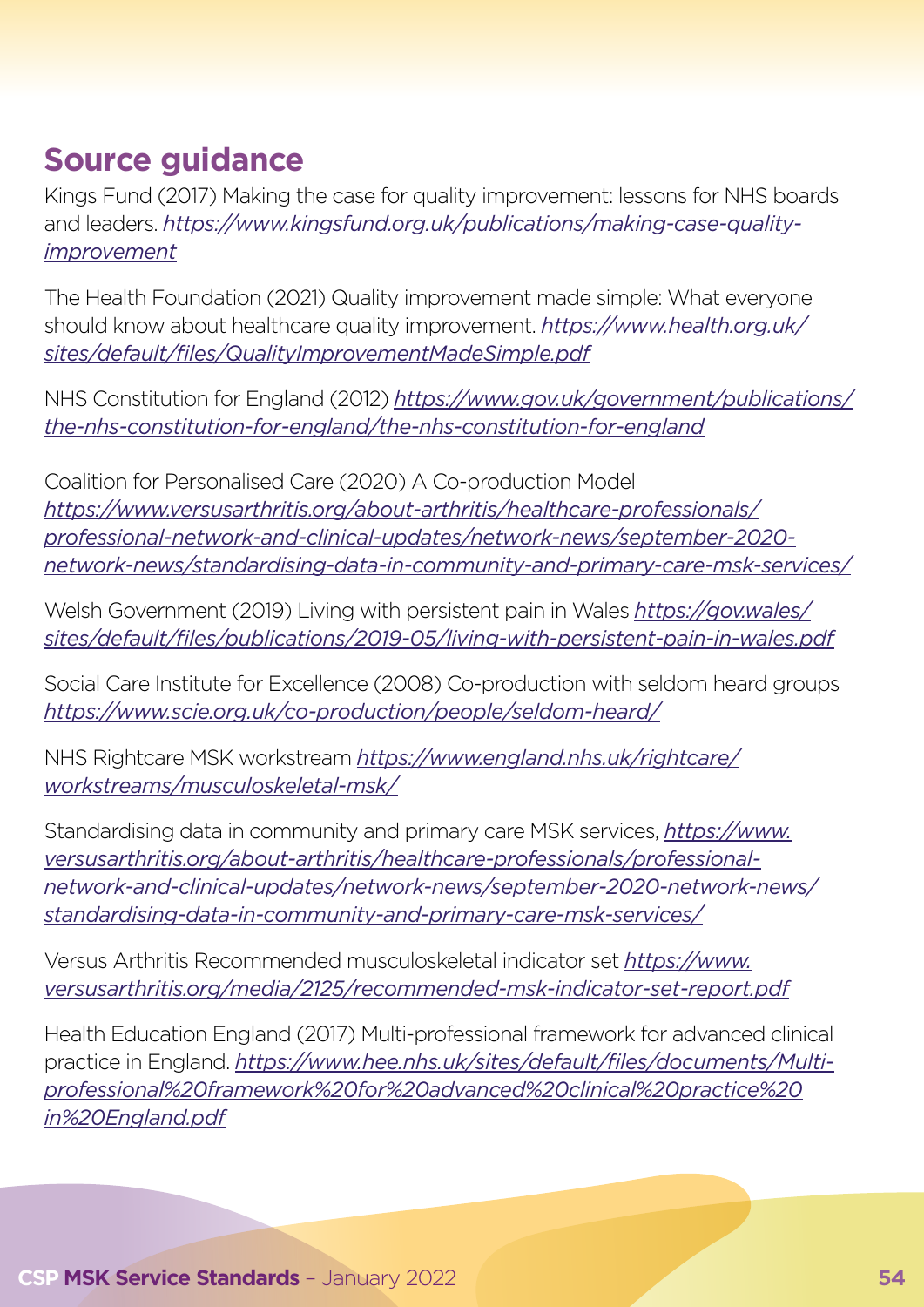National Leadership and Innovation Agency for Healthcare (2010) Framework for Advanced Nursing, Midwifery and Allied Health Professional Practice in Wales *[http://](http://www.wales.nhs.uk/sitesplus/documents/829/NLIAH%20Advanced%20Practice%20Framework.pdf) [www.wales.nhs.uk/sitesplus/documents/829/NLIAH%20Advanced%20Practice%20](http://www.wales.nhs.uk/sitesplus/documents/829/NLIAH%20Advanced%20Practice%20Framework.pdf) [Framework.pdf](http://www.wales.nhs.uk/sitesplus/documents/829/NLIAH%20Advanced%20Practice%20Framework.pdf)*

Dept of Health, Northern Ireland (2019) Advanced AHP Practice Framework. Guidance for supporting advanced allied health professions practice in health and social care. *[https://www.health-ni.gov.uk/sites/default/files/publications/health/AHP-Framework.](https://www.health-ni.gov.uk/sites/default/files/publications/health/AHP-Framework.pdf) [pdf](https://www.health-ni.gov.uk/sites/default/files/publications/health/AHP-Framework.pdf)*

NHS Education for Scotland Nursing, midwifery and allied health professionals (NMAHP) development framework. Maximising potential and impact at every level of practice *https://www.careerframework.nes.scot.nhs.uk/*

Health Education England, NHS England and Skills for Health (2018) MSK Core Competencies Framework for First Point of Contact Practitioners, Capability 14. Evidence-based practice and service development

International Federation of Orthopaedic Manipulative Physical Therapists (IFOMPT) Inc. (2016) Educational standards in Orthopaedic manipulative therapy Dimension 1: Demonstration of critical and evaluative evidence informed practice and Dimension 9: Demonstration of a critical understanding and application of the process of research. *[https://www.ifompt.org/site/ifompt/IFOMPT%20Standards%20Document%20](https://www.ifompt.org/site/ifompt/IFOMPT%20Standards%20Document%20definitive%202016c.pdf) [definitive%202016c.pdf](https://www.ifompt.org/site/ifompt/IFOMPT%20Standards%20Document%20definitive%202016c.pdf)*

Chartered Society of Physiotherapy, Evidence-based practice. *[https://www.csp.org.uk/](https://www.csp.org.uk/professional-clinical/clinical-evidence/evidence-based-practice) [professional-clinical/clinical-evidence/evidence-based-practice](https://www.csp.org.uk/professional-clinical/clinical-evidence/evidence-based-practice)*

NIHR Dissemination Centre (2018) Moving Forward: Physiotherapy for Musculoskeletal Health and Wellbeing

NIHR Moving Forward: A guide for the public (2020) *https://evidence.nihr.ac.uk/wpcontent/uploads/2020/09/Moving-Forward-FINAL-August-2020\_Pages.pdf*

The AHSN Network, Musculoskeletal, Falls, Fractures & Frailty *[https://www.](https://www.ahsnnetwork.com/wp-content/uploads/2018/02/MSK-Falls-Fractures-Frailty-AHSN-summary-cover-with-text.pdf) [ahsnnetwork.com/wp-content/uploads/2018/02/MSK-Falls-Fractures-Frailty-AHSN](https://www.ahsnnetwork.com/wp-content/uploads/2018/02/MSK-Falls-Fractures-Frailty-AHSN-summary-cover-with-text.pdf)[summary-cover-with-text.pdf](https://www.ahsnnetwork.com/wp-content/uploads/2018/02/MSK-Falls-Fractures-Frailty-AHSN-summary-cover-with-text.pdf)*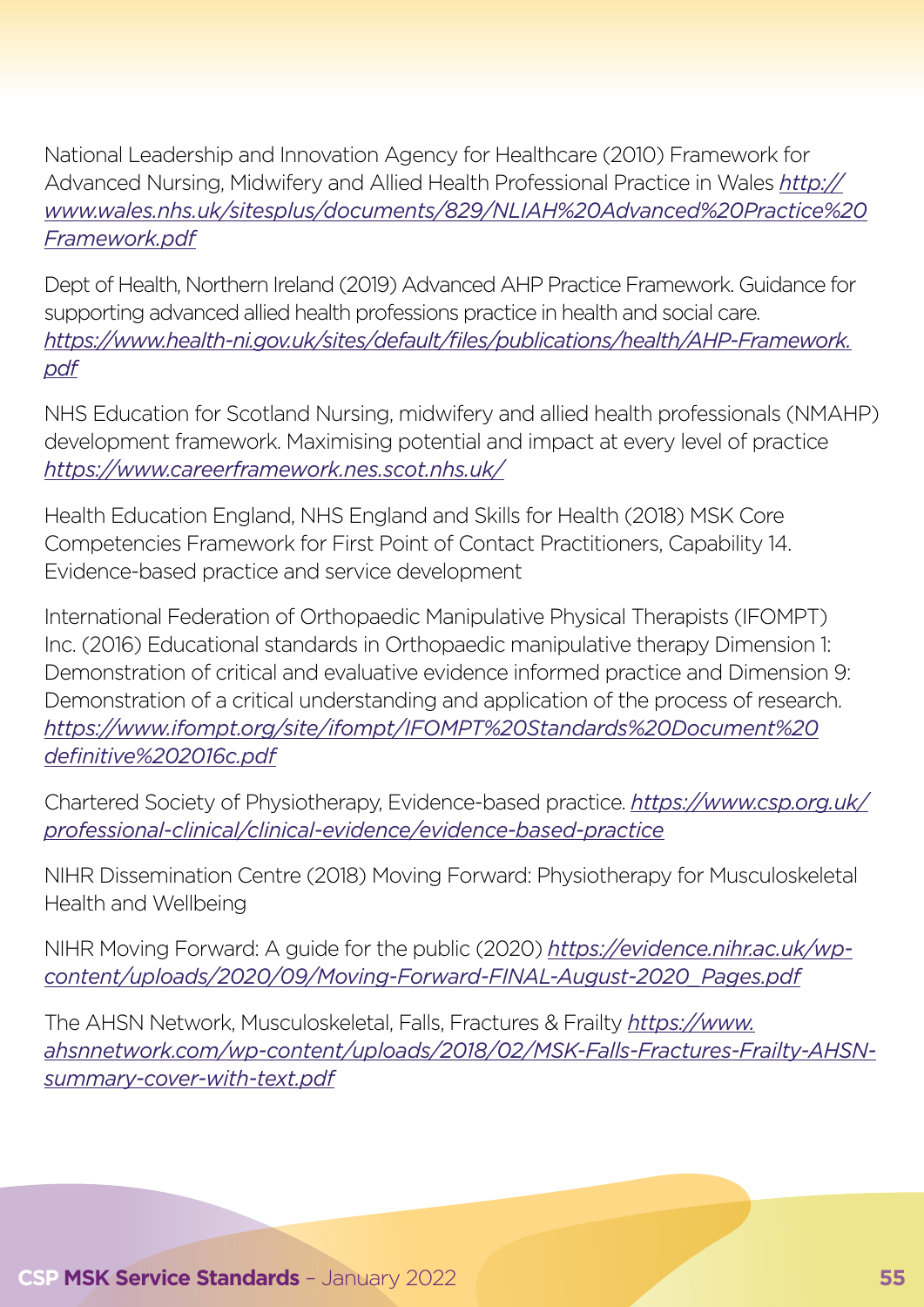Chartered Society of Physiotherapy's Code of Members' Professional Values and Behaviour (2019) Chartered Society of Physiotherapy, principles 1-4

Standards of proficiency- Physiotherapists (2013) Health and Care Professions Council, standards 2, 5-7, 9-12 and 14

### **Other evidence sources/resources**

A framework to evaluate musculoskeletal models of care. *http://arma.uk.net/wpcontent/uploads/2016/07/Framework-to-Evaluate-Musculoskeletal-Models-ofcare.pdf*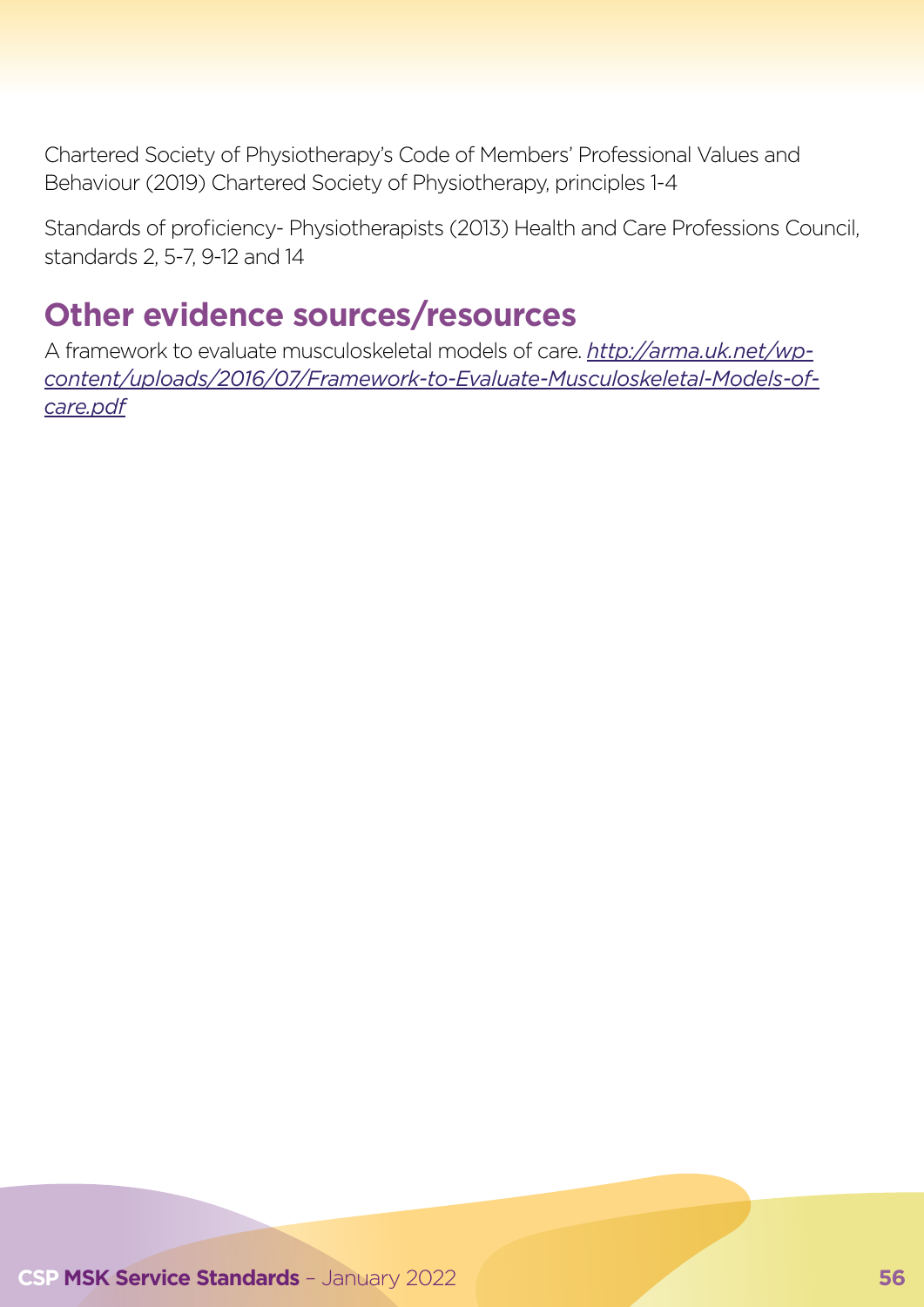# **Quality standard 8:**  Clinical governance

**MSK physiotherapy services have a clinical governance framework with a supporting set of operational policy and procedure documents to implement and monitor clinical governance**

- **8.1** The physiotherapy workforce is familiar with the clinical governance framework of their organisation and any MSK physiotherapy service specific elements
- **8.2** Each physiotherapy staff member is aware of their individual responsibilities within the clinical governance framework
- **8.3** MSK physiotherapy services have a set of standard operating procedures to support the monitoring and implementation of the clinical governance framework
- **8.4** MSK physiotherapy services have a planned programme of clinical audits and/or service evaluations to compare performance against set standards and to direct continuous quality improvement
- **8.5** People with lived experience of MSK conditions, the public and communities contribute to the development of policy, planning and procedures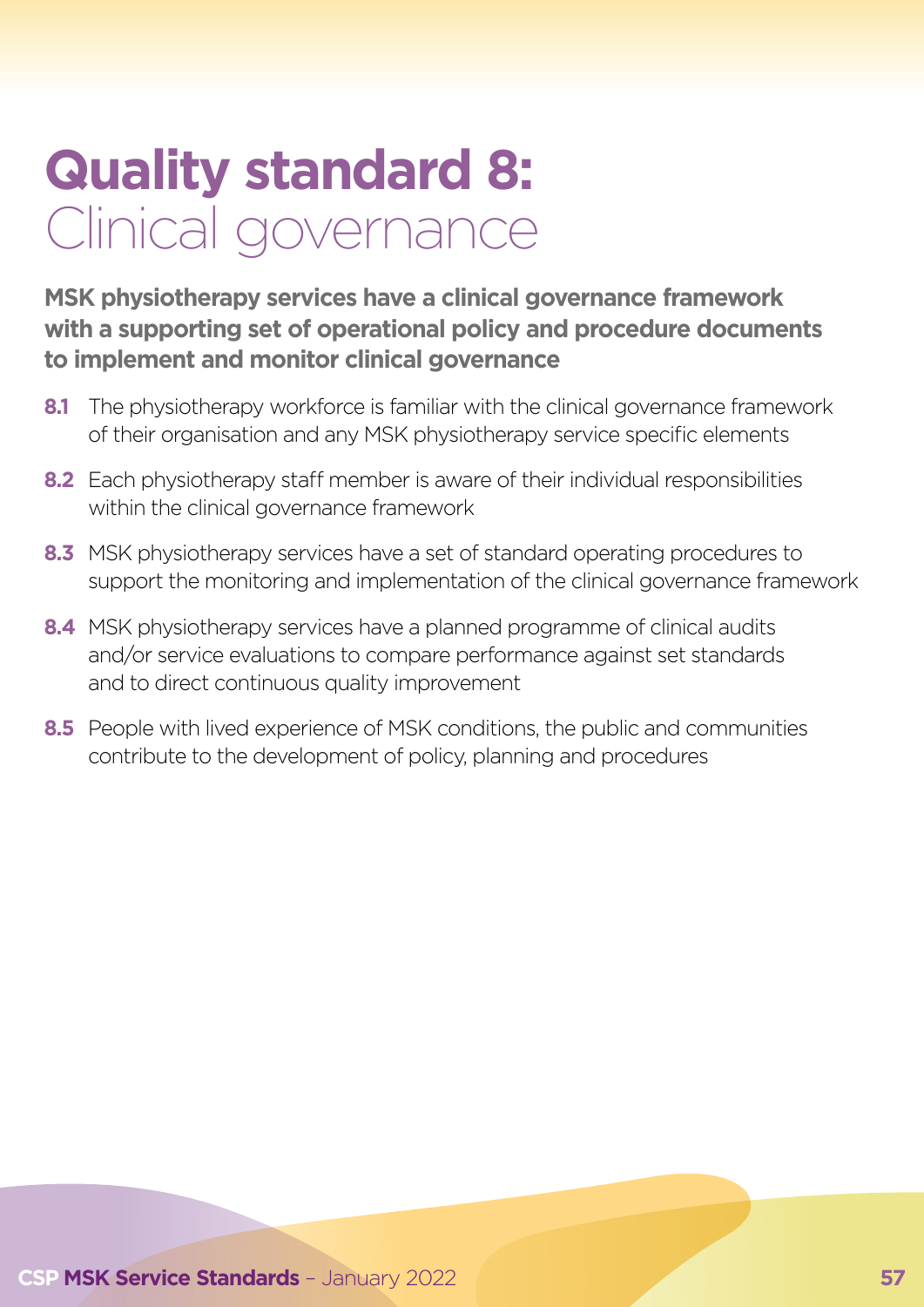Clinical governance was originally defined as, 'a system through which NHS organisations are accountable for continuously improving the quality of their services and safeguarding high standards of care by creating an environment in which clinical excellence will flourish' (Scally and Donaldson 1998). Although initially defined for the NHS, clinical governance is an essential feature of any healthcare organisation and is key to high quality services, encompassing quality assurance, quality improvement and risk and incident management. Clinical governance ensures a safe and effective healthcare environment for both patients and staff. It also ensures that the MSK physiotherapy workforce have the right knowledge, skills, capabilities and support to provide high quality MSK physiotherapy.

Successful implementation of the organisational clinical governance framework depends on staff at many levels throughout an organisation. MSK physiotherapy services and staff should be familiar with the clinical governance framework of their organisation and any service specific elements of the framework. Each member of staff should understand their individual responsibility for implementing the framework. A culture should be fostered in MSK physiotherapy services that promotes the importance of continuous quality improvement through effective clinical governance. Multidisciplinary teams within or across multiple provider organisations should have a clinical governance framework that enables a shared assurance of quality.

#### **Clinical governance has seven different pillars, which together form the basis for a clinical governance framework. The seven pillars are:**

- **Risk management:** To understand, monitor and minimise risks to patients and staff. This includes reporting of critical incidents, protocols, risk assessments, policies and procedures (e.g. health and safety, mandatory training, lone working).
- **Education, training and CPD:** it is essential staff continually update their knowledge to provide the best care possible. Education and training needs for each physiotherapy staff member are informed by regulatory and mandatory training requirements, staff appraisals and relevant competency frameworks.
- **Patient and carer experience and involvement:** This is integral to several of the MSK physiotherapy standards but is a key part of clinical governance in ensuring people with a lived experience of MSK conditions, the public and communities contribute to the development of policy, planning and procedures.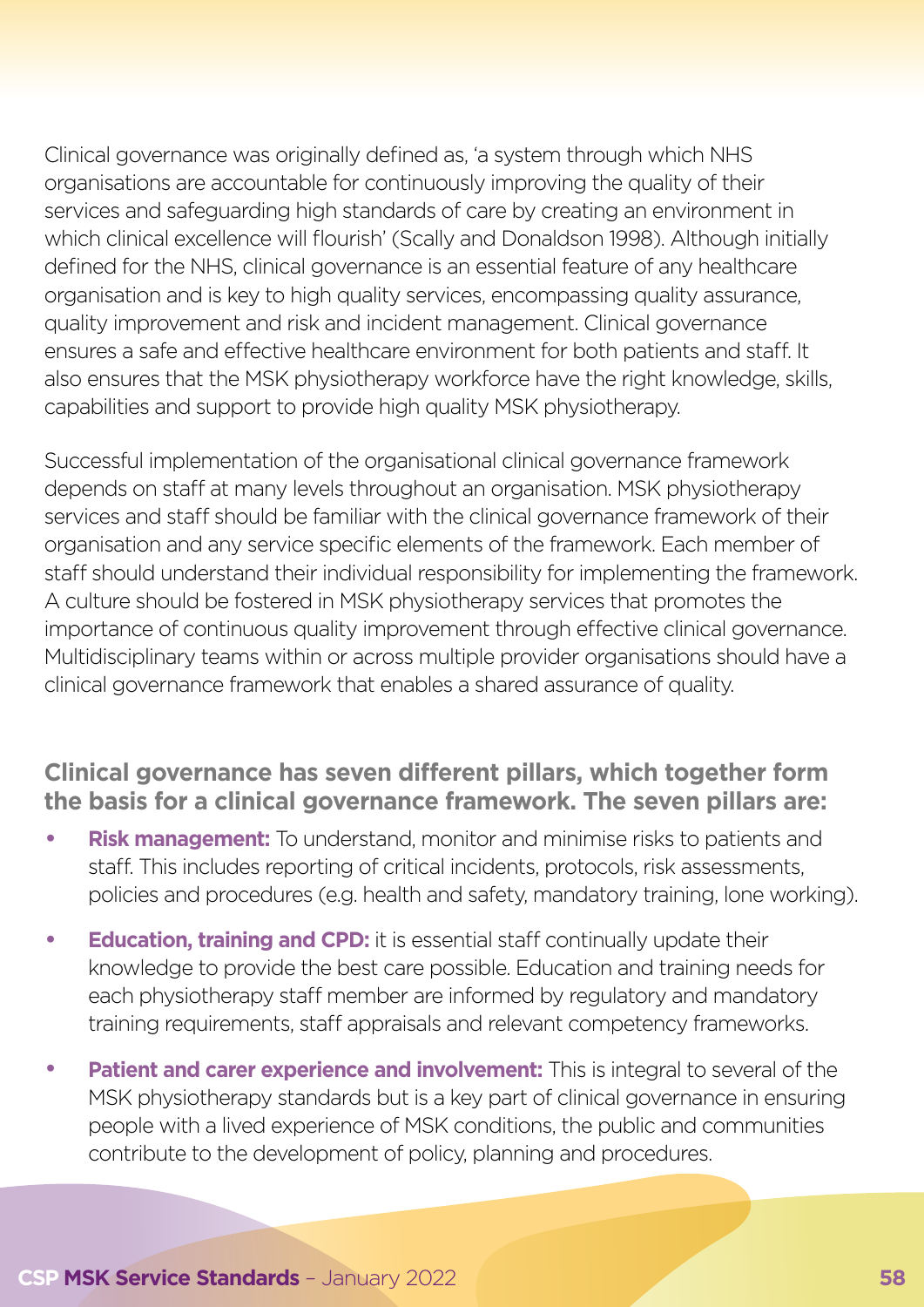- **Information management and IT:** Information held on patients and staff should always be up to date and correct on any systems used. Confidentiality is assured through correct storage and management of data. IT systems should be secure in line with current IT requirements. Accurate record keeping, recording of all communications and ensuring all exchange of information is GDPR compliant is part of information management.
- **Clinical effectiveness:** MSK physiotherapy practice is evidence-based to provide the best experience and outcomes for patients. As described within the previous standards evidence-based practice is the integration of best research evidence, individual clinical expertise and patient choice. Best research evidence includes NICE clinical guidelines, SIGN clinical guidance, systematic reviews and studies using methods such as randomised controlled trials, observational studies, cost benefit analyses and qualitative investigations.
- **Clinical audit and evaluation:** Audits and service evaluations are carried out to monitor the quality of MSK physiotherapy. Audits and service evaluations measure against set standards or guidelines, which identifies areas to be targeted for improvement. Improvements are assessed by repeating the audit or service evaluation.
- **Staffing and staff management:** Leadership, staffing levels and skill mix, scope of practice, mandatory training, orientation/induction, staff well-being, active involvement of staff in data collection, audit and quality improvement are all key aspects of clinical governance.

A clinical governance framework supports all aspects of delivering on the Care Quality Commission (CQC) key lines of enquiry. This is underpinned by Regulation 17 of the Health and Social Care Act 2008 (Regulated Activities) Regulations 2014: Regulation 17 – Good governance. As a result, all MSK physiotherapy services should aim to meet the requirements of the Care Quality Commission in England or the respective devolved countries' equivalent organisations (Healthcare Inspectorate Wales, Care Inspectorate Scotland, Regulation and Quality Improvement Authority Northern Ireland) even if not currently required to register with the relevant regulatory organisation.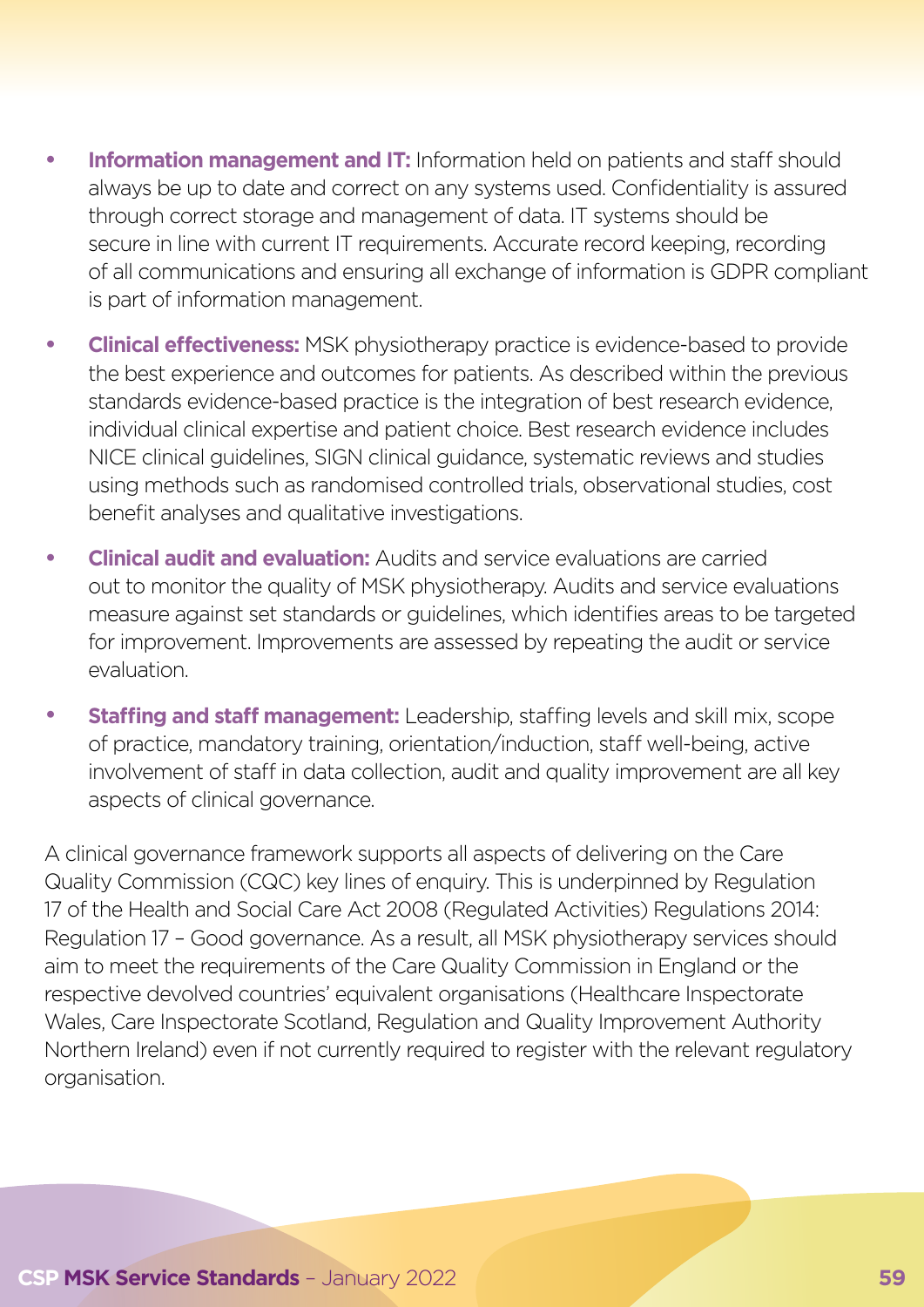#### **What the quality statement means for a person with a MSK condition**

Clinical governance is a system through which healthcare organisations are accountable for continuously improving the quality of their services. It ensures a safe and effective healthcare environment for both patients and staff.

Physiotherapy staff should be familiar with the organisation's clinical governance framework and the policies and procedures of the MSK physiotherapy service. They should also know their individual responsibility in implementing clinical governance.

People with lived experience of MSK conditions, the public and communities should have the opportunity to contribute to the development of policy, planning and procedures relating to clinical governance.

#### **What the quality statement means for commissioners/health boards/ provider collaboratives**

Commission/provide MSK physiotherapy services that can show evidence of adherence to the organisation's clinical governance framework.

Ensure that MSK physiotherapy services have a set of policies, procedures and standard operating procedures to support the monitoring and implementation of the clinical governance framework.

Ensure MSK physiotherapy services have an on-going programme of audits/service evaluations to monitor performance and drive continuous quality improvement.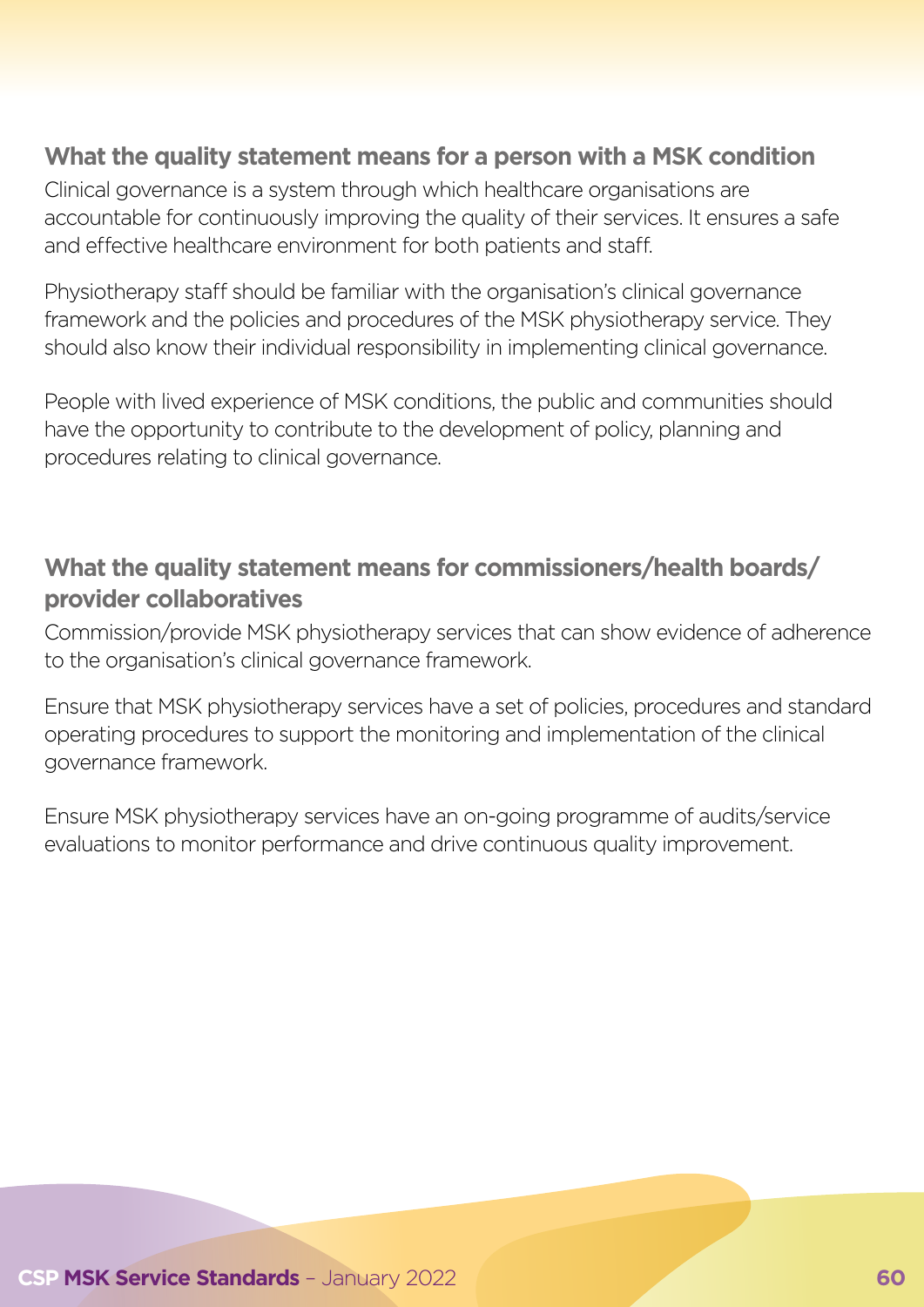### **Source guidance**

Scally G, Donaldson LJ. (1998) Clinical governance and the drive for quality improvement in the new NHS in England. BMJ 317(7150): 61–65. doi: 10.1136/ bmj.317.7150.61

Pearson B. (2017) The clinical governance of multidisciplinary care. International Journal of Health Governance, Vol. 22 No. 4, pp. 246-250. *https://doi.org/10.1108/IJHG-03-2017-0007*

Chartered Society of Physiotherapy, Evidence-based practice *[https://www.csp.org.](https://www.csp.org.uk/professional-clinical/clinical-evidence/evidence-based-practice) [uk/professional-clinical/clinical-evidence/evidence-based-practice](https://www.csp.org.uk/professional-clinical/clinical-evidence/evidence-based-practice)*

Care Quality Commission, what we do. *https://www.cqc.org.uk/what-we-do/howwe-do-our-job/five-key-questions-we-ask*

Health and Social Care Act 2008 (Regulated Activities) Regulations 2014: Regulation 17 – Good governance *https://www.cqc.org.uk/guidance-providers/regulationsenforcement/regulation-17-good-governance*

Healthcare Inspectorate Wales *https://hiw.org.uk*

Care Inspectorate Scotland *https://www.careinspectorate.com*

Regulation and Quality Improvement Authority Northern Ireland *https://www.rqia.org.uk*

Chartered Society of Physiotherapy's Code of Members' Professional Values and Behaviour (2019) Chartered Society of Physiotherapy, principles 1-4

Standards of proficiency- Physiotherapists (2013) Health and Care Professions Council, standards 1-11 and 14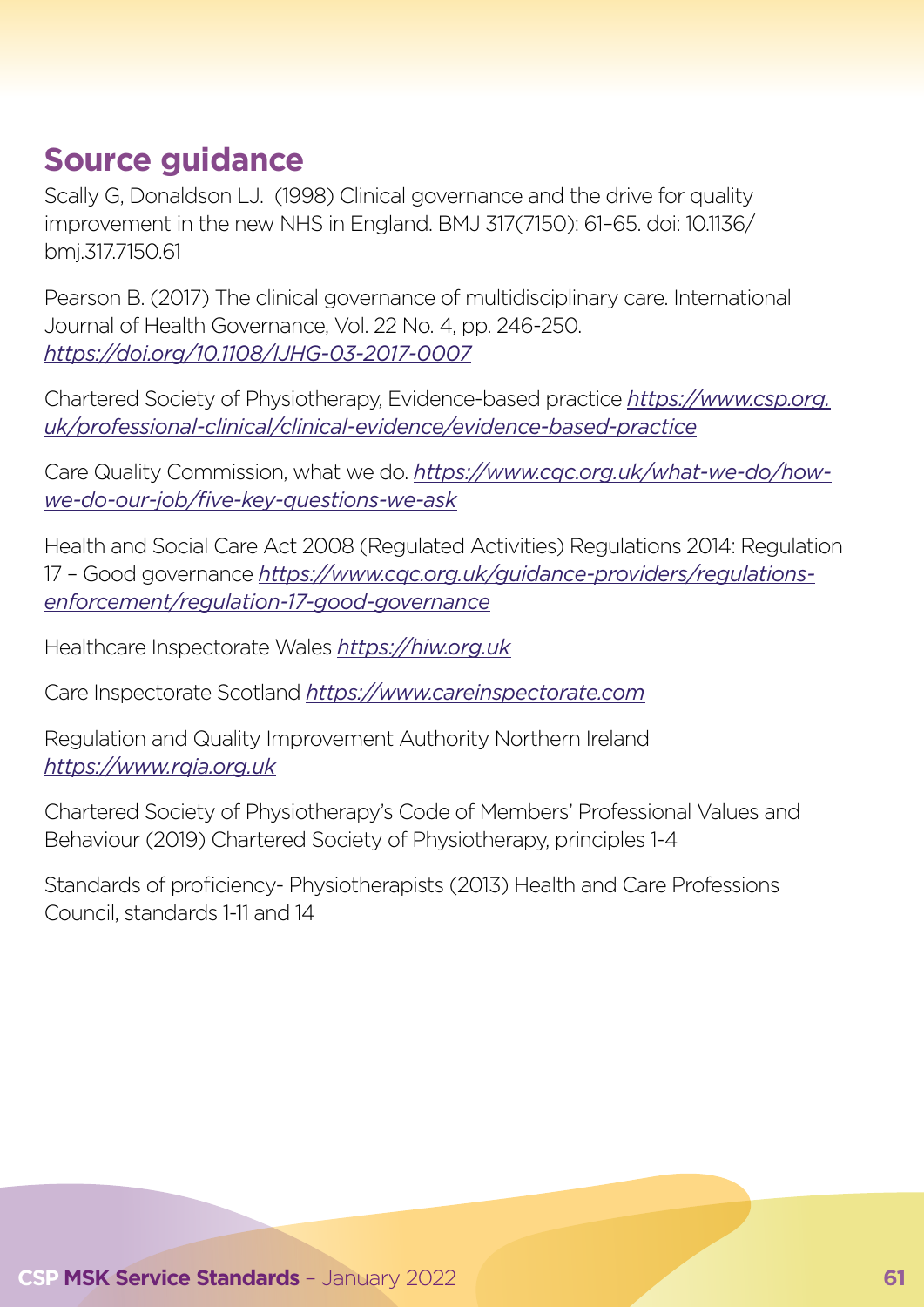# **Quality measures**

Quality measures are intended as a tool for services to examine the quality of their service and identify areas for quality improvement initiatives. Included in this section are recommended quality measures that aim to improve the structure, process and outcomes of MSK physiotherapy services. There is a measure of structure, process and outcome for each of the eight standards. These measures form version 1.0 November 2021 of the CSP MSK physiotherapy service standards audit tool. The audit tool can be used to assess the overall quality of a MSK physiotherapy service. It can be repeated at appropriate intervals to monitor the progress of quality improvement over time.

Additionally, services may want to focus on just one standard especially if this has been identified as an area for improvement. Depending on local requirements and the quality improvement aim there are numerous quality measures that could be used. For example, a service may use one of the quality measures recommended here or identify a quality measure for one or more individual criteria of a single standard.

It is essential that services use demographic data of those accessing the physiotherapy service to tailor data collection methods to ensure all patients are given the opportunity to provide Patient Reported Outcome Measures (PROM) and Patient Reported Experience Measures (PREM) data.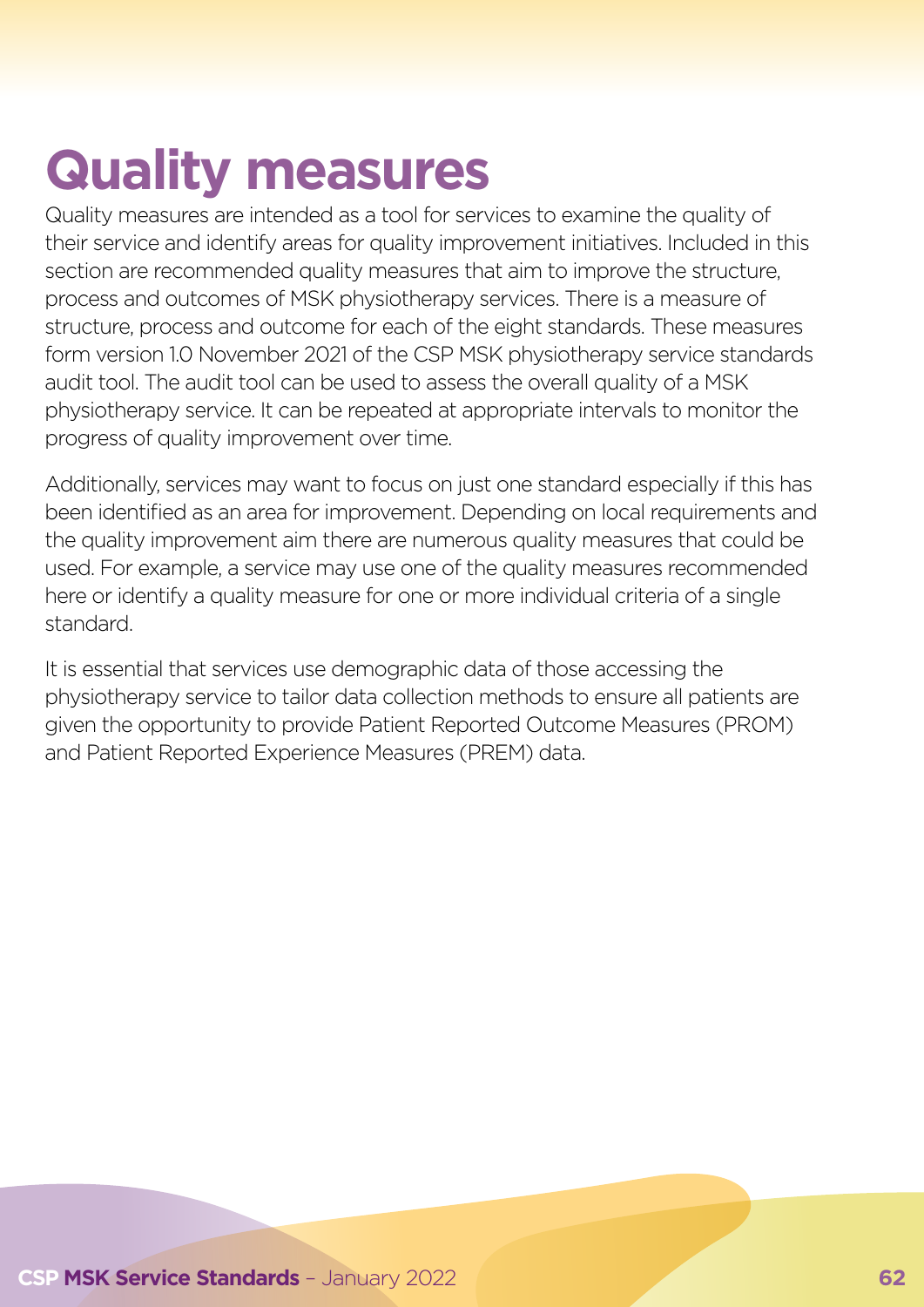## **Quality standard 1:** Assessment, diagnosis, management planning and review

People presenting with MSK conditions are offered timely, comprehensive assessment of the MSK condition and their needs, involving shared decision making, to develop a personalised physiotherapy plan with outcome measures

#### **Structure**

Evidence of local arrangements to ensure that people age 16 years or over with MSK conditions have a comprehensive assessment that includes quality of life, impact on activities, social/work needs, psychological well-being, comorbidities and screening for serious pathologies.

#### **Process**

Proportion of people with MSK conditions that have a documented comprehensive assessment that includes quality of life, impact on activities, social/work needs, psychological well-being, comorbidities and screening for serious pathologies.

**Numerator –** the number of people with MSK conditions who have a documented assessment that includes quality of life, impact on activities, social/work needs, psychological wellbeing, comorbidities and screening for serious pathologies

**Denominator –** the number of people with MSK conditions assessed by the MSK physiotherapy service.

#### **Outcome**

The needs of people with MSK conditions are being met by the MSK physiotherapy service

**PREM questions:** Did you feel your needs were met?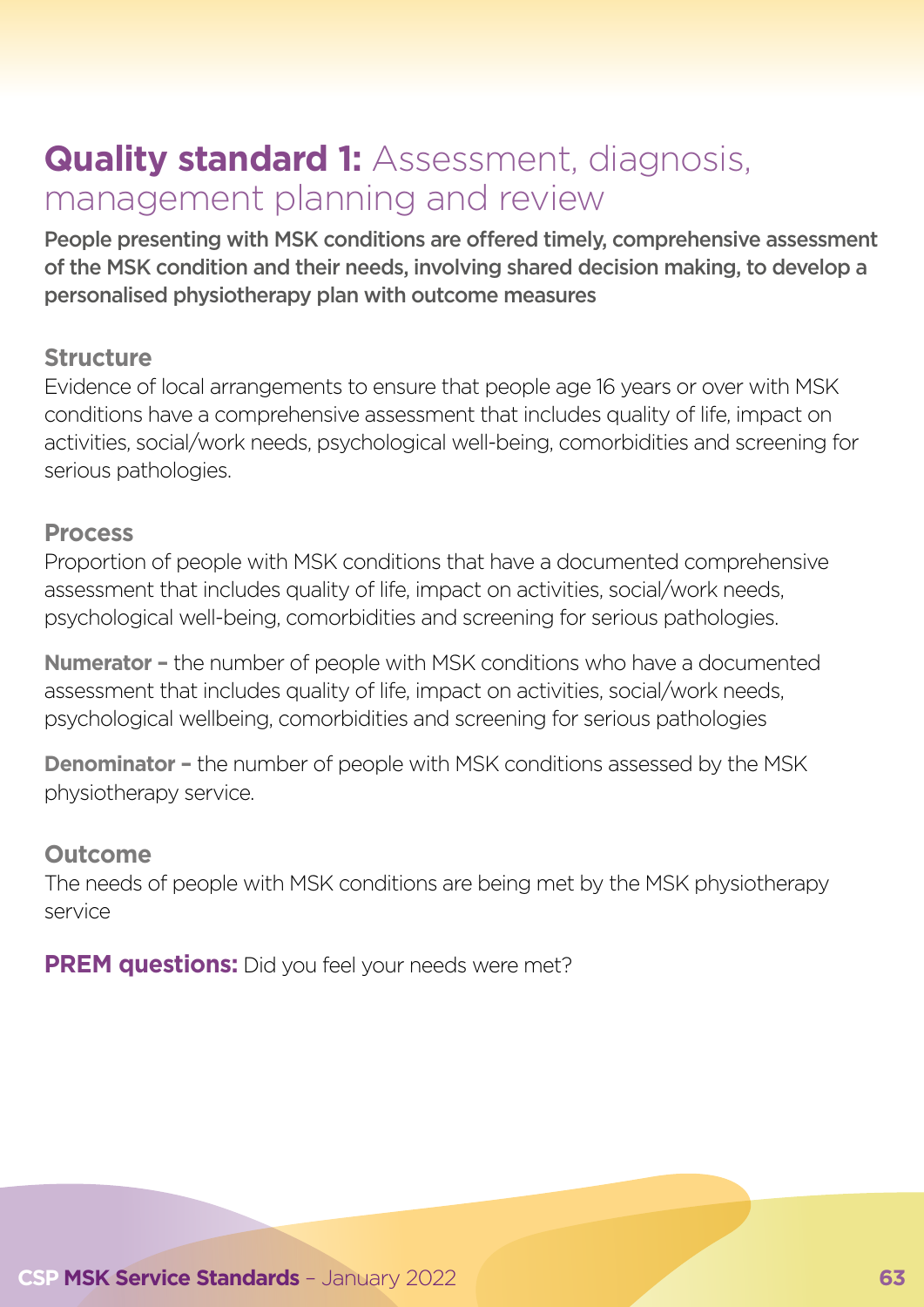# **Quality standard 2: Personalised physiotherapy**

People presenting with MSK conditions are offered personalised, equitable and timely physiotherapy tailored to their individual needs, preferences and goals

#### **Structure**

Evidence of local arrangements that the MSK physiotherapy service uses a shared decision making approach.

#### **Process**

Proportion of people with MSK conditions with a documented management/treatment plan tailored to their needs, preferences and goals.

**Numerator –** the number of people with MSK conditions whose documented management/treatment plan is tailored to their needs, preferences and goals.

**Denominator -** the number of people accessing the MSK physiotherapy service.

#### **Outcome**

People with MSK conditions are being involved in decisions about their care.

**PREM question:** How good was your health professional at involving you as much as you wanted to be, in decisions about your care and treatment?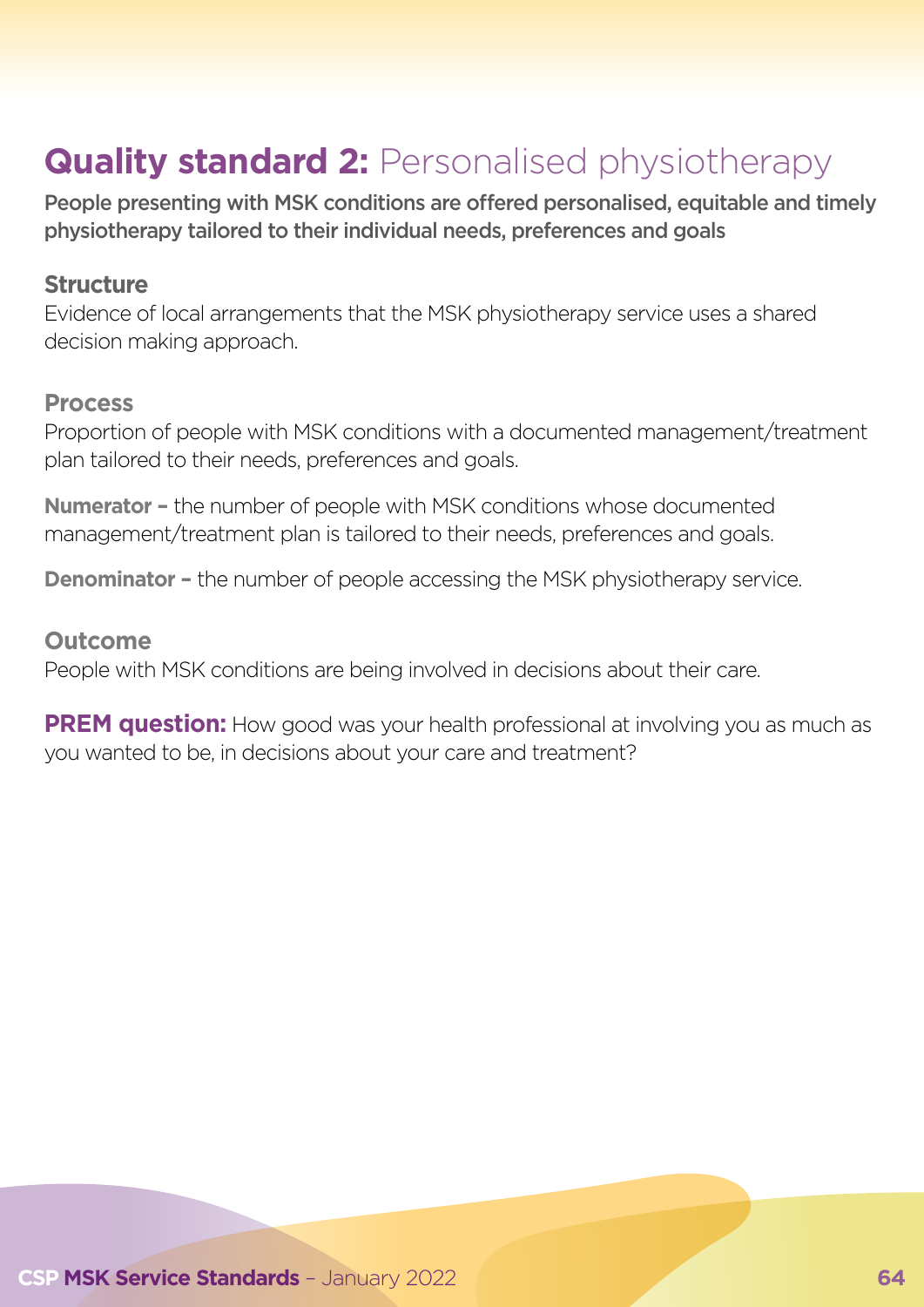# **Quality standard 3:** Supported self-management

People presenting with MSK conditions are offered supported self-management as part of the management plan to recognise and develop their capability to manage their own health and wellbeing

#### **Structure**

Evidence of local arrangements to ensure that people with MSK conditions have a co-created self-management plan.

#### **Process**

Proportion of people assessed with MSK conditions, suitable for self-management, that have a documented self-management plan?

**Numerator –** the number of people with MSK conditions, suitable for self-management, who have a documented self-management plan.

**Denominator -** the number of people accessing the MSK physiotherapy service who are suitable for self-management.

**Outcome** People with MSK conditions feel confident to manage their condition.

**PREM question:** Did you receive sufficient information about your condition or selfcare that was easy to understand?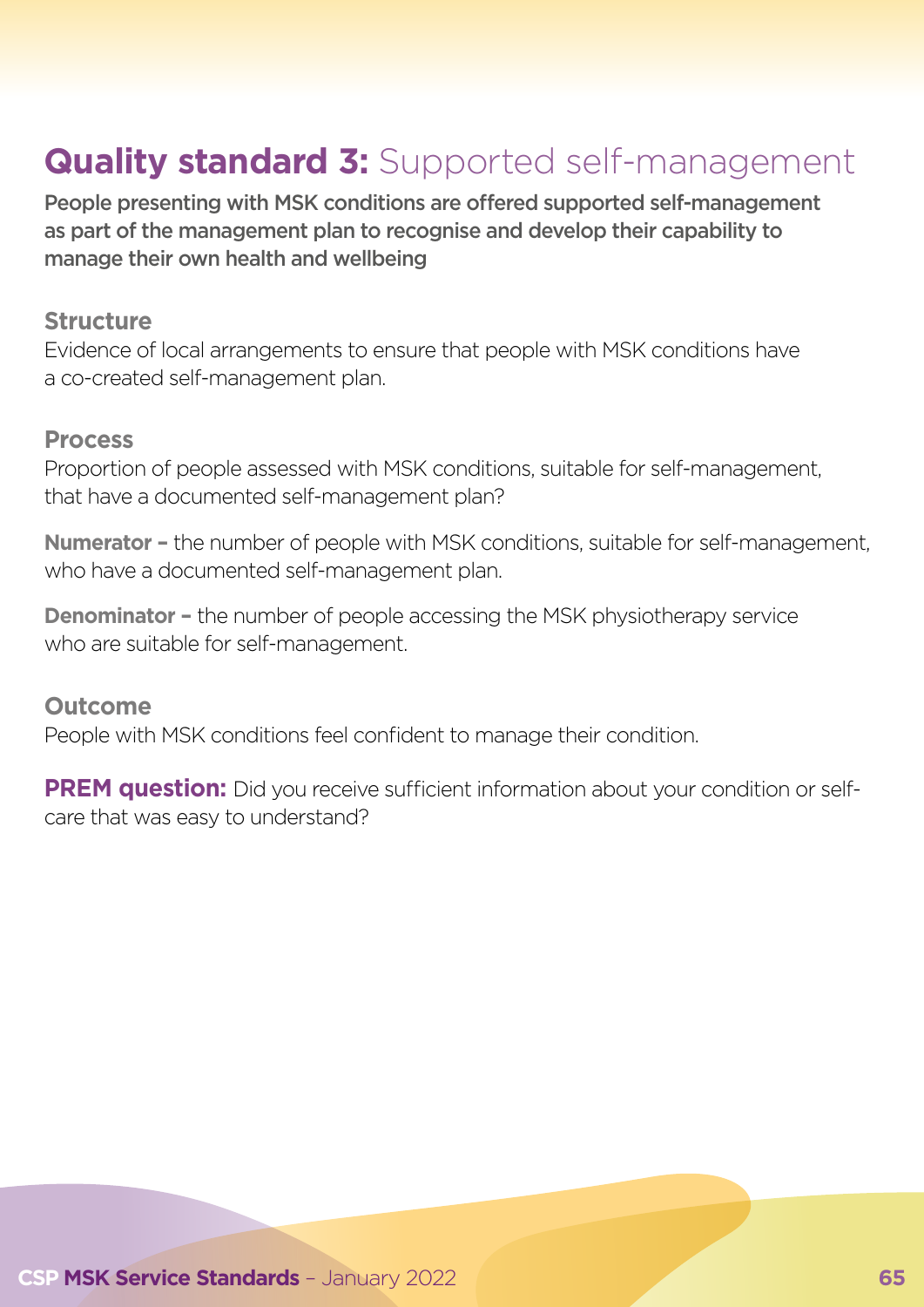# **Quality standard 4: Communication**

Communication with people with MSK conditions is offered in an accessible way, and information is personalised to their needs and preferences

#### **Structure**

Evidence of local arrangements that communication with people with MSK conditions is available in accessible ways and different formats relevant to the needs of the local population.

#### **Process**

Proportion of MSK physiotherapy service staff who have received training in communication skills.

**Numerator –** the number of MSK physiotherapy staff with documented training in communication skills.

**Denominator –** the number of MSK physiotherapy service staff.

#### **Outcome**

People with MSK conditions have quality communication with the physiotherapy service.

#### **PREM communication questions:** How good was your health professional at....

- Involving you as much as you wanted to be in decisions about your care and treatment? (already included in standard 2)
- Making you feel listened to?
- Explaining things to you in a way you could understand?
- Giving you enough time?
- Treating you with care and concern?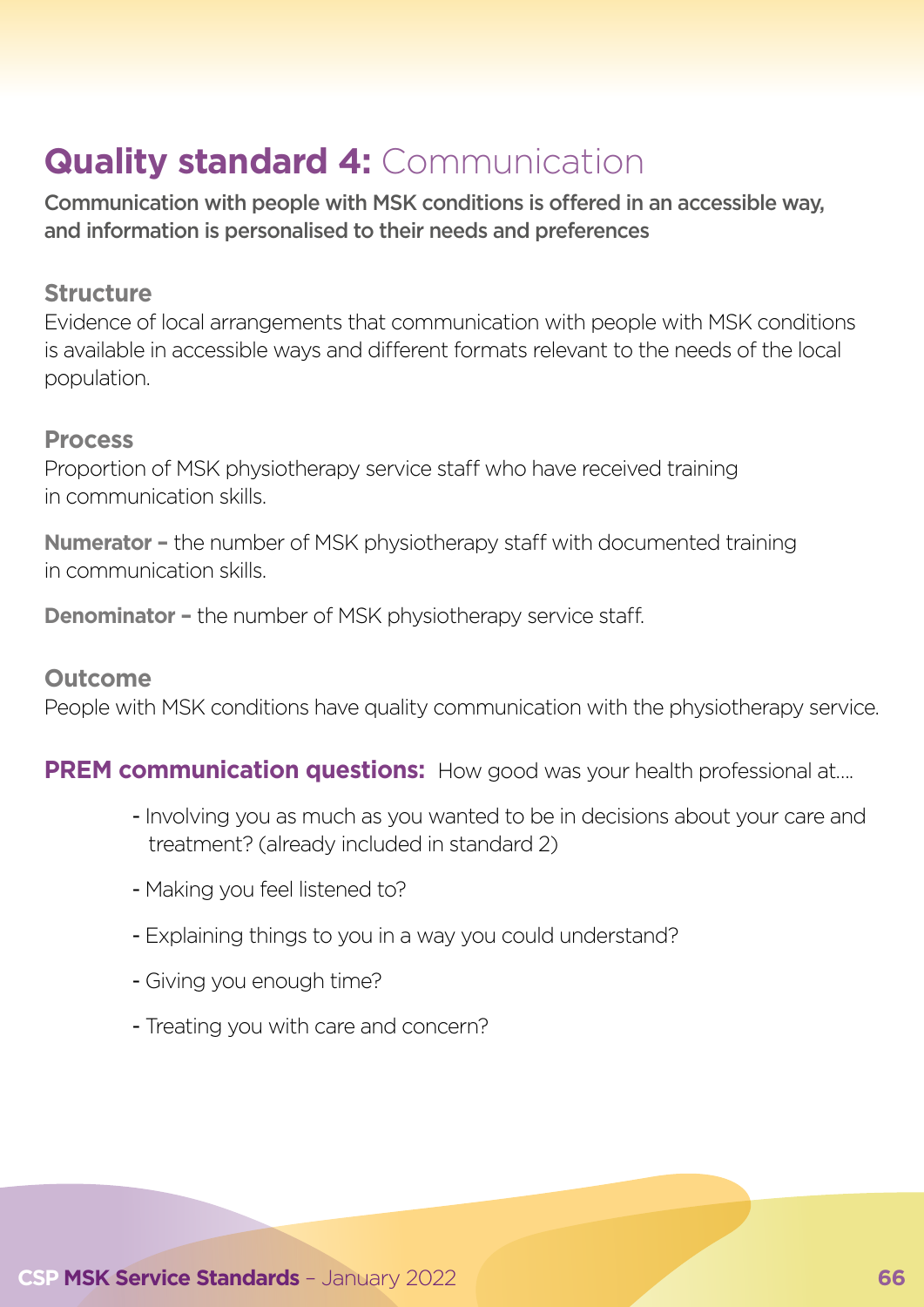## **Quality standard 5:** Integrated management pathways

People with MSK conditions receive equitable, personalised management that is integrated across all relevant settings and services

#### **Structure**

Local arrangements that the MSK physiotherapy service has onward referral pathways both within the MSK pathway and to non-MSK services (such as pain services, rheumatology, women's health, cancer pathways etc.).

#### **Process**

Proportion of people with MSK conditions who required onward referral had to have this referral made by a different clinician outside of the MSK pathway (such as general practitioner, consultant etc.) as no integrated onward pathway was available.

**Numerator –** the number of people, considered suitable for onward referral, who had to have the referral made by a different clinician outside of the MSK pathway.

**Denominator –** the total number of people considered suitable for onward referral.

#### **Outcome**

People with MSK conditions receive integrated and coordinated care.

**Question:** How satisfied are you that your care was well coordinated/joined up with other departments/streamlined?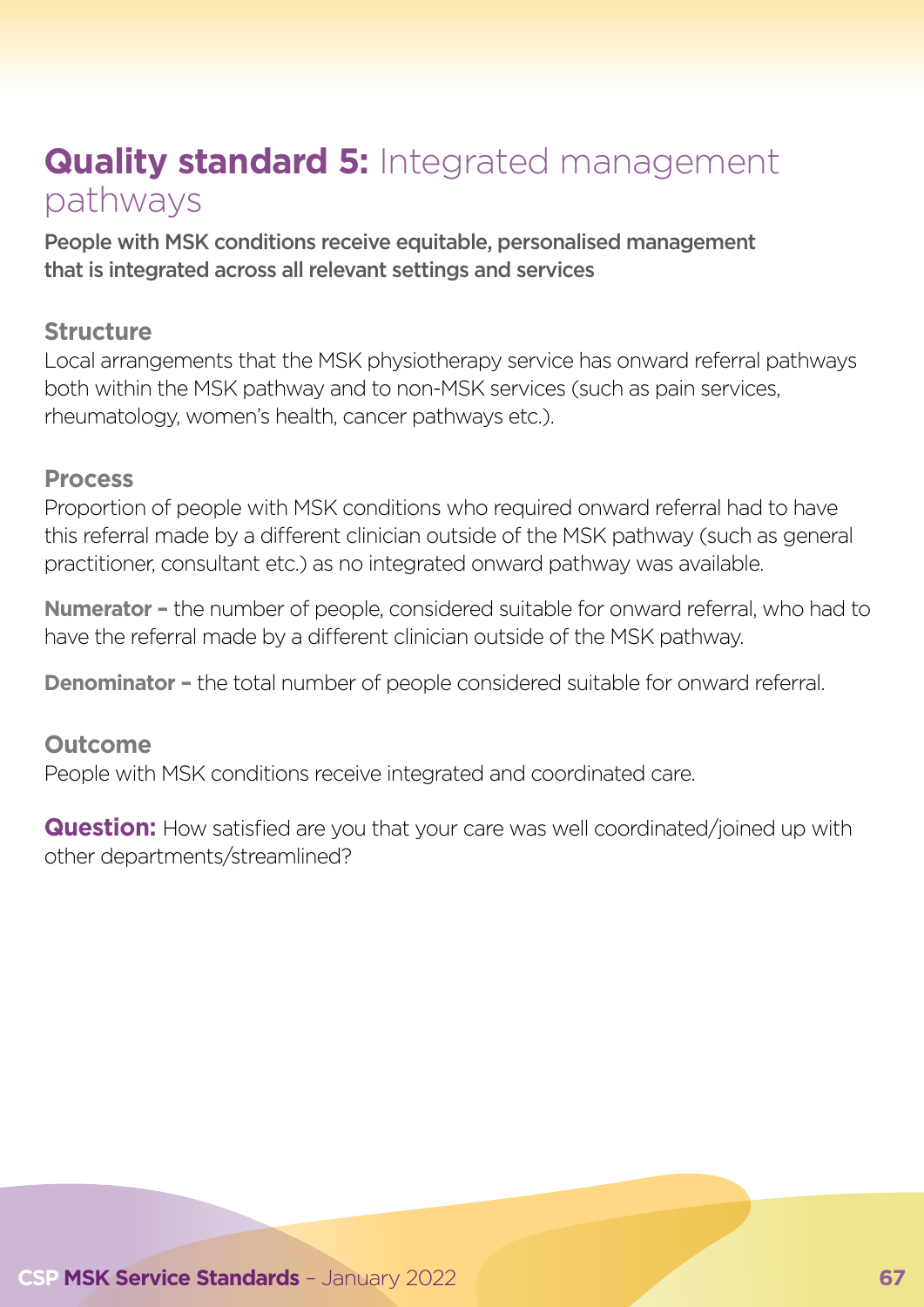## **Quality standard 6: Population health**

The physiotherapy workforce is aware of and engages in delivering population health priorities and in promoting preventative MSK strategies to optimise health and well-being and address inequalities

#### **Structure**

Evidence of local arrangements that the MSK physiotherapy service uses a Making Every Contact Count approach.

#### **Process**

Proportion of people with MSK conditions given guidance about health behaviours (e.g. physical activity, smoking cessation, healthy diet, healthy weight, alcohol consumption, mental wellbeing).

**Numerator –** the number of people with MSK conditions who have documented guidance on health behaviours.

**Denominator –** the number of people accessing the MSK physiotherapy service.

#### **Outcome**

People accessing the MSK physiotherapy service receive information on health behaviours.

**Question:** Have you been offered quidance by your health professional on factors such as physical activity/exercise, smoking cessation, healthy diet, healthy weight, alcohol consumption, mental wellbeing?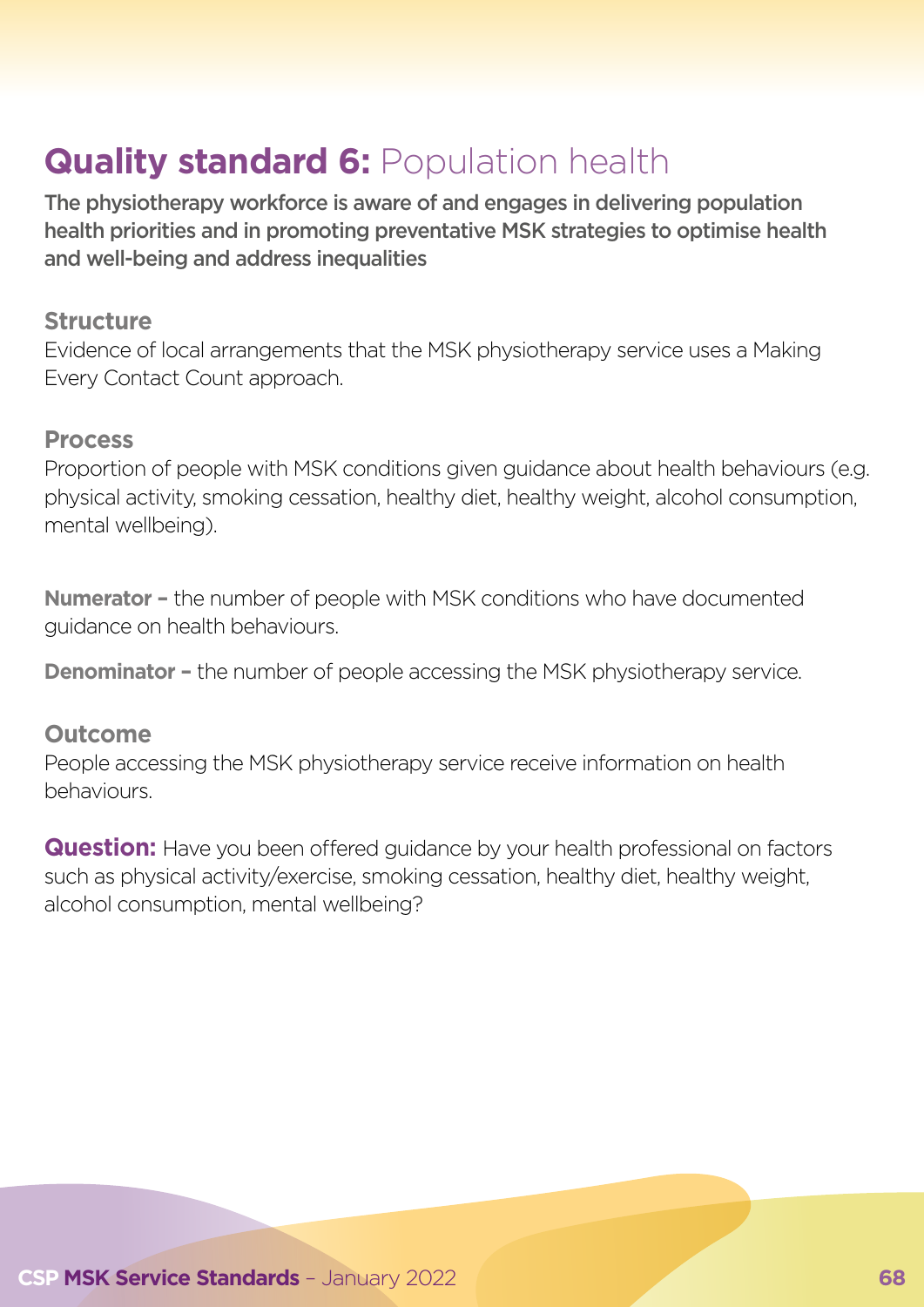# **Quality standard 7:** Evaluation, audit and research

MSK physiotherapy services use data to undertake evaluation, audit, research and quality improvement to understand the needs of people with MSK conditions, improve the quality of services, optimise outcomes and experience and address **inequalities** 

#### **Structure**

Evidence of local arrangements for collection of patient reported outcomes measures (PROMS) and patient reported experience measures (PREMS).

#### **Process**

Proportion of people with MSK conditions that provide data on at least one PROM and one PREM.

**Numerator –** the number of people with MSK conditions accessing the physiotherapy service that have provided data on at least one PROM and one PREM.

**Denominator –** the number of people accessing the MSK physiotherapy service.

#### **Outcome**

MSK physiotherapy services engage in data collection, audit and service evaluation to monitor and improve the MSK physiotherapy service.

**Question:** How often were PROM and PREM data reviewed and evaluated in the last 12 months?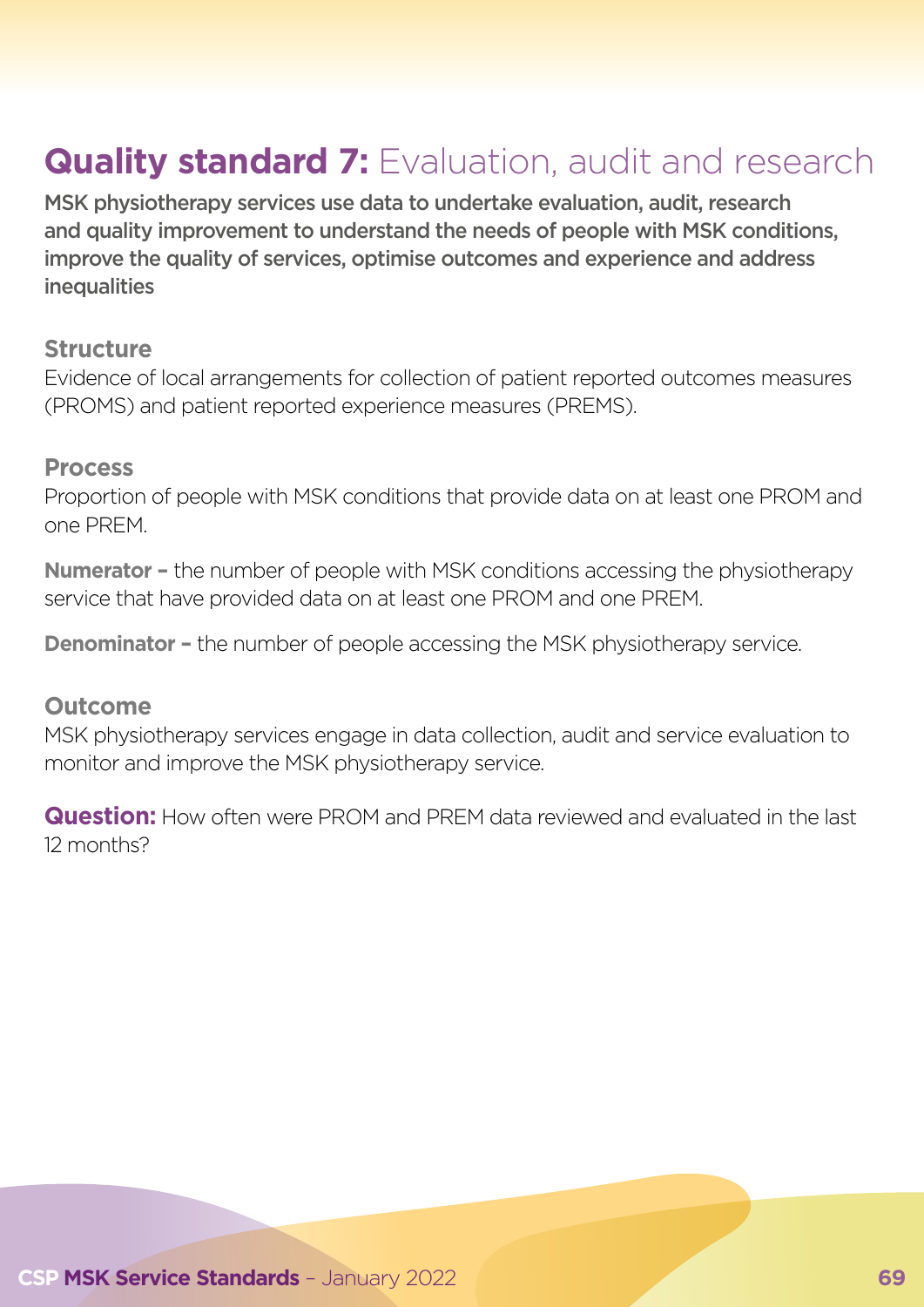# **Quality standard 8: Clinical governance**

MSK physiotherapy services have a clinical governance framework with a supporting set of operational policy and procedure documents to implement and monitor clinical governance

#### **Structure**

Evidence of local policies/procedures/standard operating procedures to support implementation and monitoring of a clinical governance framework.

#### **Process**

Proportion of MSK physiotherapy staff involved in quality improvement cycles.

**Numerator** – the number of MSK physiotherapy staff who have been involved in at least one quality improvement cycle in the previous 12 months.

**Denominator** - the number of physiotherapy staff in the MSK physiotherapy service.

#### **Outcome**

MSK physiotherapy services have an on-going programme of quality improvement. Question: How many Quality Improvement activities have the MSK physiotherapy service undertaken in the previous 12 months?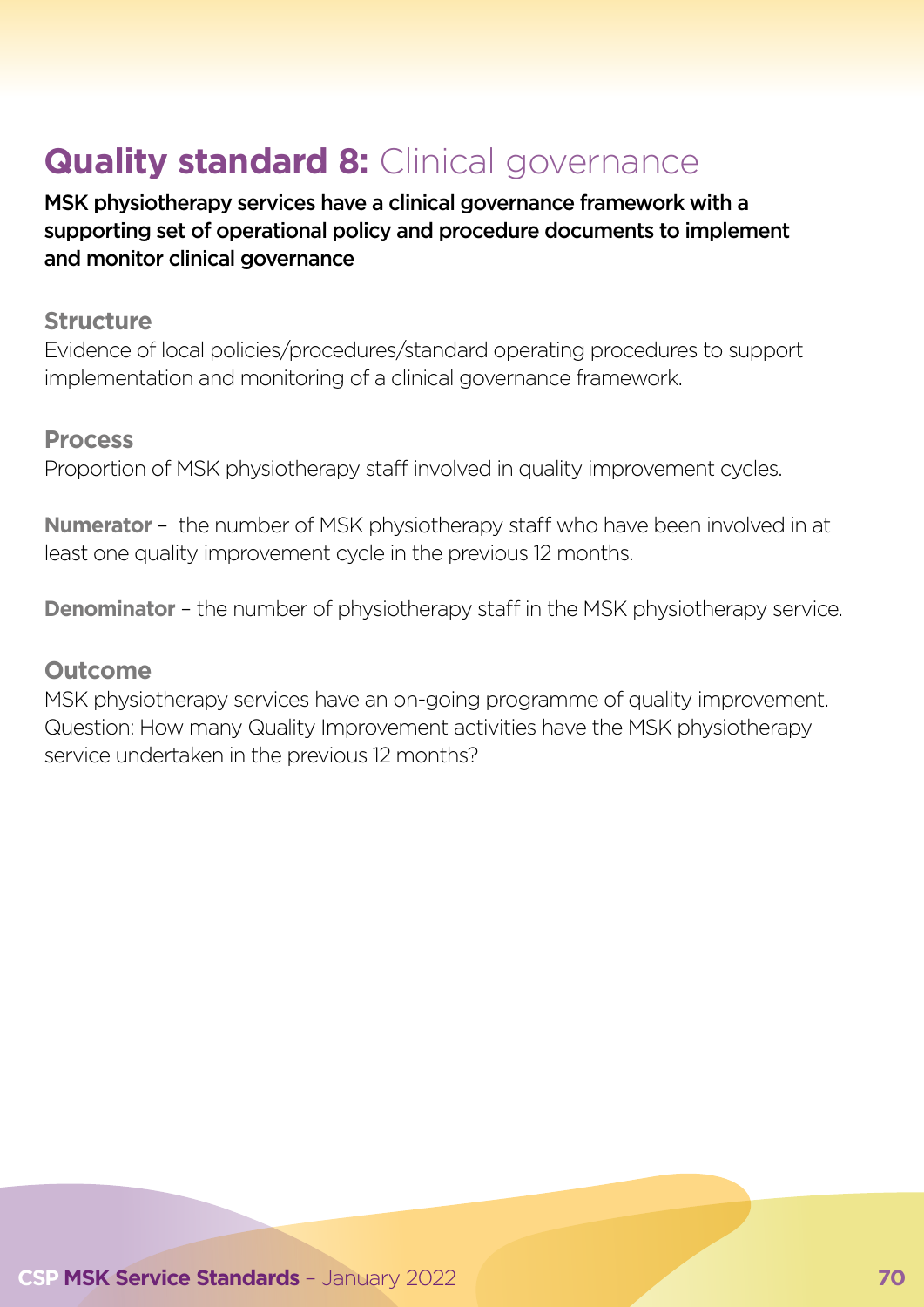#### **Acknowledgements**

The Chartered Society of Physiotherapy wishes to acknowledge the MSK standards working group and expert peer reviewers for their contribution to the development of these standards.

#### *CSP MSK Physiotherapy Service Standards Working Group*

Krysia Dziedzic, Dave Green, Nick Lividas, Carol McCrum, Chris Mercer, Matthew Wyatt

#### **Expert peer reviewers**

Roanna Burgess The CSP MSK Expert Reference Group The Lived Experience Partners facilitated by Experience of Care, NHSEI Nina White, Jan Lawry, Mark Seaton, Jane Lovatt, Richard Fallows, Claire Horsfield, Caroline Hooper All those who responded to the consultation

#### *Commissioned researcher/lead author*

Dr Annette Bishop

## **CSP Project Team**

#### **Authors:**

Julie Blackburn Fran Hallam Euan McComiskie Gabrielle Rankin

#### **Reviewers:**

Susan Hayward-Giles Ruth ten Hove Abigail Henderson Mayana McDermott

#### **Project coordinators:**

Amy Travis Trine Tofte